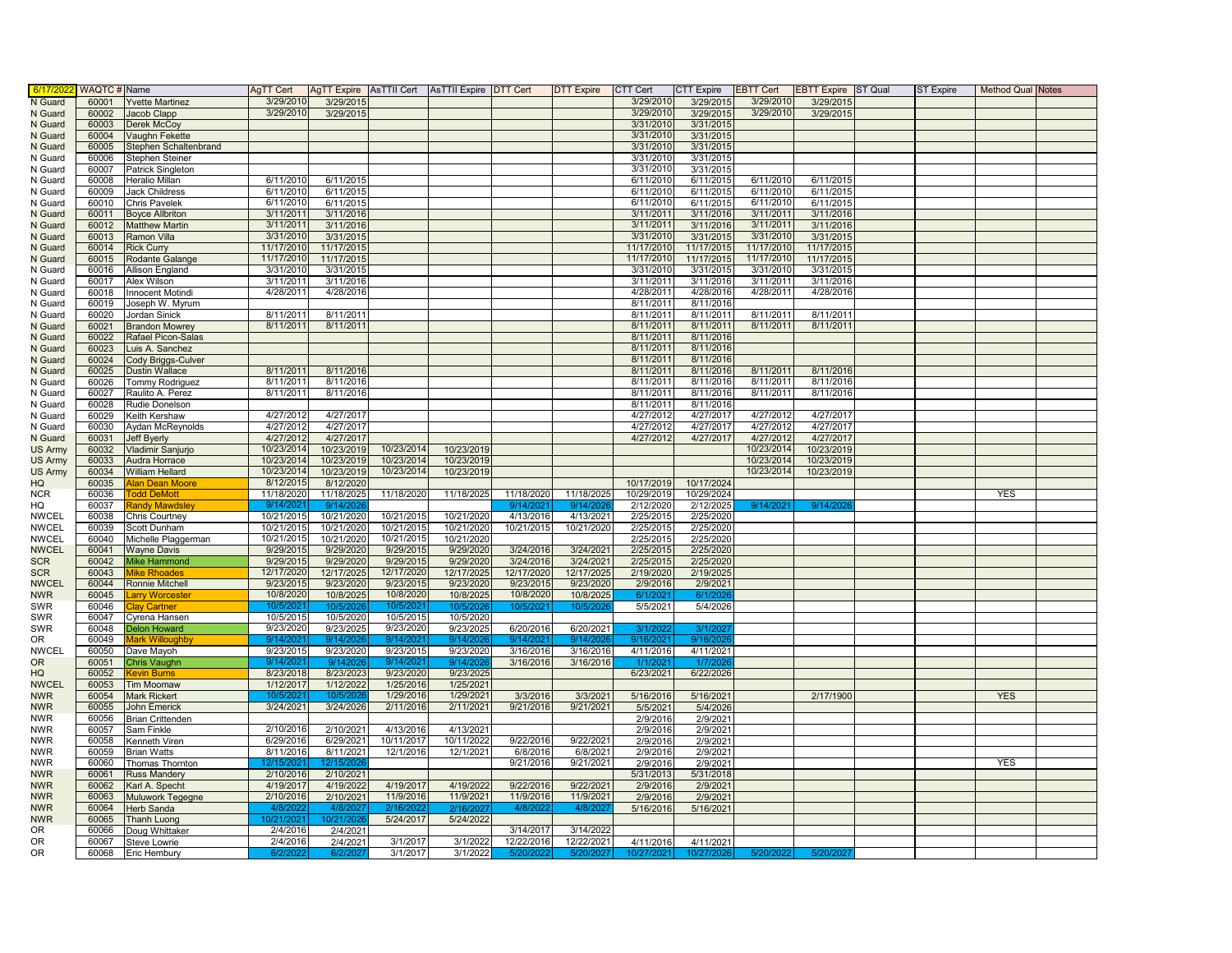| 6/17/202                   | <b>WAQTC#</b> Name |                                             | <b>AgTT Cert</b>        |                         | AgTT Expire   AsTTII Cert   AsTTII Expire   DTT Cert |                        |                        | <b>DTT Expire</b>      | CTT Cert                          | <b>CTT Expire</b>      | <b>EBTT Cert</b> | <b>EBTT Expire</b> ST Qual |           | ST Expire | <b>Method Qual Notes</b> |  |
|----------------------------|--------------------|---------------------------------------------|-------------------------|-------------------------|------------------------------------------------------|------------------------|------------------------|------------------------|-----------------------------------|------------------------|------------------|----------------------------|-----------|-----------|--------------------------|--|
| <b>NWR</b>                 | 60069              | Mark Lasher                                 |                         |                         |                                                      |                        |                        |                        | 2/9/2016                          | 2/9/2021               |                  |                            |           |           |                          |  |
| <b>NWR</b>                 | 60070              | <b>Bradford Saville</b>                     |                         |                         |                                                      |                        |                        |                        | 2/9/2016                          | 2/9/2021               |                  |                            |           |           |                          |  |
| <b>NWCEL</b>               | 60071              | Dave Sparks                                 | 2/11/2016               | 2/11/2021               |                                                      |                        | 9/22/2016              | 9/22/2021              | 2/9/2016                          | 2/9/2021               |                  |                            |           |           |                          |  |
| <b>NWR</b><br><b>NWR</b>   | 60072<br>60073     | <b>Karl Orbeta</b>                          | 7/29/21<br>3/30/2016    | 7/29/<br>3/30/2021      | 1/13/2021                                            | 1/13/2026              | 9/21/<br>2/17/202      | 9/29'<br>2/17/202      | 6/2/202<br>10/16/2017             | 6/1/20<br>10/16/2022   |                  |                            |           |           | <b>YES</b>               |  |
| <b>NWR</b>                 | 60074              | Olim Muminjanov<br><b>Tyler Seymour</b>     | 2/11/2016               | 2/11/2021               | 6/9/2016                                             | 6/9/2021               | 9/22/2016              | 9/22/2021              | 7/2/2015                          | 7/2/2020               |                  |                            |           |           |                          |  |
| <b>NWR</b>                 | 60075              | Danny Saelee                                | 8/4/202                 | 8/4/20                  | 8/4/202                                              | 8/4/20                 | 3/16/20                | 3/16/                  | 6/1/202                           | 6/1/20                 |                  |                            |           |           | <b>YES</b>               |  |
| <b>NWR</b>                 | 60076              | Alex White                                  | 8/1/2016                | 8/1/2021                |                                                      |                        |                        |                        | 2/9/2016                          | 2/9/2021               |                  |                            |           |           |                          |  |
| <b>NCR</b>                 | 60077              | Robert Demory                               | 2/11/2021               | 2/11/2026               | 2/11/2021                                            | 2/11/2026              | 2/14/2017              | 2/14/2022              | 3/27/2015                         | 5/14/2020              |                  |                            |           |           |                          |  |
| <b>NCR</b>                 | 60078              | Joshua Mason                                | 2/11/2021               | 2/11/2026               | 2/11/2021                                            | 2/11/2026              | 3/10/202               | 3/10/202               | 10/14/2020                        | 10/13/2025             |                  |                            |           |           | <b>YES</b>               |  |
| <b>NCR</b>                 | 60079              | Shane Myers                                 |                         |                         |                                                      |                        |                        |                        | 2/25/2015                         | 2/25/2020              |                  |                            |           |           |                          |  |
| <b>NCR</b>                 | 60080              | Michael Roy                                 |                         |                         |                                                      |                        | 2/14/2017<br>2/14/2017 | 2/14/2022<br>2/14/2022 | 2/25/201                          | 2/25/2020              |                  |                            |           |           |                          |  |
| <b>NCR</b><br><b>NCR</b>   | 60081<br>60082     | Chris Shell<br><b>Ted Snodgrass</b>         |                         |                         |                                                      |                        | 2/28/2018              | 2/28/2023              | 3/27/2015<br>2/25/2015            | 3/27/2020<br>2/25/2020 |                  |                            |           |           |                          |  |
| <b>NWCEL</b>               | 60083              | Juan Vargas                                 | 2/11/2021               | 2/11/2026               | 2/11/2021                                            | 2/11/2026              |                        |                        | 2/25/2015                         | 2/25/2020              |                  |                            |           |           |                          |  |
| <b>NCR</b>                 | 60084              | <b>Victor Peterson</b>                      |                         |                         |                                                      |                        | 2/14/2017              | 2/14/2022              | 11/17/2015                        | 11/17/2020             |                  |                            |           |           |                          |  |
| <b>NCR</b>                 | 60085              | <b>Adam Martinez</b>                        | 3/10/2016               | 3/10/2021               | 3/28/2016                                            | 3/28/2021              | 2/14/2017              | 2/14/2022              | 11/17/2015                        | 11/17/2020             |                  |                            |           |           |                          |  |
| <b>NCR</b>                 | 60086              | Justin Hammond                              |                         |                         |                                                      |                        | 2/14/2017              | 2/14/2022              | 11/17/2015                        | 11/17/2020             |                  |                            |           |           |                          |  |
| <b>NWCEL</b>               | 60087              | Heather S. Young                            |                         |                         |                                                      |                        |                        |                        | 2/9/2016                          | 2/9/2021               |                  |                            |           |           |                          |  |
| <b>NWR</b>                 | 60088              | Sara Salmonsen                              |                         |                         |                                                      |                        |                        |                        | 2/25/2015                         | 2/25/2020              |                  |                            |           |           |                          |  |
| <b>NWR</b><br><b>NWCEL</b> | 60089<br>60090     | Chris Stearn                                | 8/11/2016               | 8/11/2021               | 8/17/2016<br>4/23/20                                 | 8/17/2021<br>4/23/20   |                        |                        | 2/9/2016                          | 2/9/2021               |                  |                            |           |           |                          |  |
| <b>SCR</b>                 | 60091              | <b>Tim Beaudry</b><br>Zac Childress         | 3/5/20<br>2/3/20        | 3/5/202<br>2/3/202      | 8/22/2019                                            | 8/22/202               | 3/5/202<br>3/6/2017    | 3/5/2<br>3/6/2022      | 1/26/202<br>11/4/202              | 1/26/202<br>11/3/202   | 3/5/20           | 3/5/20                     |           |           |                          |  |
| <b>SCR</b>                 | 60092              | <b>Robert Florence</b>                      | 1/19/2016               | 1/19/2021               | 4/7/2016                                             | 4/7/2021               |                        |                        | 1/13/2012                         | 1/13/2017              |                  |                            |           |           |                          |  |
| <b>SCR</b>                 | 60093              | Paul Hutchinson                             |                         |                         |                                                      |                        |                        |                        | 3/7/2016                          | 3/7/2021               |                  |                            |           |           |                          |  |
| <b>SCR</b>                 | 60094              | <b>Hector Mendez</b>                        | 1/12/2017               | 1/12/2022               | 4/7/2016                                             | 4/7/2021               | 2/8/2017               | 2/8/2022               | 2/25/2015                         | 2/25/2020              |                  |                            |           |           |                          |  |
| <b>SCR</b>                 | 60095              | <b>Todd Morford</b>                         |                         | 3/24/202                | 3/24/20                                              | 3/24/202               | 3/6/2017               | 3/6/2022               | 3/27/2015                         | 3/27/2020              |                  |                            |           |           |                          |  |
| <b>SCR</b>                 | 60096              | Phil Nugent                                 | 1/19/2016               | 1/192021                |                                                      |                        |                        |                        |                                   |                        |                  |                            |           |           |                          |  |
| <b>SCR</b>                 | 60097              | Rushton, Tom                                |                         |                         |                                                      |                        | 3/30/202               | 3/30/202               | 3/27/2015                         | 3/27/2020              |                  |                            |           |           | <b>YES</b>               |  |
| <b>NWCEL</b><br><b>SCR</b> | 60098<br>60099     | <b>Steve Walker</b>                         | 1/25/2016               | 1/25/2021               | 4/27/2016                                            | 4/27/2021              | 3/6/2017<br>3/6/2017   | 3/6/2022<br>3/6/2022   | 3/7/2016<br>3/7/2016              | 3/7/202<br>3/7/2021    |                  |                            |           |           |                          |  |
| <b>SCR</b>                 | 60100              | <b>Blake Thomas</b><br>(BLANK)              |                         |                         |                                                      |                        |                        |                        |                                   |                        |                  |                            |           |           |                          |  |
| <b>SCR</b>                 | 60101              | Craig Heiden                                | 1/19/2016               | 1/19/2021               |                                                      |                        | 2/8/2017               | 2/8/2022               | 3/7/2016                          | 3/7/2021               |                  |                            |           |           |                          |  |
| <b>NWR</b>                 | 60102              | Tim Vu                                      | 2/10/2016               | 2/10/2021               | 2/11/2016                                            | 2/11/2021              |                        |                        | 5/16/2016                         | 5/16/2021              |                  |                            |           |           |                          |  |
| ER                         | 60103              | Jeremy Rinauro                              |                         |                         | 6/9/2016                                             | 6/9/2021               | 4/3/2019               | 4/3/2024               | 2/19/2020                         | 2/25/2025              |                  |                            |           |           |                          |  |
| <b>ER</b>                  | 60104              | <b>Tom Hoff</b>                             | 2/16/2018               | 2/16/2023               | 1/30/2018                                            | 1/30/2023              | 10/10/2018             | 10/10/2023             | 11/4/2020                         | 11/3/2025              |                  |                            |           |           |                          |  |
| <b>ER</b>                  | 60105              | Janette Martin                              |                         |                         |                                                      |                        |                        |                        | 3/27/201                          | 3/27/2020              |                  |                            |           |           |                          |  |
| ER                         | 60106              | Jeffrey Murr                                |                         |                         | 5/12/2016<br>5/12/2016                               | 5/12/2021<br>5/12/2021 | 4/3/2019               | 4/3/2024               | 11/10/2015                        | 11/10/2020             |                  |                            |           |           |                          |  |
| <b>NWCEL</b><br><b>ER</b>  | 60107<br>60108     | Dan Shattuck<br>David Wright                | 4/17/2019<br>6/6/2018   | 4/17/2024<br>6/6/2023   | 2/1/2018                                             | 2/1/2023               |                        |                        | 2/25/2015<br>11/4/2020            | 2/25/2020<br>11/3/2025 |                  |                            |           |           |                          |  |
| <b>NWCEL</b>               | 60109              | Colton Hansen                               |                         |                         |                                                      |                        | 3/6/2017               | 3/6/2022               | 3/7/2016                          | 3/7/2021               |                  |                            |           |           |                          |  |
| <b>SCR</b>                 | 60110              | Mathew Wilhelm                              | 1/12/2017               | 1/12/2022               |                                                      |                        | 2/8/2017               | 2/8/2022               | 3/7/2016                          | 3/7/2021               |                  |                            |           |           |                          |  |
| <b>SCR</b>                 | 60111              | Andres Mendoza                              |                         |                         |                                                      |                        | 2/8/2017               | 2/8/2022               | 3/7/2016                          | 3/7/2021               |                  |                            | 5/15/2019 | 5/15/2024 |                          |  |
| <b>SCR</b>                 | 60112              | <b>Justin Perez</b>                         |                         |                         |                                                      |                        | 3/6/2017               | 3/6/2022               | 3/7/2016                          | 3/7/2021               |                  |                            |           |           |                          |  |
| <b>SCR</b>                 | 60113              | Krist Van Horne                             |                         |                         |                                                      |                        | 2/8/2017               | 2/8/2022               | 3/7/2016                          | 3/7/2021               |                  |                            |           |           |                          |  |
| <b>SCR</b><br><b>NWR</b>   | 60114<br>60115     | Keith McCoy                                 | 1/12/2017               | 1/12/2022               | 2/11/2016                                            | 2/11/2021              | 2/8/2017<br>3/8/2017   | 2/8/2022               | 4/7/202                           | 4/6/202                |                  |                            |           |           |                          |  |
| <b>NCR</b>                 | 60116              | Alex Onishchenko<br><b>Matt Martinez</b>    | 2/10/2016<br>11/18/2020 | 2/10/2021<br>11/18/2025 | 11/18/2020                                           | 11/18/2025             | 11/18/2020             | 3/8/2022<br>11/18/2025 | 10/20/202                         | 10/20/20               |                  |                            |           |           | <b>YES</b>               |  |
| 0R                         | 60117              | <b>Brad Petersen</b>                        | 4/14/2021               | 4/14/2026               | 4/15/2021                                            | 4/15/2026              | 3/7/2017               | 3/7/2022               | 10/16/2017                        | 10/16/2022             |                  |                            |           |           |                          |  |
| <b>OR</b>                  | 60118              | Darcy Walker                                | 2/14/2017               | 2/14/2022               |                                                      |                        |                        |                        | 4/11/2016                         | 4/11/2021              |                  |                            |           |           |                          |  |
| OR                         | 60119              | Josh Reynolds                               | 4/26/2016               | 4/26/2021               | 4/26/2016                                            | 4/26/2021              | 3/21/2019              | 3/21/2024              | 10/16/2017                        | 10/16/2022             |                  |                            |           |           |                          |  |
| OR                         | 60120              | <b>Steve Stoner</b>                         | 4/29/2021               | 4/29/2026               | 4/25/2016                                            | 4/25/2021              | 3/7/2017               | 3/7/2022               | 10/17/2019                        | 10/17/2024             |                  |                            |           |           |                          |  |
| <b>OR</b>                  | 60121              | <b>Mark Bartley</b>                         | 4/25/2016               | 4/25/2021               | 4/25/2016                                            | 4/25/2021              | 3/7/2017               | 3/7/2022               |                                   |                        |                  |                            |           |           |                          |  |
| <b>OR</b><br><b>NWR</b>    | 60122<br>60123     | Gwo Lin                                     | 4/25/2016               | 4/25/2021               | 4/25/2016                                            | 4/25/2021              |                        |                        |                                   |                        |                  |                            |           |           |                          |  |
| <b>NWR</b>                 | 60124              | Arie VanderZouwen<br>Megan E. Mosebar       | 4/14/2016<br>4/14/2016  | 4/14/2021<br>4/14/2021  |                                                      |                        |                        |                        |                                   |                        |                  |                            |           |           |                          |  |
| <b>NWR</b>                 | 60125              | Sean Verlo                                  | 0/27/202                | 10/27/202               | 11/9/2016                                            | 11/9/2021              |                        |                        |                                   |                        |                  |                            |           |           |                          |  |
| <b>OR</b>                  | 60126              | Deborah Jones                               | 1/26/2017               | 1/26/2022               |                                                      |                        | 1/10/2017              | 1/10/2022              | 4/11/2016                         | 4/11/2021              |                  |                            |           |           |                          |  |
| <b>OR</b>                  | 60127              | <b>Ron Williams</b>                         | 3/31/202                | 3/31/202                | 2/23/2017                                            | 2/23/2022              | 5/11/2016              | 5/11/2021              | 12/8/202                          | 12/8/20                |                  |                            |           |           |                          |  |
| <b>OR</b>                  | 60128              | <b>Ryan Nordlund</b>                        |                         |                         |                                                      |                        |                        |                        | 4/11/2016                         | 4/11/2021              |                  |                            |           |           |                          |  |
| <b>NWR</b>                 | 60129              | <b>Andrew Randall</b>                       | 5/26/2016               | 5/26/2021               | 5/6/2016                                             | 5/6/2021               | 6/14/2018              | 6/14/2023              | 6/2/202                           | 6/1/2026               |                  |                            |           |           |                          |  |
| 0R                         | 60130              | Spencer Payne                               |                         |                         |                                                      |                        |                        |                        | 4/11/2016                         | 4/11/2021              |                  |                            |           |           |                          |  |
| <b>NWR</b>                 | 60131              | <b>Sonny Andrew</b>                         | 4/13/2016               | 4/13/2021               |                                                      |                        | 9/22/2016              | 9/22/2016              | 5/16/2016                         | 5/16/2021              |                  |                            |           |           |                          |  |
| <b>NCR</b><br><b>ER</b>    | 60132<br>60133     | <b>Jesse Emery</b><br>Richard Schilling Jr. | 2/28/2018<br>1/31/2018  | 2/28/2023<br>1/31/2023  | 3/17/20<br>5/12/2016                                 | 3/17/202<br>5/12/2021  | 2/1/20<br>3/16/2017    | 2/1/202<br>3/16/2022   | 10/27/202 <sup>-</sup><br>4/7/202 | 10/27/202<br>4/7/20    |                  |                            |           |           |                          |  |
| ER                         | 60134              | Lance Miller                                |                         |                         |                                                      |                        | 5/10/202               | 5/10/202               | 11/4/2020                         | 11/3/2025              |                  |                            | 5/10/2022 | 5/10/202  | <b>YES</b>               |  |
| <b>OR</b>                  | 60135              | <b>Ray Gosset</b>                           |                         |                         |                                                      |                        | 3/7/2017               | 3/7/2022               | 4/11/2016                         | 4/11/2021              |                  |                            |           |           |                          |  |
| SWR                        | 60136              | <b>Todd Nelson</b>                          |                         |                         |                                                      |                        | 2/7/2018               | 2/7/2023               | 4/11/2016                         | 4/11/2021              |                  |                            |           |           |                          |  |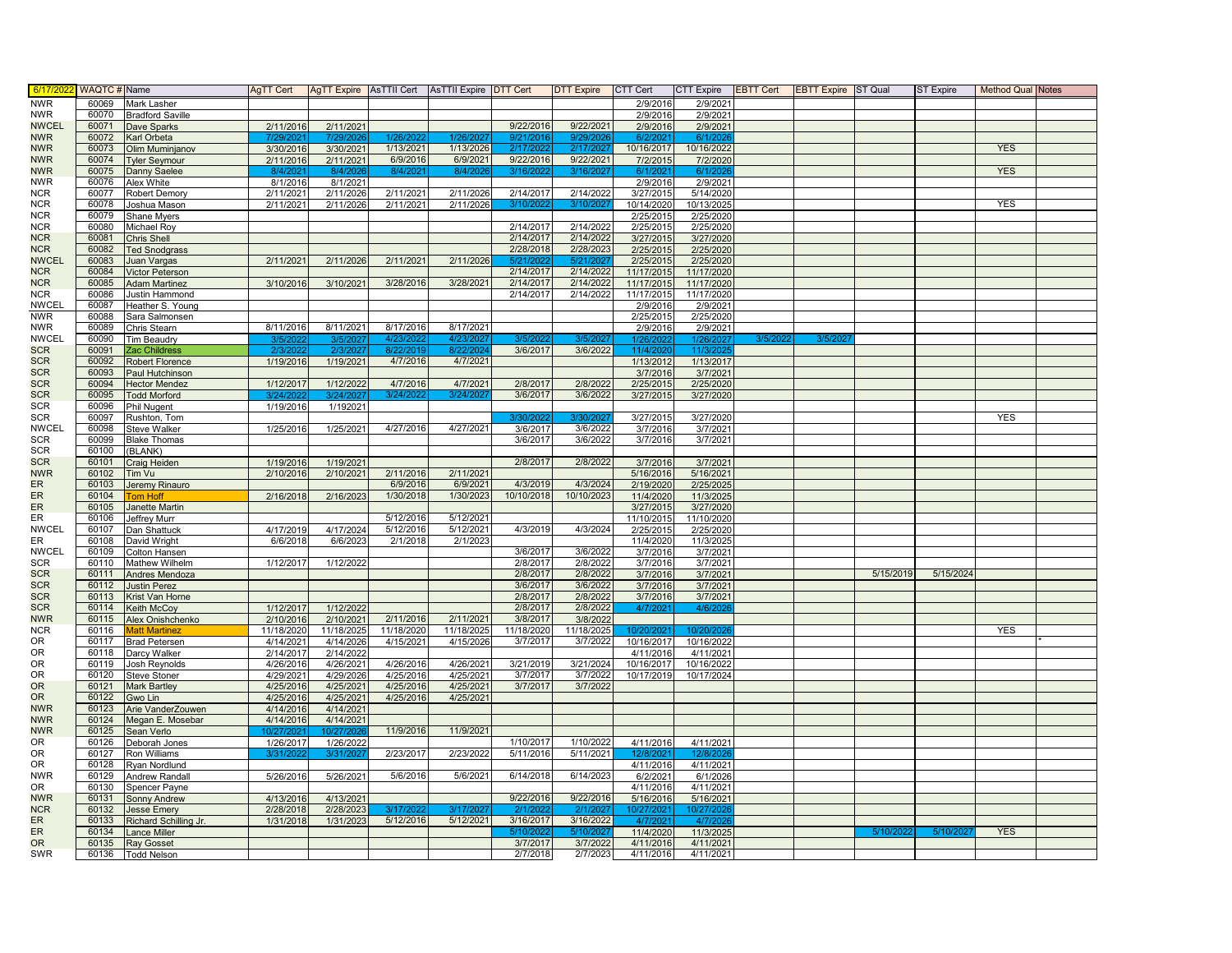| 6/17/20                  | WAQTC # Name   |                                                | <b>AgTT Cert</b>      |                        | AgTT Expire AsTTII Cert AsTTII Expire DTT Cert |                       |            | <b>DTT Expire</b>     | CTT Cert               | <b>CTT Expire</b>      | <b>EBTT Cert</b>      | <b>EBTT Expire ST Qual</b> |            | ST Expire  | <b>Method Qual Notes</b> |                    |
|--------------------------|----------------|------------------------------------------------|-----------------------|------------------------|------------------------------------------------|-----------------------|------------|-----------------------|------------------------|------------------------|-----------------------|----------------------------|------------|------------|--------------------------|--------------------|
| SWR                      | 60137          | <b>Brent Stubbs</b>                            |                       |                        |                                                |                       |            |                       | 4/11/2016              | 4/11/2021              |                       |                            | 11/21/2019 | 11/21/2024 |                          |                    |
| <b>SWR</b>               | 60138          | Daniel L Ingersoll                             | 2/22/2018             | 2/22/2023              | 2/22/2018                                      | 2/22/2023             | 5/4/2016   | 5/4/2021              | 4/11/2016              | 4/11/2021              | 5/4/2016              | 5/4/2021                   |            |            |                          |                    |
| <b>SWR</b>               | 60139          | Amanda Hawkins                                 | 5/4/2016              | 5/4/2021               | 5/4/2016                                       | 5/4/2021              |            |                       | 4/11/2016              | 4/11/2021              |                       |                            |            |            |                          |                    |
| OR                       | 60140          | Ed Loper                                       | 11/21/2017            | 11/21/2022             |                                                |                       | 3/13/2017  | 3/13/2022             | 4/11/2016              | 4/11/2021              |                       |                            |            |            |                          |                    |
| <b>NWR</b>               | 60141          | <b>Javaud Rasaie</b>                           | 8/5/2016              | 8/5/2021               | 4/13/2016                                      | 4/13/2021             |            |                       | 5/16/2016              | 5/16/2021              |                       |                            |            |            |                          |                    |
| <b>NWR</b>               | 60142          | Daniel C Weyand                                |                       |                        |                                                |                       |            |                       | 5/7/2019               | 5/7/2024               |                       |                            |            |            |                          |                    |
| <b>OR</b>                | 60143          | <b>Tim Moeckel</b>                             |                       |                        |                                                |                       |            |                       | 4/11/2016              | 4/11/2021              |                       |                            |            |            |                          |                    |
| <b>NWR</b>               | 60144          | Karl Huber                                     | 5/12/2016             | 5/12/2021              |                                                |                       |            |                       |                        |                        |                       |                            |            |            |                          |                    |
| <b>OR</b>                | 60145          | <b>Diane Nissell</b>                           | 7/13/2016             | 7/13/2021              | 11/22/202                                      | 11/22/2026            | 1/9/2017   | 1/9/2022              | 3/13/2017              | 3/13/2022              |                       |                            |            |            |                          |                    |
| <b>SCR</b>               | 60146          | Gregory F. Bivins                              |                       |                        |                                                |                       |            |                       | 3/7/2016               | 3/7/2021               |                       |                            |            |            |                          |                    |
| <b>NWCEL</b>             | 60147          | Paul Estrada                                   | 3/15/2016             | 3/15/2021              | 4/19/2016                                      | 4/19/2021             | 3/14/2018  | 3/14/2023             |                        |                        |                       |                            |            |            |                          |                    |
| <b>SCR</b>               | 60148          | <b>Candice Flores</b>                          |                       |                        |                                                |                       |            |                       | 5/16/2016              | 3/7/202                |                       |                            |            |            |                          |                    |
| <b>NWR</b>               | 60149          | <b>Willie Briscoe</b>                          | 4/13/2016             | 4/13/2021              | 1/10/2018                                      | 1/10/2023             | 3/8/2017   | 3/8/2022              | 5/16/2016              | 5/16/2021              |                       |                            |            |            |                          |                    |
| ER                       | 60150          | <b>Bill Kilpatrick</b>                         | 5/12/2016             | 5/12/2021              | 3/30/2017                                      | 3/30/2022             | 1/5/2017   | 1/5/2022              | 2/19/2020              | 2/19/2025              |                       |                            |            |            |                          |                    |
| <b>NWR</b>               | 60151          | <b>Matt Cornwall</b>                           | 6/8/2016              | 6/8/2021               | 8/10/2016                                      | 8/10/2021             | 6/8/2016   | 6/8/2021              | 11/17/2015             | 11/17/2020             |                       |                            |            |            |                          |                    |
| <b>NWR</b>               | 60152          | <b>Richard Higbee</b>                          | 4/14/2017             | 4/14/2022              | 10/11/2017                                     | 10/11/2022            | 5/11/2016  | 5/11/2021             | 10/16/2017             | 10/16/2022             |                       |                            |            |            |                          |                    |
| <b>NWR</b>               | 60153          | <b>Jay Cooper</b>                              |                       |                        |                                                |                       |            |                       | 5/16/2016              | 5/16/2021              |                       |                            |            |            |                          |                    |
| <b>SWR</b>               | 60154          | <b>Julius Arevalo</b>                          | 5/19/2016             | 5/19/2021              |                                                |                       |            |                       | 4/11/2016              | 4/11/2021              |                       |                            |            |            |                          |                    |
| <b>NWR</b>               | 60155          | Adnan Abu-Saleh                                | 1/25/202              | 1/25/202               | 1/25/202                                       | 1/25/202              | 12/22/2    | 12/22/20              | 10/16/2017             | 10/16/2022             |                       |                            |            |            | <b>YES</b>               |                    |
| <b>NWR</b>               | 60156          | Vinh Nguyen                                    |                       |                        |                                                |                       | 5/11/2016  | 5/11/2021             | 5/16/2016              | 5/16/2021              |                       |                            |            |            |                          |                    |
| 0R                       | 60157          | Murali Manohara                                | 6/3/2016              | 6/3/2021               |                                                |                       | 10/28/2016 | 10/28/2021            | 6/21/2017              | 6/21/2022              |                       |                            |            |            |                          |                    |
| <b>NWR</b>               | 60158          | Ken Stamper                                    | 2/17/202              | 2/17/20                | 8/1/2017                                       | 8/1/2022              | 4/7/2021   | 4/7/2026              | 5/16/2016              | 5/16/2021              |                       |                            |            |            |                          |                    |
| <b>NWR</b>               | 60159          | <b>Harry Brading</b>                           |                       |                        |                                                |                       |            |                       | 5/16/2016              | 5/16/2021              |                       |                            |            |            |                          |                    |
| <b>NWR</b>               | 60160          | <b>Brandon Schei</b>                           | 5/11/2016             | 5/11/2021              |                                                |                       | 8/31/20    | 8/31/2                | 5/16/2016              | 5/16/2021              |                       |                            |            |            |                          |                    |
| <b>NWR</b>               | 60161          | <b>Tim Coggins</b>                             |                       |                        |                                                |                       | 6/15/2016  | 6/15/2021             | 1/24/2017              | 1/24/2022              |                       |                            |            |            |                          |                    |
| <b>OR</b>                | 60162          | Paul Hurst                                     | 8/2/2016              | 8/2/2021               | 7/15/2016                                      | 7/15/2021             |            |                       | 4/11/2016              | 4/11/2021              |                       |                            |            |            |                          |                    |
| <b>NWR</b>               | 60163          | Chico Oragwu                                   | 4/18/2017             | 4/18/2022              |                                                |                       | 9/13/2017  | 9/13/2022             | 5/16/2016              | 5/16/2021              |                       |                            |            |            |                          |                    |
| <b>NWR</b>               | 60164          | Peter Nguyen                                   |                       |                        |                                                |                       |            |                       | 5/16/2016              | 5/16/2021              |                       |                            |            |            |                          |                    |
| <b>NWR</b>               | 60165          | Kathryn Moyano                                 |                       |                        |                                                |                       |            |                       | 6/15/2016              | 6/15/2017              |                       |                            |            |            |                          | <b>CTT</b> not ACI |
| <b>NWR</b>               | 60166          | Haoua Sereme                                   | 6/20/2016             | 6/20/2021              | 6/8/2016                                       | 6/8/2021              | 6/20/2016  | 6/20/2021             | 10/10/2016             | 10/10/2021             |                       |                            |            |            |                          |                    |
| <b>NWR</b>               | 60167          | Joseph Puleo                                   |                       |                        |                                                |                       |            |                       | 7/15/2016              | 7/15/2017              |                       |                            |            |            |                          | CTT not ACI        |
| <b>NWR</b>               | 60168          | Ben Dishong                                    | 4/27/202              | 4/27/2026              | 5/11/2016                                      | 5/11/202              | 4/27/2021  | 4/27/2026             |                        | 7/21/20                |                       |                            |            |            |                          |                    |
| 0R                       | 60169          | <b>Tabitha Bartlett</b>                        | 7/17/2017             | 7/17/2022              | 8/5/2016                                       | 8/5/2021              | 7/31/2017  | 7/31/2022             | 6/21/2017              | 6/21/2022              |                       |                            |            |            |                          |                    |
| 0R                       | 60170          | <b>James Andrews</b>                           | 8/2/2016              | 8/2/2021               |                                                |                       |            |                       | 2/27/202               | 2/27/202               |                       |                            |            |            |                          |                    |
| <b>NWR</b>               | 60171          | <b>Benjamin Cotton</b>                         | 3/8/2017              | 3/8/2022               | 4/19/2017                                      | 4/19/2022             | 7/20/2016  | 7/20/2021             | 10/10/2016             | 10/10/2021             |                       |                            |            |            |                          |                    |
| <b>NWR</b>               | 60172          |                                                |                       |                        |                                                |                       | 7/19/2016  | 7/19/2021             | 10/10/2016             | 10/10/2021             |                       |                            |            |            |                          |                    |
| <b>NWR</b>               | 60173          | <b>Adam Thomas</b><br><b>Austin Dennis</b>     |                       |                        |                                                |                       |            |                       | 8/2/2016               | 8/2/2017               |                       |                            |            |            |                          | <b>CTT not ACI</b> |
| <b>NWR</b>               | 60174          | <b>Garth Gavette</b>                           |                       |                        |                                                |                       | 8/16/2016  | 8/16/2021             | 1/22/2018              | 1/22/2023              |                       |                            |            |            |                          |                    |
| <b>NWR</b>               | 60175          |                                                |                       |                        |                                                |                       | 8/16/2016  | 8/16/2021             | 10/10/2016             | 10/10/2021             |                       |                            |            |            |                          |                    |
| <b>NWR</b>               | 60176          | <b>Timur Maraghe</b>                           | 9/22/2016             | 9/22/2021              | 8/10/2016                                      | 8/10/2021             | 11/10/2016 | 11/10/2021            | 10/10/2016             | 10/10/2021             |                       |                            |            |            |                          |                    |
| <b>SCR</b>               | 60177          | Johnny Truong                                  |                       |                        |                                                |                       | 3/6/2017   | 3/6/2022              | 5/16/2016              | 5/16/2021              |                       |                            |            |            |                          |                    |
| <b>NWR</b>               | 60178          | James Harvey<br>Lutrell Sears                  |                       |                        |                                                |                       | 10/2/2019  | 10/2/2024             | 7/8/2016               | 7/8/2021               |                       |                            |            |            |                          |                    |
| <b>NWR</b>               | 60179          | <b>Brian Curtis</b>                            | 8/5/202               | 8/5/2                  | 8/5/2                                          | 8/5/20                | 3/21/2018  | 3/21/2023             | 4/27/2018              | 4/27/2023              |                       |                            |            |            |                          |                    |
| <b>NWR</b>               | 60180          | Ron Mason                                      | 4/27/2021             | 4/27/2026              | 1/17/2017                                      | 1/17/2022             |            |                       | 7/22/2021              | 7/22/202               |                       |                            |            |            |                          |                    |
|                          |                |                                                |                       |                        |                                                |                       |            |                       |                        |                        |                       |                            |            |            |                          | <b>SUSPENDED</b>   |
| <b>SWR</b>               | 60182          | Elizabeth Nelson                               | 5/4/2016              | 5/4/2021               |                                                |                       |            |                       | 3/13/2017              | 3/13/2022              |                       |                            |            |            |                          |                    |
| <b>SWR</b>               | 60183          | <b>Madison Chambers</b>                        |                       |                        |                                                |                       | 5/4/2016   | 5/4/2021              |                        |                        |                       |                            |            |            |                          |                    |
| OR.                      | 60184          | Eric Tolman                                    |                       |                        |                                                |                       | 5/4/2016   | 5/4/2021              | 6/25/2018              | 6/25/2023              | 5/4/2016              | 5/4/2021                   |            |            |                          |                    |
|                          | 60185          |                                                | 5/4/2016              |                        |                                                |                       | 5/4/2016   |                       |                        |                        |                       |                            |            |            |                          |                    |
| <b>SWR</b><br><b>SWR</b> | 60186          | <b>Martin Fuest</b>                            |                       | 5/4/2021               |                                                |                       | 5/10/2016  | 5/4/2021<br>5/10/2021 |                        |                        | 5/10/2016             | 5/10/2021                  |            |            |                          |                    |
| <b>SWR</b>               | 60187          | Pao-Lien Tseng                                 |                       |                        |                                                |                       | 5/10/201   | 5/10/2021             | 3/13/2017              | 3/13/202               |                       |                            |            |            |                          |                    |
| SWR                      | 60188          | <b>Tim Hartman</b><br>Jennifer Longmore        |                       |                        |                                                |                       | 5/10/2016  | 5/10/2021             |                        |                        |                       |                            |            |            |                          |                    |
| SWR                      | 60189          | Craig Kathol                                   |                       |                        |                                                |                       | 6/6/2016   | 6/6/2021              | 3/13/2017              | 3/13/2022              | 6/6/2016              | 6/6/2021                   |            |            |                          |                    |
| <b>SWR</b>               | 60190          | Vicki Smith                                    |                       |                        | 6/30/2016                                      | 6/30/2021             |            |                       |                        |                        |                       |                            |            |            |                          |                    |
| <b>OR</b>                | 60191          |                                                |                       |                        |                                                |                       | 1/10/2017  | 1/10/2022             | 10/10/2016             | 10/10/2021             |                       |                            |            |            |                          |                    |
| <b>OR</b>                | 60192          | <b>Garry Ragsdale</b><br><b>Scott Campbell</b> | 2/3/2017              | 2/3/2022               | 6/16/2017                                      | 6/16/2022             | 1/10/2017  | 1/10/2022             | 10/10/2016             | 10/10/2021             |                       |                            |            |            |                          |                    |
| <b>SCR</b>               | 60193          |                                                |                       |                        |                                                |                       |            |                       |                        | 5/16/2021              |                       |                            |            |            |                          |                    |
|                          |                | <b>Tim Burlingame</b>                          |                       |                        |                                                |                       |            |                       | 5/16/2016              |                        |                       |                            |            |            |                          |                    |
| <b>NWR</b>               | 60194          | David Vichitthavong                            |                       |                        |                                                |                       |            |                       | 10/10/2016             | 10/10/2021<br>10/27/20 |                       |                            |            |            |                          |                    |
| <b>NWR</b><br><b>NWR</b> | 60195<br>60196 | <b>Jason Stringfield</b>                       |                       |                        |                                                |                       |            |                       |                        |                        |                       |                            |            |            |                          |                    |
| <b>NWR</b>               |                | <b>Tyler Rome</b>                              |                       |                        |                                                |                       |            |                       | 10/10/2016             | 10/10/2021             |                       |                            |            |            |                          |                    |
|                          | 60197          | Cathy Bell                                     |                       |                        |                                                |                       |            |                       | 10/10/2016             | 10/10/2021             |                       |                            |            |            |                          |                    |
| <b>NWR</b><br><b>NWR</b> | 60198          | Luis D Loaiza Garzon                           |                       |                        |                                                |                       |            |                       | 5/16/2016              | 5/16/2021              |                       |                            | 12/11/2019 | 12/11/2024 |                          |                    |
| <b>SCR</b>               | 60199<br>60200 | George Tunyi                                   |                       |                        |                                                |                       |            |                       | 10/10/2016<br>3/7/2016 | 10/10/2021<br>3/7/2021 |                       |                            |            |            |                          |                    |
| <b>SCR</b>               | 60201          | Chad D Holman                                  |                       | 1/12/2022              |                                                |                       | 2/8/2017   | 2/8/2022              |                        |                        |                       |                            |            |            |                          |                    |
| <b>NWCEL</b>             | 60202          | Jesse C Henderson                              | 1/12/2017<br>12/14/20 |                        |                                                |                       | 2/14/20    |                       | 3/7/2016               | 3/7/2021<br>9/18/2023  |                       | 12/14/2                    |            |            |                          |                    |
| <b>NWCEL</b>             | 60203          | Jesi Hoover                                    | 1/18/2017             | 12/14/202<br>1/18/2022 | 12/14/202 <sup>-</sup><br>2/6/2018             | 12/14/202<br>2/6/2023 | 1/18/2017  | 1/18/2022             | 9/18/2018              |                        | 12/14/202<br>4/9/2018 | 4/9/2023                   |            |            |                          |                    |
|                          | 60204          | <b>Mark Peterson</b>                           | 1/18/2017             |                        |                                                |                       |            |                       | 3/15/2016              | 3/15/2021              |                       |                            |            |            |                          |                    |
| <b>NWCEL</b>             |                | Dan Sorenson                                   |                       | 1/18/2022              |                                                |                       | 1/18/2017  | 1/18/2022             | 10/11/2012             | 10/11/2017             |                       |                            |            |            |                          |                    |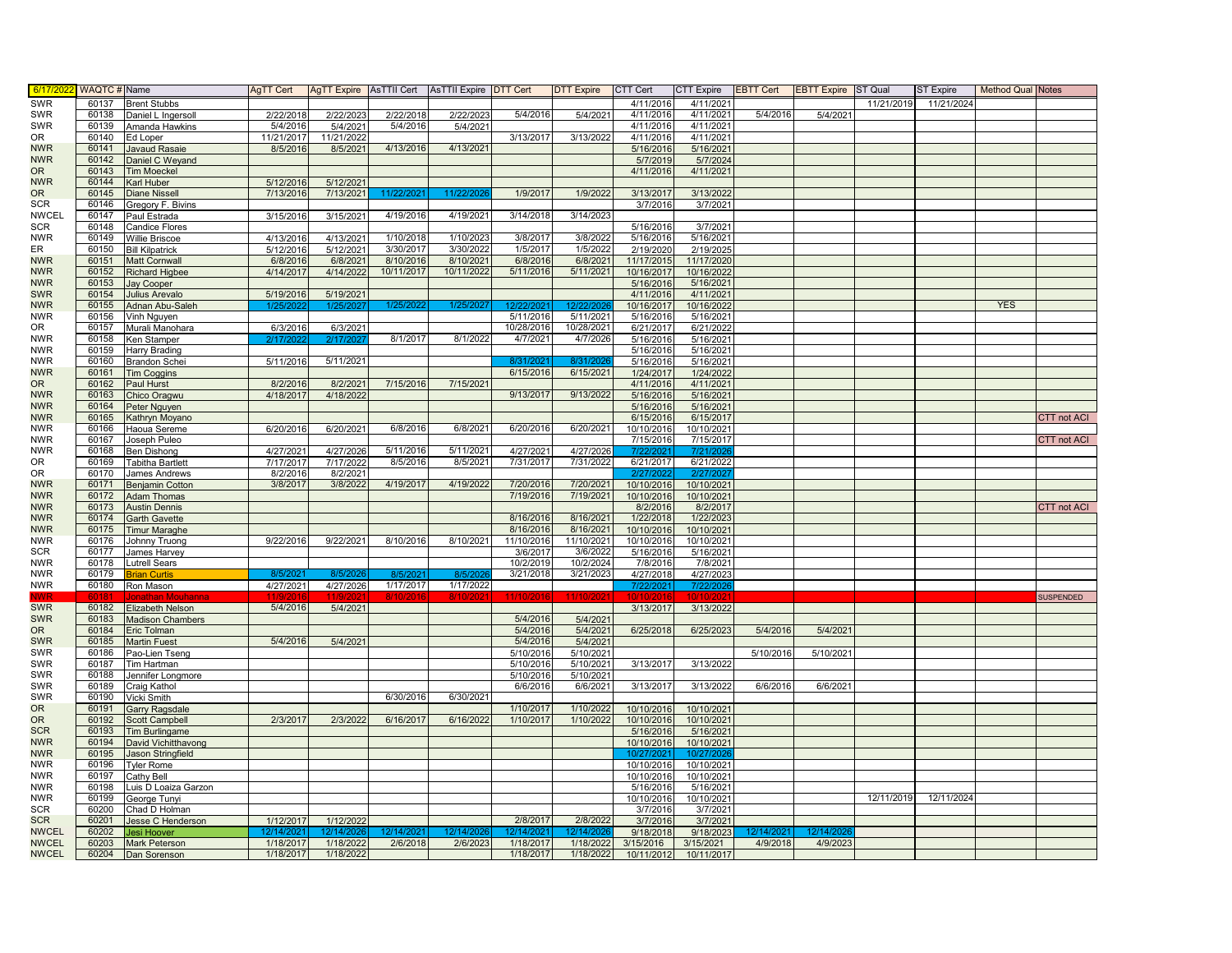| 6/17/20                      | <b>WAQTC#</b> Name |                                                 | AgTT Cert              | AgTT Expire AsTTII Cert |            | <b>AsTTII Expire</b> | DTT Cert               | <b>DTT Expire</b>       | CTT Cert               | <b>CTT Expire</b>      | <b>EBTT Cert</b> | <b>EBTT Expire</b> ST Qual |           | <b>ST Expire</b> | <b>Method Qual Notes</b> |  |
|------------------------------|--------------------|-------------------------------------------------|------------------------|-------------------------|------------|----------------------|------------------------|-------------------------|------------------------|------------------------|------------------|----------------------------|-----------|------------------|--------------------------|--|
| <b>NWCEL</b>                 | 60205              | <b>Nick Averill</b>                             | 1/18/2017              | 1/18/2022               | 1/30/2018  | 1/30/2023            | 1/18/2017              | 1/18/2022               | 6/6/2017               | 6/6/2022               | 10/16/2017       | 10/16/2022                 |           |                  |                          |  |
| <b>NWCEL</b>                 | 60206              | <b>J</b> Gounden                                | 1/18/2017              | 1/18/2022               |            |                      | 1/18/2017              | 1/18/2022               | 1/29/2018              | 1/29/2023              |                  |                            |           |                  |                          |  |
| <b>NWCEL</b>                 | 60207              | <b>Mike Thomas</b>                              | 4/6/20                 | 4/9/2                   | 2/6/2018   | 2/6/2023             | 4/9/20                 | 4/9/20                  | 5/23/2018              | 5/23/2023              | 4/9/20           | 4/9/20                     |           |                  |                          |  |
| <b>NWCEL</b>                 | 60208              | Aaron Vanderpol                                 | 1/18/2017              | 1/18/2022               | 11/4/2019  | 11/4/2024            | 1/18/2017              | 1/18/2022               | 9/13/2016              | 9/13/2021              |                  |                            |           |                  |                          |  |
| <b>NWCEL</b>                 | 60209              | Cheryl Meredith                                 | 1/18/2017              | 1/18/2022               | 2/6/2018   | 2/6/2023             | 1/18/2017              | 1/18/2022               | 1/29/2018              | 1/29/2023              | 10/16/2017       | 10/16/2022                 |           |                  |                          |  |
| <b>NWCEL</b>                 | 60210              | Sean Flint                                      | 1/18/2017              | 1/18/2022               | 4/9/2018   | 4/9/2023             | 1/18/2017              | 1/18/2022               | 11/19/2014             | 11/19/2019             | 4/9/2018         | 4/9/2023                   |           |                  |                          |  |
| <b>NWCEL</b>                 | 60211              | Mike Holtz                                      | 1/18/2017              | 1/18/2022               | 4/9/2018   | 4/9/2023             |                        | 3/26/                   | 3/25/2015              | 3/25/2020              | 3/26/2           |                            |           |                  |                          |  |
| <b>NWCEL</b><br><b>OR</b>    | 60212<br>60213     | Andy Duong                                      | 2/7/202                | 2/7/202                 | 3/1/2017   | 3/1/2022             | 2/7/202<br>12/22/2016  | 2/7/202                 | 3/7/2017               | 3/7/2022               | 2/7/202          | 2/7/20                     |           |                  |                          |  |
| <b>NWR</b>                   | 60214              | Maralee Lackman<br>J. Tyler Lungren             | 12/14/201<br>4/19/2017 | 12/14/2021<br>4/19/2022 | 5/10/2017  | 5/10/2022            | 2/23/2017              | 12/22/2021<br>2/23/2022 | 3/13/2017<br>10/27/202 | 3/13/2022<br>10/27/202 |                  |                            |           |                  |                          |  |
| <b>NWR</b>                   | 60215              | Richard Lenus Johnson                           |                        |                         |            |                      | 11/10/2016             | 11/10/2021              | 10/16/2017             | 10/16/2022             |                  |                            |           |                  |                          |  |
| <b>OR</b>                    | 60216              | Stephan Swantak                                 | 2/10/2017              | 2/10/2022               |            |                      | 1/9/2017               | 1/9/2022                |                        |                        |                  |                            |           |                  |                          |  |
| <b>OR</b>                    | 60217              | Adam Brain                                      |                        |                         |            |                      | 12/28/2016             | 12/28/2021              | 10/10/2016             | 10/10/2021             |                  |                            |           |                  |                          |  |
| <b>NWR</b>                   | 60218              | Dominick Hunter                                 |                        |                         | 11/9/2017  | 11/9/2022            | 12/28/2016             | 12/28/2021              | 1/22/2018              | 1/22/2023              |                  |                            |           |                  |                          |  |
| <b>OR</b>                    | 60219              | <b>Tam Nguyen</b>                               | 12/14/202              | 12/14/202               |            |                      |                        |                         | 3/13/2017              | 3/13/2022              |                  |                            |           |                  |                          |  |
| <b>OR</b>                    | 60220              | Arlette Burkhart                                | 2/3/2017               | 2/3/2022                | 5/19/2017  | 5/19/2022            | 12/27/2016             | 12/27/2021              | 3/13/2017              | 3/13/2022              |                  |                            |           |                  |                          |  |
| <b>OR</b>                    | 60221              | <b>Jacob Tennant</b>                            | 2/10/2017              | 2/10/2022               |            |                      | 1/9/2017               | 1/9/2022                | 3/13/2017              | 3/13/2022              |                  |                            | <b>St</b> |                  |                          |  |
| <b>OR</b>                    | 60222              | <b>Micah Corey</b>                              | 2/10/2017              | 2/10/2022               | 5/19/2017  | 5/19/2022            | 4/19/202               | 4/1/2021                | 0/20/202               | 10/20/20               | 4/19/20          | 4/19/20                    |           |                  |                          |  |
| <b>OR</b>                    | 60223              | <b>Diane Christie</b>                           | 2/10/2017              | 2/10/2022               | 4/17/2019  | 4/17/2024            | 1/24/2017              | 1/24/2022               | 3/13/2017              | 3/13/2022              |                  |                            |           |                  |                          |  |
| <b>NWR</b>                   | 60224              | Dave Fadel                                      | 11/9/20216             | 11/9/2021               | 11/10/2016 | 11/10/2021           | 11/21/2016             | 11/21/2021              |                        |                        |                  |                            |           |                  |                          |  |
| <b>SWR</b><br>OR             | 60225<br>60226     | <b>Cecilia McNeil-Hardwick</b><br>Andrew Nguyen | 3/1/20<br>1/26/2017    | 3/1/20<br>1/26/2022     | 3/20/2018  | 3/20/2023            | 12/8/202               | 12/8/202                | 12/8/202<br>10/16/2017 | 12/8/20<br>10/16/2022  |                  |                            |           |                  |                          |  |
| <b>SCR</b>                   | 60227              | Doug Whitworth                                  |                        |                         |            |                      | 2/8/2017               | 2/8/2022                |                        |                        |                  |                            |           |                  |                          |  |
| <b>NWCEL</b>                 | 60228              | Jeff Brown                                      |                        |                         |            |                      | 2/16/2017              | 2/16/2022               |                        |                        |                  |                            |           |                  |                          |  |
| <b>NWCEL</b>                 | 60229              | Jay Woods                                       |                        |                         |            |                      | 2/16/2017              | 2/16/2022               |                        |                        |                  |                            |           |                  |                          |  |
| <b>NWCEL</b>                 | 60230              | <b>Tanner Suing</b>                             |                        |                         |            |                      | 2/16/2017              | 2/16/2022               |                        |                        |                  |                            |           |                  |                          |  |
| <b>NWCEL</b>                 | 60231              | oren White                                      |                        |                         |            |                      | 2/16/2017              | 2/16/2022               |                        |                        |                  |                            |           |                  |                          |  |
| <b>NWR</b>                   | 60232              | Robert Salse'                                   | 1/15/2020              | 1/15/2025               |            |                      | 2/16/2017              | 2/16/2022               | 5/7/2019               | 5/7/2024               |                  |                            |           |                  |                          |  |
| <b>NWCEL</b>                 | 60233              | Mike Furman                                     |                        |                         |            |                      | 2/16/2017              | 2/16/2022               |                        |                        |                  |                            |           |                  |                          |  |
| <b>NWCEL</b>                 | 60234              | Gabe Barnes                                     | 3/13/2017              | 3/13/2022               | 2/6/2018   | 2/6/2023             | 3/14/20                | 3/14/20                 |                        |                        | 3/14/20          | 3/14/20                    |           |                  |                          |  |
| <b>NWCEL</b>                 | 60235              | <b>Vima Sherpa</b>                              |                        |                         |            |                      | 2/16/2017              | 2/16/2022               |                        |                        |                  |                            |           |                  |                          |  |
| <b>NWCEL</b>                 | 60236              | Nicco Guiao                                     |                        |                         |            |                      | 2/16/2017              | 2/16/2022               | 3/20/2018              | 3/20/2023              | 10/8/2018        | 10/8/2023                  |           |                  |                          |  |
| <b>NWCEL</b><br><b>NWCEL</b> | 60237<br>60238     | <b>Bret Salazar</b><br>Jeff Vanblaricom         |                        |                         |            |                      | 2/16/2017<br>2/16/2017 | 2/16/2022<br>2/16/2022  |                        |                        |                  |                            |           |                  |                          |  |
| <b>NWCEL</b>                 | 60239              | Josh Koontz                                     |                        |                         |            |                      | 2/16/2017              | 2/16/2022               |                        |                        |                  |                            |           |                  |                          |  |
| 0R                           | 60240              | David Cornell                                   | 2/14/2017              | 2/14/2022               | 2/23/2017  | 2/23/2022            | 3/16/2017              | 3/16/2022               | 12/8/202               | 12/8/202               |                  |                            |           |                  |                          |  |
| <b>OR</b>                    | 60241              | Zach Leitz                                      | 2/14/2017              | 2/14/2022               | 2/23/2017  | 2/23/2022            | 3/16/2017              | 3/16/2022               | 10/20/202              | 10/20/20               |                  |                            |           |                  |                          |  |
| <b>NCR</b>                   | 60242              | <b>Brent Kunz</b>                               |                        |                         |            |                      | 2/14/2017              | 2/14/2022               | 1/30/2017              | 1/30/2022              |                  |                            |           |                  |                          |  |
| <b>NCR</b>                   | 60243              | <b>Jake Smith</b>                               |                        |                         |            |                      | 2/14/2017              | 2/14/2022               | 1/30/2017              | 1/30/2022              |                  |                            |           |                  |                          |  |
| <b>NCR</b>                   | 60244              | Ethan Rhodes                                    |                        |                         |            |                      | 2/14/2017              | 2/14/2022               | 1/30/2017              | 1/30/2022              |                  |                            |           |                  |                          |  |
| <b>NCR</b>                   | 60245              | Nicole (Aitken) Brockwell                       |                        |                         |            |                      | 2/14/2017              | 2/14/2022               | 1/30/2017              | 1/30/2022              |                  |                            |           |                  |                          |  |
| <b>NCR</b>                   | 60246              | Daniel Hartzell                                 |                        |                         |            |                      | 2/14/2017              | 2/14/2022               | 1/30/2017              | 1/30/2022              |                  |                            |           |                  |                          |  |
| <b>NCR</b>                   | 60247              | Kelly Michelsen                                 |                        |                         |            |                      | 2/14/2017              | 2/14/2022               | 3/7/2016               | 3/7/2021               |                  |                            |           |                  |                          |  |
| <b>SCR</b><br><b>NWCEL</b>   | 60248<br>60249     | Richard Yocom                                   |                        |                         |            |                      | 2/14/2017              | 2/14/2022               | 1/30/2017<br>1/30/2017 | 1/30/2022              |                  |                            |           |                  |                          |  |
| <b>NCR</b>                   | 60250              | Tony L. Madison<br>Carl Elleard                 |                        |                         |            |                      | 2/14/2017              | 2/14/2022               |                        | 1/30/2022              |                  |                            |           |                  |                          |  |
| <b>NWCEL</b>                 | 60251              | <b>Kevin Byrnes</b>                             |                        |                         |            |                      | 2/16/2017              | 2/16/2022               |                        |                        |                  |                            |           |                  |                          |  |
| <b>NWCEL</b>                 | 60252              | Eric Adams                                      |                        |                         |            |                      | 4/9/202                | 4/9/202                 |                        |                        | 4/9/202          | 4/9/202                    |           |                  |                          |  |
| <b>NWCEL</b>                 | 60253              | <b>Frank Pooler</b>                             | 3/13/2017              | 3/13/2022               | 2/6/2018   | 2/6/2023             | 2/16/2017              | 2/16/2022               |                        |                        |                  |                            |           |                  |                          |  |
| <b>NWCEL</b>                 | 60254              | <b>Gregory Larkin</b>                           | 3/13/2017              | 3/13/2022               |            |                      | 2/16/2017              | 2/16/2022               |                        |                        |                  |                            |           |                  |                          |  |
| <b>NWCEL</b>                 | 60255              | <b>Whitney Bowles</b>                           | 3/8/2018               | 3/8/2023                | 4/10/2018  | 4/10/2023            | 2/16/2017              | 2/16/2022               | 1/29/2018              | 1/29/2023              |                  |                            |           |                  |                          |  |
| <b>NWCEL</b>                 | 60256              | Shawn Glass                                     | 3/4/2019               | 3/4/2024                | 4/9/2018   | 4/9/2023             | 2/16/2017              | 2/16/2022               | 7/28/202               | 7/28/20                |                  |                            |           |                  |                          |  |
| <b>NWCEL</b>                 | 60257              | Steve Read (SPU)                                |                        |                         |            |                      | 2/16/2017              | 2/16/2022               |                        |                        |                  |                            |           |                  |                          |  |
| <b>NWCEL</b>                 | 60258              | John Duong (SPU)                                | 3/13/2017              | 3/13/2022               | 4/9/2018   | 4/9/2023             | 2/16/2017              | 2/16/2022               |                        |                        |                  |                            |           |                  |                          |  |
| <b>SCR</b>                   | 60259              | <b>Justin Millar</b>                            |                        |                         |            |                      |                        |                         | 12/2/2016              | 12/2/2021              |                  |                            |           |                  |                          |  |
| <b>SCR</b>                   | 60260              | Francisco Bazan                                 |                        |                         |            |                      |                        |                         | 5/16/2016              | 5/16/2021              |                  |                            |           |                  |                          |  |
| <b>SCR</b><br><b>OR</b>      | 60261<br>60262     | Damacio Mercado                                 |                        |                         |            |                      | 3/6/2017<br>3/7/2017   | 3/6/2022<br>3/7/2022    |                        |                        |                  |                            |           |                  |                          |  |
| <b>OR</b>                    | 60263              | Paul Brown<br><b>Tom Daker</b>                  |                        |                         |            |                      | 3/7/2017               | 3/7/2022                |                        |                        |                  |                            |           |                  |                          |  |
| <b>OR</b>                    | 60264              | <b>Terry Eastman</b>                            |                        |                         |            |                      | 12/22/2016             | 12/22/2021              | 3/13/2017              | 3/13/2022              |                  |                            |           |                  |                          |  |
| <b>OR</b>                    | 60265              | <b>Michael Styger</b>                           | 4/3/2018               | 4/3/202                 | 5/20/2019  | 5/20/2024            | 3/14/202               | 3/14/202                | 10/20/202              | 10/20/20               | 3/14/20          | 3/14/20                    |           |                  |                          |  |
| <b>SCR</b>                   | 60266              | Marlon Reyes                                    |                        |                         |            |                      | 3/6/2017               | 3/6/2022                | 5/16/2016              | 5/16/2021              |                  |                            |           |                  |                          |  |
| <b>NWR</b>                   | 60267              | Vitaliy Tokar                                   | 5/24/2017              | 5/24/2022               | 5/10/2017  | 5/10/2022            | 2/23/2017              | 2/23/2022               | 3/7/2017               | 3/7/2022               |                  |                            |           |                  |                          |  |
| <b>SCR</b>                   | 60268              | Nathan Bower                                    |                        |                         |            |                      |                        |                         | 1/30/2017              | 1/30/2022              |                  |                            |           |                  |                          |  |
| <b>SWR</b>                   | 60269              | <b>Thomas Guffey</b>                            |                        |                         |            |                      | 5/3/202                | 5/3/202                 | 1/30/2017              | 1/30/2022              |                  |                            |           |                  |                          |  |
| <b>SCR</b>                   | 60270              | Kurt L. Krueger                                 |                        |                         |            |                      |                        |                         | 1/30/2017              | 1/30/2022              |                  |                            |           |                  |                          |  |
| ER                           | 60271              | Eric Sciamanda                                  | 2/16/2018              | 2/16/2023               | 6/9/2016   | 6/9/2021             |                        |                         | 1/26/202               | 1/26/202               |                  |                            |           |                  | <b>YES</b>               |  |
| <b>NWCEL</b>                 | 60272              | <b>William Fritzmeier</b>                       | 4/13/2017              | 4/13/2022               | 3/29/2017  | 3/29/2022            | 3/16/2017              | 3/16/2022               | 12/2/2016              | 12/2/2021              |                  |                            |           |                  |                          |  |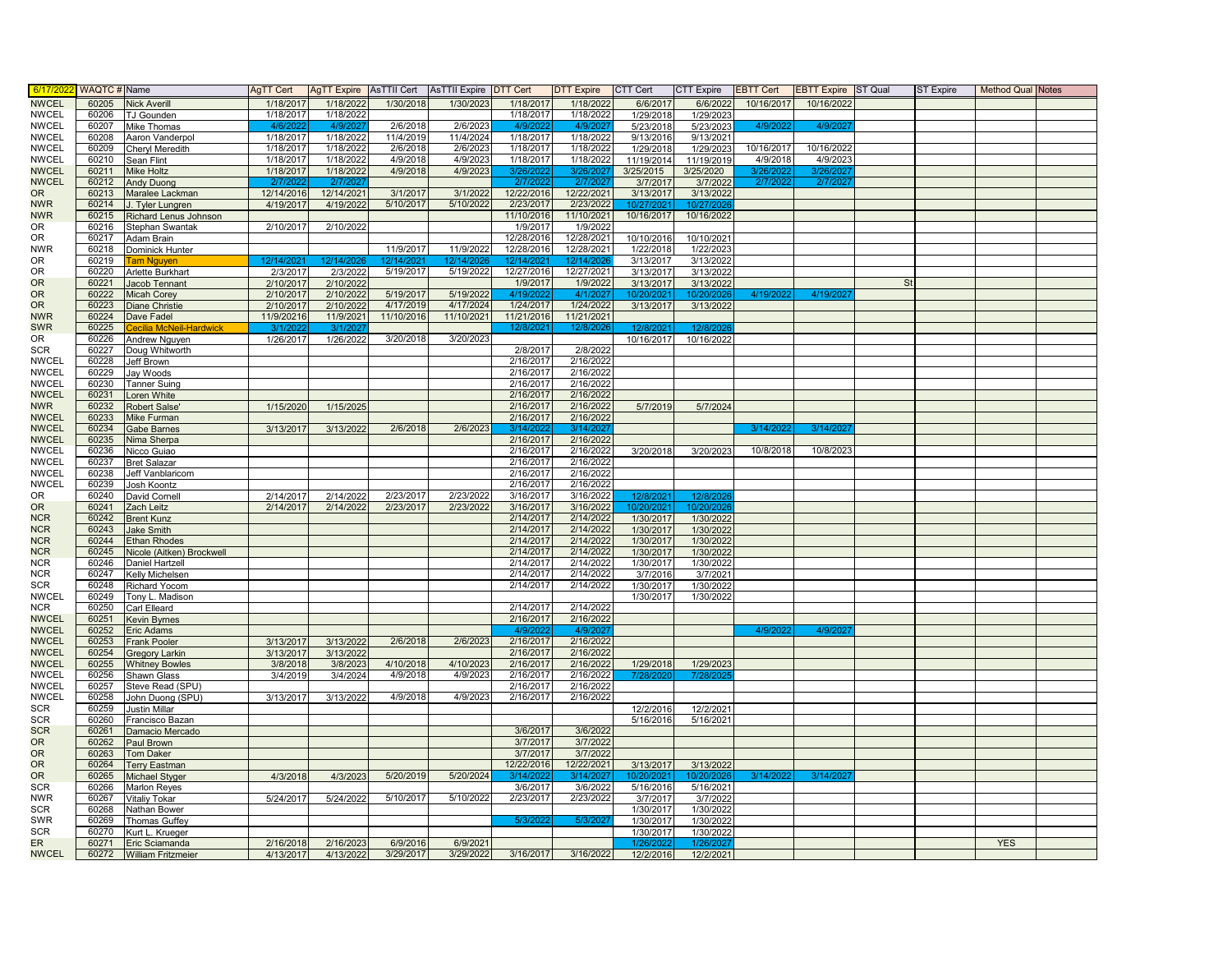| 6/17/202                   | <b>WAQTC # Name</b> |                                       | AgTT Cert  |            |           | AgTT Expire   AsTTII Cert   AsTTII Expire   DTT Cert |                        | <b>DTT Expire</b>      | CTT Cert   | <b>CTT Expire</b> | <b>EBTT Cert</b> | <b>EBTT Expire ST Qual</b> | <b>ST Expire</b> | <b>Method Qual Notes</b> |                  |
|----------------------------|---------------------|---------------------------------------|------------|------------|-----------|------------------------------------------------------|------------------------|------------------------|------------|-------------------|------------------|----------------------------|------------------|--------------------------|------------------|
| <b>NWCEL</b>               | 60273               | Mark Jones                            |            |            |           |                                                      |                        |                        | 12/2/2016  | 12/2/2021         |                  |                            |                  |                          |                  |
| <b>NWCEL</b>               | 60274               | <b>Taylor Lecates</b>                 |            |            |           |                                                      |                        |                        | 12/2/2016  | 12/2/2021         |                  |                            |                  |                          |                  |
| <b>ER</b>                  | 60275               | <b>Chris Moore</b>                    | 4/21/2017  | 4/21/2022  |           |                                                      | 3/16/2017              | 3/16/2022              | 12/2/2016  | 12/2/2021         |                  |                            |                  |                          |                  |
| ER                         | 60276               | <b>Gregory Moses</b>                  |            |            |           |                                                      | 8/11/2017              | 8/11/2022              | 12/2/2016  | 12/2/2021         |                  |                            |                  |                          |                  |
| ER                         | 60277               | Reed Osborn                           |            |            |           |                                                      |                        |                        | 12/2/2016  | 12/2/2021         |                  |                            |                  |                          |                  |
| ER                         | 60278               | Gene S Pittenger                      |            |            |           |                                                      |                        |                        | 12/2/2016  | 12/2/2021         |                  |                            |                  |                          |                  |
| <b>NWCEL</b>               | 60279               | Vince C Powell                        |            |            |           |                                                      |                        |                        | 12/2/2016  | 12/2/2021         |                  |                            |                  |                          |                  |
| ER                         | 60280               | Ryan S Ragaza-Bourassa                |            |            |           |                                                      |                        |                        | 12/2/2016  | 12/2/2021         |                  |                            |                  |                          |                  |
| ER                         | 60281               | Rose Carlson                          | 4/14/201   | 4/14/2022  | 3/22/2017 | 3/22/2022                                            | 4/28/20                | 4/28/20                | 1/30/2017  | 1/30/2022         |                  |                            |                  |                          |                  |
| ER                         | 60282               | <b>Brad Devine</b>                    |            |            |           |                                                      |                        |                        | 1/30/2017  | 1/30/2022         |                  |                            |                  |                          |                  |
| <b>ER</b>                  | 60283               | Chris Faus                            | 4/11/2019  | 4/11/2024  | 3/28/2019 | 3/28/2024                                            | 6/19/2017              | 6/19/2022              | 1/30/2017  | 1/30/2022         |                  |                            |                  |                          |                  |
| <b>NWCEL</b>               | 60284               | Jamie Gable                           |            |            |           |                                                      |                        |                        | 1/30/2017  | 1/30/2022         |                  |                            |                  |                          |                  |
| <b>NWCEL</b>               | 60285               | J.L. Garcia                           |            |            |           |                                                      |                        |                        | 1/30/2017  | 1/30/2022         |                  |                            |                  |                          |                  |
| <b>NWR</b>                 | 60286               | Kevin Biersner                        | 4/19/2017  | 4/19/2022  | 5/10/2017 | 5/10/2022                                            | 2/23/2017              | 2/23/2022              | 6/21/2017  | 6/21/2022         |                  |                            |                  |                          |                  |
| ER                         | 60287               | Keith Kusler                          |            |            |           |                                                      |                        |                        | 1/30/2017  | 1/30/2022         |                  |                            |                  |                          |                  |
| ER                         | 60288               | Rocky Lynn                            | 4/22/2     | 4/22/2     | 2/1/2018  | 2/1/202                                              | 3/28/2                 | 3/28/20                | 1/30/2017  | 1/30/2022         |                  |                            |                  | <b>YES</b>               |                  |
| <b>NWCEL</b>               | 60289               | Mike Meyers                           |            |            |           |                                                      |                        |                        | 1/30/2017  | 1/30/2022         |                  |                            |                  |                          |                  |
| <b>NWR</b>                 | 60290               | <b>Dylan Curtis</b>                   | 5/10/2017  | 5/10/2022  |           |                                                      | 4/19/2017<br>1/24/2019 | 4/19/2022              |            |                   |                  |                            |                  |                          |                  |
| ER<br>ER                   | 60291               | Geoff Shrope                          |            |            |           |                                                      |                        | 1/24/2024              | 10/14/202  | 10/14/20          |                  |                            |                  |                          |                  |
| <b>NWCEL</b>               | 60292<br>60293      | Mary Jo Ward                          |            |            |           |                                                      |                        |                        | 1/30/2017  | 1/30/2022         |                  |                            |                  |                          |                  |
| ER                         | 60294               | John Wheeler                          |            |            |           |                                                      | 9/10/2018              | 9/10/2023              | 1/30/2017  | 1/30/2022         |                  |                            |                  |                          |                  |
| <b>NWCEL</b>               | 60295               | <b>Michael Dawson</b>                 | 3/13/2017  | 3/13/2022  | 2/27/2018 | 2/27/2023                                            | 6/17/2017              | 6/17/2022              | 2/25/2015  | 2/25/2020         | 2/27/2018        | 2/27/2023                  |                  |                          |                  |
| <b>NWCEL</b>               | 60296               | Meghan Blodgett-Carrillo              | 3/13/2017  | 3/13/2022  | 2/6/2018  | 2/6/2023                                             | 5/22/2017              | 5/22/2022              |            |                   |                  |                            |                  |                          |                  |
| <b>NWCEL</b>               | 60297               | Daniel Hootman                        | 4/9/20     | 4/9/20     | 1/25/2021 | 1/25/2026                                            | 2/6/2019               | 2/6/2024               |            |                   | 2/6/2019         | 2/6/2024                   |                  |                          |                  |
| <b>NWCEL</b>               | 60298               | Wade Hampton                          | 3/13/2017  | 3/13/2022  |           |                                                      | 5/22/2017              | 5/22/2022              | 3/15/2016  | 3/15/2021         |                  |                            |                  |                          |                  |
| <b>NWCEL</b>               | 60299               | Mike Blackwell                        | 4/9/202    | 4/9/202    | 4/9/2018  | 4/9/2023                                             | 3/22/2018              | 3/22/2023              | 6/12/2015  | 6/12/2020         | 3/22/2018        | 3/22/2023                  |                  |                          |                  |
| <b>NWCEL</b>               | 60300               | Euresto Busuego (SPU)                 | 3/13/2017  | 3/13/2022  |           |                                                      |                        |                        |            |                   |                  |                            |                  |                          |                  |
| <b>NWCEL</b>               | 60301               | Robert Demas                          | 3/13/2017  | 3/13/2022  | 2/5/20218 | 2/5/202                                              | 5/22/201               | 5/22/2022              |            |                   |                  |                            |                  |                          |                  |
| <b>NWCEL</b>               | 60302               | Corey Holder                          | 3/13/2017  | 3/13/2022  | 8/23/2017 | 8/23/2022                                            | 5/22/2017              | 5/22/2022              | 3/7/2017   | 3/7/2022          | 10/16/2017       | 10/16/2022                 |                  |                          |                  |
| <b>NWCEL</b>               | 60303               | <b>Jeremy Simmons</b>                 | 3/13/2017  | 3/13/202   |           |                                                      | 4/14/2017              | 4/14/2022              | 7/24/2014  | 7/24/2019         |                  |                            |                  |                          |                  |
| <b>NWCEL</b>               | 60304               | Michael Peaslee                       | 3/13/2017  | 3/13/2022  |           |                                                      | 4/14/2017              | 4/14/2022              | 5/18/2016  | 5/18/2021         |                  |                            |                  |                          |                  |
| <b>NWCEL</b>               | 60305               | Kevin Boekholt                        | 3/13/2017  | 3/13/2022  |           |                                                      | 4/14/2017              | 4/14/2022              |            |                   |                  |                            |                  |                          |                  |
| <b>NWCEL</b>               | 60306               | Don Keller                            | 3/13/2017  | 3/13/2022  |           |                                                      | 4/14/2017              | 4/14/2022              |            |                   |                  |                            |                  |                          |                  |
| <b>NWCEL</b>               | 60307               | Mark Gordon                           | 3/13/2017  | 3/13/2022  | 8/21/2017 | 8/21/2022                                            | 5/22/2017              | 5/22/2022              | 2/25/2015  | 2/25/2020         | 10/16/2017       | 10/16/2022                 |                  |                          |                  |
| <b>NWCEL</b>               | 60308               | Zen Revilla                           | 3/13/2017  | 3/13/2022  |           |                                                      |                        |                        |            |                   |                  |                            |                  |                          |                  |
| 0R                         | 60309               | Jeff Ward                             | 3/13/2017  | 3/13/2022  | 8/9/202   | 8/9/202                                              | 2/17/202               | 2/17/202               | 4/27/2018  | 4/27/2023         | 2/17/20          | 2/17/20                    |                  |                          |                  |
| <b>NWCEL</b>               | 60310               | Jacob DeBernardi                      | 3/13/2017  | 3/13/2022  |           |                                                      | 4/14/2017              | 4/14/2022              |            |                   |                  |                            |                  |                          |                  |
| <b>NWCEL</b>               | 60311               | Shane Barnes                          | 3/13/2017  | 3/13/2022  |           |                                                      |                        |                        |            |                   |                  |                            |                  |                          |                  |
| <b>NWR</b>                 | 60312               | Paul Jones                            | 4/19/2017  | 4/19/2022  | 4/19/2017 | 4/19/2022                                            | 3/8/2017               | 3/8/2022               | 5/16/2017  | 5/16/2022         |                  |                            |                  | <b>YES</b>               |                  |
| <b>NWR</b><br><b>SCR</b>   | 60313<br>60314      | <b>Gil Caliva</b><br>Gilberto Acevedo | 11/9/2016  | 11/9/2021  | 11/9/2016 | 11/9/202                                             | 3/20/2017              | 3/20/2022              | 4/3/2017   | 4/3/2022          |                  |                            |                  |                          |                  |
| <b>SCR</b>                 | 60315               | <b>Timothy E Coats</b>                |            |            |           |                                                      |                        |                        | 1/30/2017  | 1/30/2022         |                  |                            |                  |                          |                  |
| ER                         | 60316               | Alexandra Proszek                     | 4/13/2017  | 4/13/2022  | 3/22/2017 | 3/22/2022                                            | 3/16/2017              | 3/16/2022              | 10/13/2017 | 10/13/2022        |                  |                            |                  |                          |                  |
| OR.                        | 60317               | Fred Heigl                            | 2/10/2017  | 2/10/2022  |           |                                                      |                        |                        | 3/13/2017  | 3/13/2022         |                  |                            |                  |                          |                  |
| <b>NWCEL</b>               | 60318               | Chad Stellern                         |            |            |           |                                                      | 4/14/2017              | 4/14/2022              |            |                   |                  |                            |                  |                          |                  |
| <b>NWCEL</b>               | 60319               | Dan Gray                              |            |            | 4/15/2019 | 4/15/2024                                            | 4/14/2017              | 4/14/2022              |            |                   |                  |                            |                  |                          |                  |
| <b>NWCEL</b>               | 60320               | Greg Moran                            |            |            |           |                                                      | 4/14/2017              | 4/14/2022              |            |                   |                  |                            |                  |                          |                  |
| <b>NWCEL</b>               | 60321               | <b>Brill Nhem</b>                     |            |            |           |                                                      | 4/14/2017              | 4/14/2022              |            |                   |                  |                            |                  |                          |                  |
| <b>NWCEL</b>               | 60322               | Neri Carmi                            |            |            |           |                                                      | 4/14/2017              | 4/14/2022              | 12/6/2012  | 12/6/2017         |                  |                            |                  |                          |                  |
| <b>NWCEL</b>               | 60323               | Hossein Mansouri                      |            |            |           |                                                      | 4/14/2017              | 4/14/2022              | 9/22/2015  | 9/22/2020         |                  |                            |                  |                          |                  |
| <b>NWCEL</b>               | 60324               | David Crawford                        |            |            |           |                                                      | 4/14/2017              | 4/14/2022              | 1/27/2016  | 1/27/2021         |                  |                            |                  |                          |                  |
| <b>NWCEL</b>               | 60325               | <b>Jason Williams</b>                 | 2/9/202    | 2/9/2021   | 4/14/202  | 4/14/202                                             | 3/15/20                | 3/15/20                |            |                   | 3/15/202         | 3/15/20                    |                  |                          |                  |
| <b>NWCEL</b>               | 60326               | Dan Quehl                             |            |            |           |                                                      | 4/14/2017              | 4/14/2022              | 6/30/2015  | 6/30/2020         |                  |                            |                  |                          |                  |
| <b>NWCEL</b>               | 60327               | Jorden Gabrys                         | 12/11/2017 | 12/11/2022 | 4/9/2018  | 4/9/2023                                             | 4/14/2017              | 4/14/2022              | 7/24/2014  | 7/24/2019         |                  |                            |                  |                          |                  |
| <b>NWCEL</b>               | 60328               | Jacob Locke                           | 10/31/2017 | 10/31/2022 | 4/9/2018  | 4/9/2023                                             | 4/14/2017              | 4/14/2022              |            |                   |                  |                            |                  |                          |                  |
| <b>NWCEL</b>               | 60329               | <b>Brian Atwood</b>                   |            |            |           |                                                      | 4/14/2017              | 4/14/2022              | 9/22/2015  | 9/22/2020         |                  |                            |                  |                          |                  |
| <b>NWCEL</b>               | 60330               | Josh Hueter                           |            |            |           |                                                      | 4/14/2017              | 4/14/2022              |            |                   |                  |                            |                  |                          |                  |
| <b>NWCEL</b>               | 60331               | Kurosh Namini                         |            |            |           |                                                      | 4/14/2017              | 4/14/2022              |            |                   |                  |                            |                  |                          |                  |
| <b>NWCEL</b>               | 60332               | <b>Robert Pyritz</b>                  | 1/16/2018  |            | 4/9/2018  | 4/9/2023                                             | 4/14/2017<br>4/14/2017 | 4/14/2022<br>4/14/2022 | 3/7/2017   | 3/7/2022          |                  |                            |                  |                          |                  |
| <b>SCR</b><br><b>NWCEL</b> | 60333<br>60334      | <b>Colton Peyser</b>                  |            | 1/16/2023  |           |                                                      | 4/14/2017              | 4/14/2022              |            |                   |                  |                            |                  |                          |                  |
|                            |                     | <b>Bruce Dibert</b>                   |            |            |           |                                                      |                        |                        |            |                   |                  |                            |                  |                          | <b>SUSPENDED</b> |
| <b>NWCEL</b>               | 60336               | Clayton Brush                         |            |            |           |                                                      | 4/14/2017              | 4/14/2022              |            |                   |                  |                            |                  |                          |                  |
| 0R                         | 60337               | <b>Blake Bridges</b>                  |            |            |           |                                                      |                        |                        | 3/13/2017  | 3/13/2022         |                  |                            |                  |                          |                  |
| <b>OR</b>                  | 60338               | Tom Wilson                            |            |            |           |                                                      |                        |                        | 3/13/2017  | 3/13/2022         |                  |                            |                  |                          |                  |
| <b>OR</b>                  | 60339               | Ken Russell                           |            |            |           |                                                      |                        |                        | 3/13/2017  | 3/13/2022         |                  |                            |                  |                          |                  |
| SWR                        | 60340               | Al Carbajal                           | 3/2/2017   | 3/2/2022   | 3/2/2017  | 3/2/2022                                             | 6/18/2019              | 6/18/2024              | 3/13/2017  | 3/13/2022         |                  |                            |                  |                          |                  |
|                            |                     |                                       |            |            |           |                                                      |                        |                        |            |                   |                  |                            |                  |                          |                  |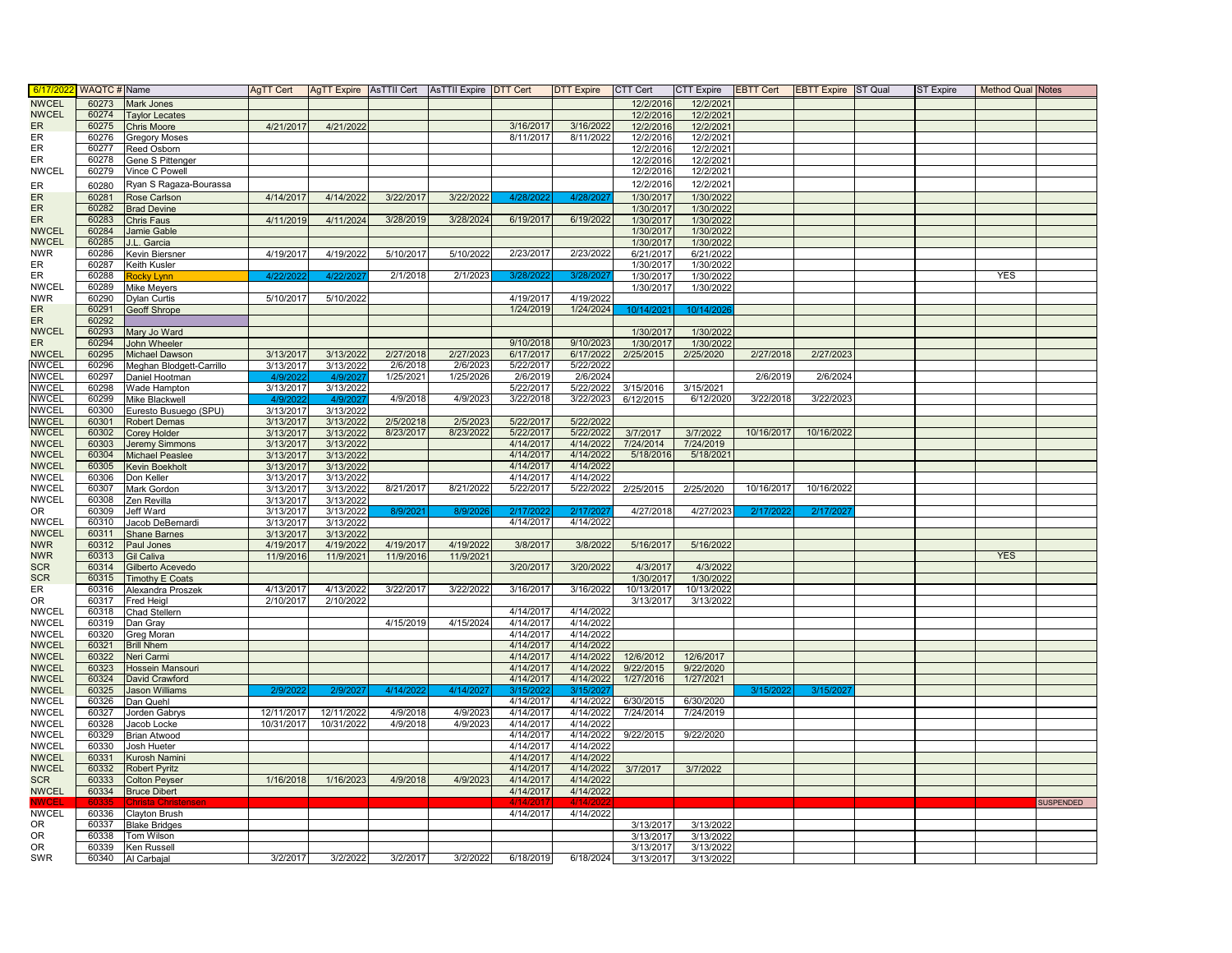| 6/17/202                  | WAQTC # Name   |                                | AgTT Cert  |                         |            | AgTT Expire   AsTTII Cert   AsTTII Expire   DTT Cert |                        | <b>DTT Expire</b>      | CTT Cert   | <b>CTT Expire</b> | <b>EBTT Cert</b> | <b>EBTT Expire</b> ST Qual |            | ST Expire  | Method Qual Notes |                    |
|---------------------------|----------------|--------------------------------|------------|-------------------------|------------|------------------------------------------------------|------------------------|------------------------|------------|-------------------|------------------|----------------------------|------------|------------|-------------------|--------------------|
| <b>SWR</b>                | 60341          | <b>Madison Chambers</b>        |            |                         |            |                                                      |                        |                        | 3/13/2017  | 3/13/2022         |                  |                            |            |            |                   |                    |
| <b>NWR</b>                | 60342          | <b>Katie Olleman</b>           |            |                         |            |                                                      | 2/28/2017              | 2/28/2022              |            |                   |                  |                            |            |            |                   |                    |
| <b>SWR</b>                | 60343          | Andrea Fahrni                  |            |                         | 4/19/2018  | 4/19/2023                                            | 4/10/2019              | 4/10/2024              | 3/13/2017  | 3/13/2022         |                  |                            |            |            |                   |                    |
| <b>SWR</b>                | 60344          | <b>Ilya Solovey</b>            |            |                         |            |                                                      |                        |                        | 3/13/2017  | 3/13/2022         |                  |                            |            |            |                   |                    |
| <b>NWR</b>                | 60345          | Jaymes Rabenstein              |            |                         |            |                                                      | 4/19/2017              | 4/19/2022              |            |                   |                  |                            |            |            |                   |                    |
| <b>SWR</b>                | 60346          | Dan Doumit                     |            |                         |            |                                                      |                        |                        | 3/13/2017  | 3/13/2022         |                  |                            |            |            |                   |                    |
| <b>SWR</b>                | 60347          | <b>Brian Sellards</b>          |            |                         |            |                                                      |                        |                        | 3/13/2017  | 3/13/2022         |                  |                            |            |            |                   |                    |
| <b>SWR</b>                | 60348          | Matt Christy                   | 5/6/2019   | 5/6/2024                | 5/6/2019   | 5/6/2024                                             | 5/11/202               | 5/11/202               | 3/13/2017  | 3/13/2022         |                  |                            | 4/22/2019  | 4/22/2024  |                   |                    |
| <b>SWR</b>                | 60349          | <b>Tyler Yeoman</b>            |            |                         |            |                                                      |                        |                        | 3/13/2017  | 3/13/2022         |                  |                            |            |            |                   |                    |
| <b>SWR</b>                | 60350          | Tom Averett                    |            |                         |            |                                                      |                        |                        | 3/13/2017  | 3/13/2022         |                  |                            |            |            |                   |                    |
| <b>SWR</b>                | 60351          | <b>Mike Briggs</b>             |            |                         |            |                                                      | 7/13/2017              | 7/13/2022              | 3/13/2017  | 3/13/2022         |                  |                            |            |            |                   |                    |
| <b>SWR</b>                | 60352          | Nathan Retherford              |            |                         |            |                                                      |                        |                        | 3/13/2017  | 3/13/2022         |                  |                            | 11/21/2019 | 11/21/2024 |                   |                    |
| <b>NWR</b>                | 60353          | <b>Ayman Mansour</b>           |            |                         |            |                                                      | 4/19/2017              | 4/19/2022              |            |                   |                  |                            |            |            |                   |                    |
| <b>NWCEL</b><br><b>OR</b> | 60354          | Kevin English                  | 8/17/2017  | 8/17/2022<br>11/28/2021 | 7/15/2016  | 7/15/2021                                            |                        |                        |            |                   |                  |                            |            |            |                   |                    |
| <b>OR</b>                 | 60355<br>60356 | Tom Hulse<br>Sarah Walsh       | 11/28/2016 |                         |            |                                                      | 5/3/2017               | 5/3/2022               | 6/21/2017  | 6/21/2022         |                  |                            |            |            |                   |                    |
| <b>OR</b>                 | 60357          | Karlson Keel                   |            |                         |            |                                                      | 5/3/2017               | 5/3/2022               | 6/21/2017  | 6/21/2022         |                  |                            |            |            |                   |                    |
| ER.                       | 60358          | Haitham H.A. Mohamed           |            |                         | 3/22/2017  | 3/22/2022                                            |                        |                        | 10/13/2017 | 10/13/2022        |                  |                            |            |            |                   |                    |
| OR                        | 60359          | Cenneth Nguyen                 | 6/27/2018  | 6/27/202                | 5/8/2018   | 5/8/2023                                             | 5/3/2017               | 5/3/2022               |            |                   |                  |                            |            |            |                   |                    |
| <b>NWR</b>                | 60360          | Matt Lueken                    | 4/19/2017  | 4/19/2022               | 5/10/2017  | 5/10/2022                                            | 4/19/2017              | 4/19/2022              | 6/21/2017  | 6/21/2022         |                  |                            |            |            |                   |                    |
| <b>NCR</b>                | 60361          | <b>Bill Asmussen</b>           |            |                         |            |                                                      | 5/12/2017              | 5/12/2022              |            |                   |                  |                            | 5/8/2019   | 5/8/2024   | <b>YES</b>        |                    |
| <b>NWCEL</b>              | 60362          | vnni Bennett                   |            |                         |            |                                                      | 5/22/2017              | 5/22/2022              | 1/20/2015  | 1/20/2020         |                  |                            |            |            |                   |                    |
| <b>SCR</b>                | 60363          | <b>Blaise Sullivan</b>         |            |                         |            |                                                      | 5/22/2017              | 5/22/2022              | 1/26/202   | 1/26/202          |                  |                            |            |            |                   |                    |
| <b>NWCEL</b>              | 60364          | <b>Greg Krankurs</b>           |            |                         |            |                                                      | 5/22/2017              | 5/22/2022              | 5/18/2016  | 5/18/2021         |                  |                            |            |            |                   |                    |
| <b>NWCEL</b>              | 60365          | Jeremie Evans                  |            |                         |            |                                                      | 5/22/2017              | 5/22/2022              | 7/18/2016  | 7/18/2021         |                  |                            |            |            |                   |                    |
| <b>NWCEL</b>              | 60366          | Orlando Trejo                  |            |                         |            |                                                      | 5/22/2017              | 5/22/2022              |            |                   |                  |                            |            |            |                   |                    |
| <b>NWCEL</b>              | 60367          | Jory Williams                  |            |                         |            |                                                      | 5/22/2017              | 5/22/2022              |            |                   |                  |                            |            |            |                   |                    |
| <b>NWCEL</b>              | 60368          | Jamie Hicks                    | 3/8/2018   | 3/18/2023               | 2/6/2018   | 2/6/2023                                             | 5/22/2017              | 5/22/2022              | 3/15/2016  | 3/15/2021         | 2/6/2018         | 2/6/202                    |            |            |                   |                    |
| <b>NWCEL</b>              | 60369          | George R. Hicks                |            |                         | 2/6/2018   | 2/6/2023                                             | 5/22/2017              | 5/22/2022              | 3/15/2016  | 3/15/2021         | 2/6/2018         | 2/6/2023                   |            |            |                   |                    |
| <b>NWCEL</b>              | 60370          | Emily M. Knutsen               |            |                         |            |                                                      | 5/22/2017              | 5/22/2022              | 11/8/2016  | 11/8/2021         |                  |                            |            |            |                   |                    |
| <b>NWCEL</b>              | 60371          | <b>Alex Quiring</b>            |            |                         |            |                                                      | 5/22/2017              | 5/22/2022              | 1/24/2017  | 1/24/2022         |                  |                            |            |            |                   |                    |
| <b>NWCEL</b>              | 60372          | <b>Timothy Mimm</b>            | 3/7/2018   | 3/7/2023                | 3/8/2018   | 3/8/2023                                             | 5/22/2017              | 5/22/2022              | 6/5/2014   | 6/5/2019          |                  |                            |            |            |                   |                    |
| <b>NWCEL</b>              | 60373          | Ricardo Ramos                  |            |                         |            |                                                      | 5/22/2017              | 5/22/2022              |            |                   |                  |                            |            |            |                   |                    |
| <b>NWCEL</b>              | 60374          | Mike Muir                      |            |                         |            |                                                      | 5/22/2017              | 5/22/2022              | 6/27/2016  | 6/27/2021         |                  |                            |            |            |                   |                    |
| <b>NWCEL</b>              | 60375          | <b>Steve Harlin</b>            |            |                         |            |                                                      | 5/22/2017              | 5/22/2022              | 10/11/2012 | 10/11/2017        |                  |                            |            |            |                   |                    |
| ER                        | 60376          | Denny Brown                    |            |                         |            |                                                      | 5/23/2017              | 5/23/2022              | 12/2/2016  | 12/2/2021         |                  |                            |            |            |                   |                    |
| <b>NCR</b>                | 60377          | Madison Scully                 |            |                         |            |                                                      | 7/5/2017               | 7/5/2022               |            |                   |                  |                            |            |            |                   |                    |
| OR                        | 60378          | Jeremy Anderson                |            |                         |            |                                                      | 7/13/2017              | 7/13/2022              |            |                   |                  |                            |            |            |                   |                    |
| OR                        | 60379          | Damon Houck                    |            |                         |            |                                                      | 7/13/2017              | 7/13/2022              |            |                   |                  |                            |            |            |                   |                    |
| 0R                        | 60380          | Elton Hampton                  |            |                         |            |                                                      | 12/7/2017              | 12/7/2022              | 3/1/202    | 3/1/202           |                  |                            |            |            |                   |                    |
| OR                        | 60381          | <b>Colby Fletcher</b>          |            |                         |            |                                                      |                        |                        | 6/21/2017  | 6/21/2022         |                  |                            |            |            |                   |                    |
| <b>OR</b>                 | 60382          | <b>Jarrett Hodges</b>          |            |                         |            |                                                      |                        |                        | 6/21/2017  | 6/21/2022         |                  |                            |            |            |                   |                    |
| <b>NWR</b><br>OR.         | 60383<br>60384 | <b>Michael Pulice</b>          |            |                         |            |                                                      |                        |                        | 6/29/2017  | 6/29/2018         |                  |                            |            |            |                   | <b>CTT</b> not ACI |
| <b>NWR</b>                | 60385          | Shannon Merryman<br>John Price | 9/13/2017  | 9/13/2022               | 10/11/2017 | 10/11/2022                                           | 7/20/2017<br>2/23/2017 | 7/20/2022<br>2/23/2022 | 6/21/2017  | 6/21/2022         |                  |                            |            |            |                   |                    |
| ER.                       | 60386          | evi Hines.                     | 7/7/2017   | 7/7/2022                | 4/4/2019   | 4/4/2024                                             | 5/2/2019               | 5/2/2024               | 10/5/2018  | 10/5/2023         |                  |                            |            |            |                   |                    |
| <b>NWR</b>                | 60387          | Nathan Moon                    | 6/29/2017  | 6/29/2022               |            |                                                      |                        |                        |            |                   |                  |                            |            |            |                   |                    |
| <b>NWR</b>                | 60388          | Kara Kronbauer                 | 6/29/2017  | 6/29/2022               |            |                                                      |                        |                        |            |                   |                  |                            |            |            |                   |                    |
| OR                        | 60389          | Tiawania Harris Dalton         | 8/22/2017  | 8/22/2022               |            |                                                      | 12/7/2017              | 12/7/2022              | 10/16/2017 | 10/16/2022        |                  |                            |            |            |                   |                    |
| <b>NWR</b>                | 60390          | Tom Edwards                    | 9/13/2017  | 9/13/2022               |            |                                                      | 9/13/2017              | 9/13/2022              | 6/6/2017   | 6/6/2022          |                  |                            |            |            |                   |                    |
| <b>NWR</b>                | 60391          | Eric Johnson                   |            |                         |            |                                                      |                        |                        | 5/16/2017  | 5/16/2022         |                  |                            |            |            |                   |                    |
| <b>NWR</b>                | 60392          | Igor Sharton                   | 9/13/2017  | 9/13/2022               | 9/13/2017  | 9/13/2022                                            | 2/28/2018              | 2/28/2023              | 5/16/2017  | 5/16/2022         |                  |                            |            |            |                   |                    |
|                           |                | Carlos Vera                    |            |                         |            |                                                      |                        |                        |            |                   |                  |                            |            |            |                   | <b>SUSPENDED</b>   |
| <b>NWR</b>                | 60394          | Kenneth Morley                 | 10/11/2017 | 10/11/2022              | 11/7/2019  | 11/7/2024                                            | 10/11/2017             | 10/11/2022             | 1/22/2018  | 1/22/2023         |                  |                            |            |            |                   |                    |
| <b>SWR</b>                | 60395          | Roger D Hill                   |            |                         |            |                                                      |                        |                        | 10/16/2017 | 10/16/2022        |                  |                            |            |            |                   |                    |
| ER                        | 60396          | <b>Jeff Storey</b>             | 11/5/2018  | 11/5/2023               | 4/16/20    | 4/16/202                                             |                        |                        | 10/13/2017 | 10/13/2022        |                  |                            |            |            | <b>YES</b>        |                    |
| ER.                       | 60397          | Ryan Hillam                    |            |                         |            |                                                      |                        |                        | 10/13/2017 | 10/13/2022        |                  |                            |            |            |                   |                    |
| SWR                       | 60398          | Otto Mattix                    | 3/21/2019  | 3/21/2024               | 4/22/2019  | 4/22/2024                                            | 2/7/2018               | 2/7/2023               | 10/16/2017 | 10/16/2022        |                  |                            |            |            |                   |                    |
| <b>NWR</b>                | 60399          | Efkar Arslan                   |            |                         |            |                                                      |                        |                        | 10/16/2017 | 10/16/2022        |                  |                            |            |            |                   |                    |
| SWR                       | 60400          | <b>Brandon Pavey</b>           | 3/21/2018  | 3/21/2023               | 3/21/2018  | 3/21/2023                                            | 6/8/2017               | 6/8/2022               | 10/16/2017 | 10/16/2022        |                  |                            |            |            |                   |                    |
| <b>SWR</b>                | 60401          | Deontae Elder                  | 3/21/2018  | 3/21/2023               | 3/21/2018  | 3/21/2023                                            | 2/7/2018               | 2/7/2023               | 10/16/2017 | 10/16/2022        |                  |                            |            |            |                   |                    |
| <b>SWR</b>                | 60402          | Nicole Vaughn                  |            |                         |            |                                                      |                        |                        | 10/16/2017 | 10/16/2022        |                  |                            |            |            |                   |                    |
| <b>SWR</b>                | 60403          | <b>Anthony Pierce</b>          | 3/28/2019  | 3/28/2024               | 6/17/2019  | 6/17/2024                                            | 2/7/2018               | 2/7/2023               | 3/1/202    | 3/1/202           |                  |                            |            |            |                   |                    |
| <b>SWR</b>                | 60404          | <b>Brandon Hill</b>            | 3/18/2019  | 3/18/2024               | 1/31/2019  | 1/31/2024                                            | 4/10/2019              | 4/10/2024              | 10/16/2017 | 10/16/2022        |                  |                            |            |            |                   |                    |
| <b>SWR</b>                | 60405          | Dallin Wise                    |            |                         |            |                                                      |                        |                        | 10/16/2017 | 10/16/2022        |                  |                            |            |            |                   |                    |
| <b>NWR</b>                | 60406          | Marc Miller                    |            |                         |            |                                                      |                        |                        | 10/16/2017 | 10/16/2022        |                  |                            |            |            |                   |                    |
| <b>NWCEL</b>              | 60407          | <b>Anders Ophus</b>            |            |                         |            |                                                      | 10/19/2017             | 10/19/2022             |            |                   |                  |                            |            |            |                   |                    |
| <b>NWCEL</b>              | 60408          | Santiago Gonzalez              |            |                         |            |                                                      | 10/16/2017             | 10/16/2022             |            |                   |                  |                            |            |            |                   |                    |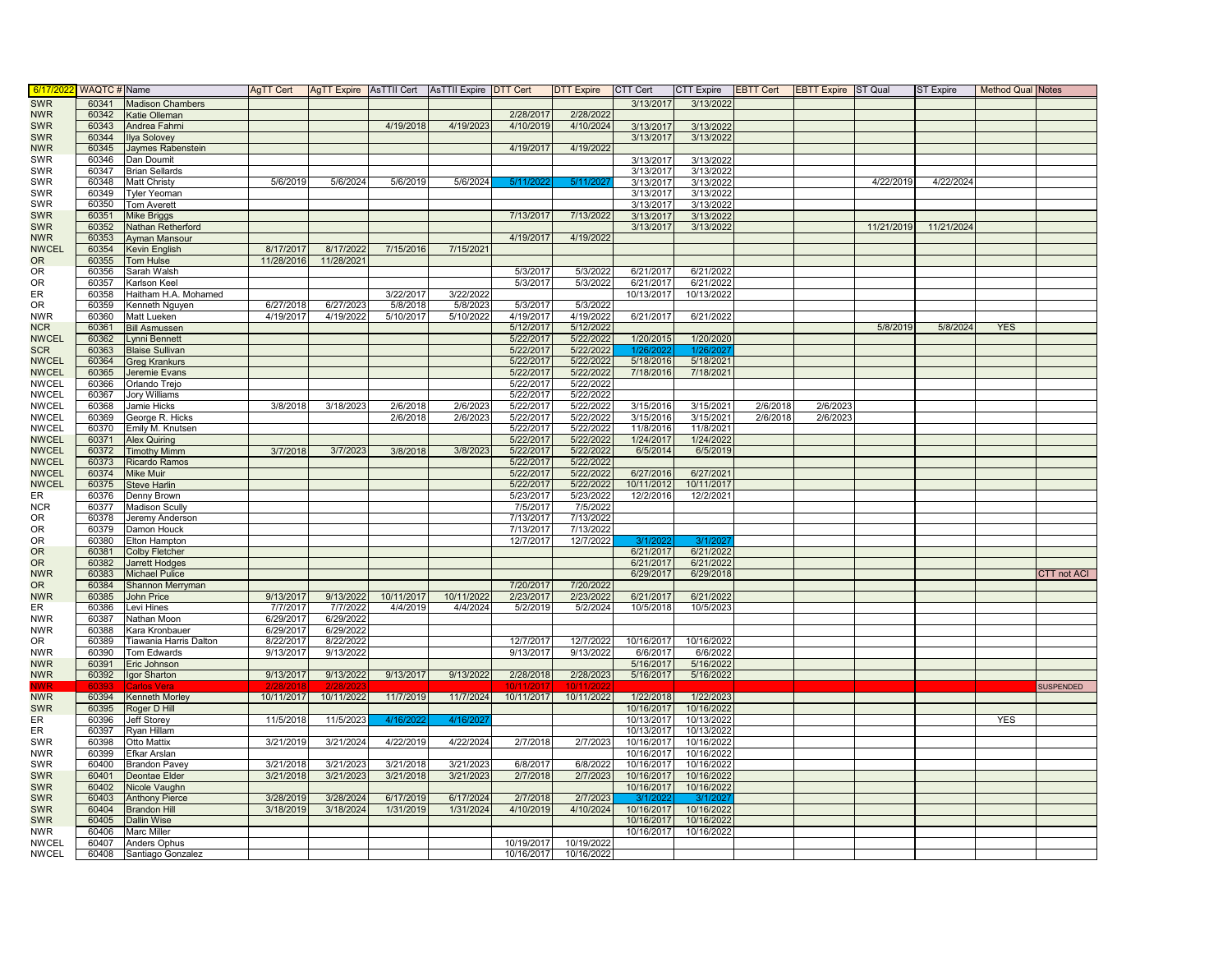| 6/17/202                     | WAQTC # Name   |                                             | AgTT Cert  |            |                      | AgTT Expire AsTTII Cert AsTTII Expire DTT Cert |                          | <b>DTT Expire</b>        | CTT Cert                 | <b>CTT Expire</b>        | EBTT Cert              | <b>EBTT Expire</b> ST Qual | ST Expire | <b>Method Qual Notes</b> |                  |
|------------------------------|----------------|---------------------------------------------|------------|------------|----------------------|------------------------------------------------|--------------------------|--------------------------|--------------------------|--------------------------|------------------------|----------------------------|-----------|--------------------------|------------------|
| <b>NWCEL</b>                 | 60409          | Yosief Abraha                               | 3/8/2018   | 3/8/2023   |                      |                                                | 10/16/2017               | 10/16/2022               |                          |                          |                        |                            |           |                          |                  |
| <b>NWCEL</b>                 | 60410          | Kristin Nolan                               | 10/31/2017 | 10/31/2022 | 2/6/2018             | 2/6/2023                                       | 10/16/2017               | 10/16/2022               |                          |                          |                        |                            |           |                          |                  |
| <b>NWCEL</b>                 | 60411          | Christopher A. London                       | 10/31/2017 | 10/31/2022 | 4/9/2018             | 4/9/2023                                       |                          |                          |                          |                          |                        |                            |           |                          |                  |
| <b>NWCEL</b>                 |                | 60412 Brion Hogan                           |            |            |                      |                                                |                          |                          | 10/16/2017               | 10/16/2022               |                        |                            |           |                          |                  |
| WWR                          |                | Bruce Wel                                   |            |            |                      |                                                |                          |                          |                          |                          |                        |                            |           |                          | <b>SUSPENDED</b> |
| <b>NWR</b>                   | 60414          | <b>Ariel Alcantara</b>                      |            |            |                      |                                                |                          |                          | 10/16/2017               | 10/16/2022               |                        |                            |           |                          |                  |
| <b>NWCEL</b>                 | 60415          | Liam Horner                                 |            |            |                      |                                                | 10/16/2017               | 10/16/2022               |                          |                          |                        |                            |           |                          |                  |
| <b>NWR</b>                   | 60416          | Alejandro Tafur                             |            |            |                      |                                                |                          |                          | 10/16/2017               | 10/16/2022<br>10/16/2022 |                        |                            |           |                          |                  |
| <b>NWR</b><br>OR.            | 60417<br>60418 | James Maund<br><b>Elizabeth Rios</b>        |            |            |                      |                                                | 12/7/2017                | 12/7/2022                | 10/16/2017<br>10/16/2017 | 10/16/2022               |                        |                            |           |                          |                  |
| <b>OR</b>                    | 60419          | Dennis Thomas Jr.                           | 2/15/2018  | 2/15/2023  | 2/15/2018            | 2/15/2023                                      | 12/7/2017                | 12/7/2022                | 1/22/2018                | 1/22/2023                |                        |                            |           |                          |                  |
| <b>OR</b>                    | 60420          | Jessica Wiese                               |            |            |                      |                                                | 12/7/2017                | 12/7/2022                | 1/22/2018                | 1/22/2023                |                        |                            |           |                          |                  |
| <b>ER</b>                    | 60421          | Michele R. Frachiseur                       | 4/4/2018   | 4/4/2023   |                      |                                                |                          |                          | 10/13/2017               | 10/13/2022               |                        |                            |           |                          |                  |
| <b>OR</b>                    | 60422          | <b>Andrea Dahl</b>                          |            |            |                      |                                                | 12/15/2017               | 12/15/2022               | 1/22/2018                | 1/22/2023                |                        |                            |           |                          |                  |
| <b>NWCEL</b>                 | 60423          | Vincent Oskierko                            |            |            |                      |                                                | 12/11/2017               | 12/11/2022               |                          |                          | 12/11/2017             | 12/11/2022                 |           |                          |                  |
| <b>NWCEL</b>                 | 60424          | Dale Stenson                                | 1/16/2018  | 1/16/2023  | 2/27/2018            | 2/27/2023                                      | 1/16/2018                | 1/16/2023                |                          |                          | 1/16/2018              | 1/16/2023                  |           |                          |                  |
| <b>NWCEL</b>                 | 60425          | David N. Espinoza                           |            |            |                      |                                                | 1/16/2018                | 1/16/2023                |                          |                          |                        |                            |           |                          |                  |
| <b>NWCEL</b>                 | 60426          | <b>Steve Parker</b>                         | 1/16/2018  | 1/16/2023  | 2/27/2018            | 2/27/2023                                      | 1/16/2018                | 1/16/2023                |                          |                          | 1/16/2018              | 1/16/2023                  |           |                          |                  |
| <b>NWCEL</b>                 | 60427          | <b>Bobby Lee</b>                            |            |            |                      |                                                | 1/16/2018                | 1/16/2023                |                          |                          |                        |                            |           |                          |                  |
| <b>NWCEL</b>                 | 60428          | Ramon Morfin                                |            |            |                      |                                                | 1/16/2018                | 1/16/202                 |                          |                          |                        |                            |           |                          |                  |
| <b>NWCEL</b>                 | 60429          | Aaron Davis                                 |            |            |                      |                                                | 1/16/2018                | 1/16/2023                |                          |                          | 1/16/2018              | 1/16/2023                  |           |                          |                  |
| <b>NWCEL</b>                 | 60430          | Nik Amyx                                    |            |            |                      |                                                | 12/11/2017               | 12/11/2022               |                          |                          |                        |                            |           |                          |                  |
| <b>NWCEL</b><br><b>NWCEL</b> | 60431<br>60432 | <b>Michael Sadac</b><br><b>Marty Munday</b> | 3/8/2018   | 3/18/2023  | 12/3/2018            | 12/3/2023                                      | 12/11/2017<br>12/11/2017 | 12/11/2022<br>12/11/2022 | 10/17/2017               | 10/17/2022               | 12/3/2018              | 12/3/2023                  |           |                          |                  |
| <b>NWCEL</b>                 | 60433          | <b>Matt Cates</b>                           |            |            |                      |                                                | 12/11/2017               | 12/11/2022               |                          |                          |                        |                            |           |                          |                  |
| <b>NWCEL</b>                 | 60434          | <b>Edan Lewis</b>                           | 3/8/2018   | 3/8/2023   | 2/6/2018             | 2/6/2023                                       | 12/11/2017               | 12/11/2022               | 11/7/2015                | 11/7/2020                | 10/8/2018              | 10/8/202                   |           |                          |                  |
| <b>NWCEL</b>                 | 60435          | <b>Terry Provitt</b>                        |            |            |                      |                                                | 12/11/2017               | 12/11/2022               |                          |                          |                        |                            |           |                          |                  |
| <b>NWCEL</b>                 | 60436          | Doug Sanford                                | 1/16/2018  | 1/16/2023  | 2/27/2018            | 2/27/2023                                      | 1/16/2018                | 1/16/2023                | 4/15/2016                | 4/15/2021                | 1/16/2018              | 1/16/202                   |           |                          |                  |
| <b>NWCEL</b>                 | 60437          | Steven T. Baer                              | 1/16/2018  | 1/16/2023  | 2/6/2018             | 2/6/2023                                       | 2/4/2019                 | 2/4/2024                 |                          |                          | 2/4/2019               | 2/4/2024                   |           |                          |                  |
| <b>NWCEL</b>                 | 60438          | Danny Whitworth                             | 1/16/2018  | 1/16/2023  |                      |                                                | 1/16/2018                | 1/16/2023                |                          |                          | 1/16/2018              | 1/16/2023                  |           |                          |                  |
| <b>NWCEL</b>                 | 60439          | Jeff Stezaker                               |            |            |                      |                                                | 10/19/2017               | 10/19/2022               |                          |                          |                        |                            |           |                          |                  |
| <b>NWCEL</b>                 | 60440          | Benjamin Fox                                |            |            | 2/6/2018             | 2/6/2023                                       |                          |                          |                          |                          |                        |                            |           |                          |                  |
| <b>NWCEL</b>                 | 60441          | Mike Allen                                  | 3/4/2019   | 3/4/2024   | 2/6/2018             | 2/6/2023                                       | 3/22/2018                | 3/22/2023                | 5/5/202                  | 5/5/202                  | 3/22/2018              | 3/22/2023                  |           |                          |                  |
| <b>NWCEL</b>                 | 60442          | Stephan Wright                              |            |            | 2/6/2018             | 2/6/2023                                       |                          |                          |                          |                          |                        |                            |           |                          |                  |
| <b>NWCEL</b>                 | 60443          | Daniel Walton                               |            |            | 2/6/2018             | 2/6/2023                                       |                          |                          |                          |                          |                        |                            |           |                          |                  |
| <b>NWCEL</b>                 | 60444          | <b>Casey Wagner</b>                         |            |            | 2/6/2018             | 2/6/2023                                       |                          |                          |                          |                          |                        |                            |           |                          |                  |
| <b>NWCEL</b><br><b>NWCEL</b> | 60445<br>60446 | Henry Rebutiaco<br><b>Theodore Seybold</b>  | 3/8/2018   | 3/18/2023  | 2/6/2018<br>2/6/2018 | 2/6/2023<br>2/6/2023                           | 3/22/2018                | 3/22/2023                |                          |                          | 3/22/2018              | 3/22/2023                  |           |                          |                  |
| <b>NWCEL</b>                 | 60447          | Mark Armstrong                              | 4/9/20     | 4/9/202    | 2/6/2018             | 2/6/2023                                       |                          |                          |                          |                          |                        |                            |           |                          |                  |
| ER                           | 60448          | <b>Ben Sonnen</b>                           | 2/28/2018  | 2/28/2023  | 2/15/2018            | 2/15/2023                                      | 1/17/2018                | 1/17/2023                | 2/26/2019                | 2/26/2024                |                        |                            |           |                          |                  |
| <b>NWR</b>                   | 60449          | Nora Gyswyt                                 | 2/28/2018  | 2/28/2023  |                      |                                                | 2/28/2018                | 2/28/2023                | 6/25/2018                | 6/25/2023                |                        |                            |           |                          |                  |
| <b>NWCEL</b>                 | 60450          | <b>Brian Harned</b>                         | 2/27/2018  | 2/27/2023  | 2/27/2018            | 2/27/2023                                      |                          |                          |                          |                          |                        |                            |           |                          |                  |
| <b>NWCEL</b>                 | 60451          | <b>Jason Pritzl</b>                         |            |            |                      |                                                | 2/27/2018                | 2/27/2023                |                          |                          |                        |                            |           |                          |                  |
| <b>NWCEL</b>                 | 60452          | <b>Rex Lloyd</b>                            |            |            |                      |                                                | 2/27/2018                | 2/27/2023                |                          |                          | 2/27/2018              | 2/27/202                   |           |                          |                  |
| <b>NWCEL</b>                 | 60453          | Kevin Johnson                               |            |            |                      |                                                | 2/27/201                 | 2/27/2023                |                          |                          | 2/27/201               | 2/27/202                   |           |                          |                  |
| <b>NWCEL</b>                 | 60454          | Mike Espinoza                               |            |            |                      |                                                | 2/27/2018                | 2/27/2023                |                          |                          | 2/27/2018              | 2/27/2023                  |           |                          |                  |
| <b>NWCEL</b>                 | 60455          | <b>Harley Dobson</b>                        | 2/27/2018  | 2/27/2023  | 2/27/2018            | 2/27/2023                                      | 2/27/2018                | 2/27/2023                | 12/2/2016                | 12/2/2021                | 2/27/2018              | 2/27/2023                  |           |                          |                  |
| <b>NWCEL</b>                 | 60456          | Patrick W. Shelley                          |            |            |                      |                                                | 2/27/2018                | 2/27/2023                |                          |                          | 2/27/2018              | 2/27/2023                  |           |                          |                  |
| <b>NWCEL</b><br><b>NWCEL</b> | 60457<br>60458 | <b>Tucker Sanford</b><br>William R. Richter | 2/27/2018  | 2/27/2023  | 3/25/2019            | 3/25/2024                                      | 2/27/2018<br>2/27/2018   | 2/27/2023<br>2/27/2023   | 11/6/2013                | 11/6/2018<br>3/16/2021   | 2/27/2018<br>2/27/2018 | 2/27/2023<br>2/27/2023     |           |                          |                  |
| <b>NWCEL</b>                 | 60459          | Sean R. Smith                               | 2/27/2018  | 2/27/2023  | 2/27/2018            | 2/27/2023                                      | 2/27/2018                | 2/27/2023                | 10/13/2017               | 10/13/2022               | 2/27/2018              | 2/27/202                   |           |                          |                  |
| <b>NWCEL</b>                 | 60460          | Jeff White                                  | 2/27/2018  | 2/27/2023  | 2/27/2018            | 2/27/2023                                      | 2/27/2018                | 2/27/2023                |                          |                          | 2/27/2018              | 2/27/2023                  |           |                          |                  |
| <b>NWCEL</b>                 | 60461          | Greyson Charon                              | 3/4/2019   | 3/4/2024   | 3/25/2019            | 3/25/2024                                      | 2/27/2018                | 2/27/2023                | 12/4/2018                | 12/4/2023                | 2/27/2018              | 2/27/2023                  |           |                          |                  |
| <b>NWCEL</b>                 | 60462          | Calen Busch                                 | 2/27/2018  | 2/27/2023  | 2/27/2018            | 2/27/2023                                      | 2/27/2018                | 2/27/2023                |                          |                          | 2/27/2018              | 2/27/202                   |           |                          |                  |
| <b>NWCEL</b>                 | 60463          | Kevin Bohr                                  | 2/27/2018  | 2/27/2023  |                      |                                                | 2/27/2018                | 2/27/2023                | 12/2/2016                | 12/2/2021                |                        |                            |           |                          |                  |
| <b>NWCEL</b>                 | 60464          | <b>Clark Cosby</b>                          | 2/27/2018  | 2/27/2023  | 2/27/2018            | 2/27/2023                                      |                          |                          |                          |                          |                        |                            |           |                          |                  |
| <b>NWCEL</b>                 | 60465          | <b>Codey Schneider</b>                      | 3/8/2018   | 3/8/2023   | 11/4/2019            | 11/4/2024                                      | 3/8/2018                 | 3/8/2023                 |                          |                          | 2/4/2019               | 2/4/2024                   |           |                          |                  |
| <b>NWR</b>                   | 60466          | Roger L Weiss III                           |            |            |                      |                                                |                          |                          | 5/16/2017                | 5/16/2022                |                        |                            |           |                          |                  |
| <b>NWR</b>                   | 60467          | <b>Kelly Clark</b>                          | 2/28/2018  | 2/28/2023  | 2/28/2018            | 2/28/2023                                      |                          |                          |                          |                          |                        |                            |           |                          |                  |
| <b>NWR</b>                   | 60468          | Keith Wuyak                                 |            |            |                      |                                                | 2/28/2018                | 2/28/2023                |                          |                          |                        |                            |           |                          |                  |
| <b>NWR</b><br>SWR            | 60469<br>60470 | <b>Carson Masse</b>                         | 3/26/2019  | 3/26/2024  | 2/26/2019            | 2/26/2024                                      | 1/17/2018<br>1/17/2018   | 1/17/2023<br>1/17/2023   | 6/6/2019                 | 6/6/2024                 |                        |                            |           |                          |                  |
| <b>NWR</b>                   | 60471          | Andrew Kozel<br><b>Jared Bentley</b>        |            |            |                      |                                                | 1/17/2018                | 1/17/2023                |                          |                          |                        |                            |           |                          |                  |
| <b>NCR</b>                   | 60472          | <b>Brian Duncan</b>                         | 1/17/2018  | 1/17/2023  | 2/28/2018            | 2/28/2023                                      | 1/17/2018                | 1/17/2023                | 2/26/2019                | 2/26/2024                |                        |                            |           |                          |                  |
| ER                           | 60473          | Aleksey M. Kravtsov                         |            |            | 2/1/2018             | 2/1/2023                                       |                          |                          |                          |                          |                        |                            |           |                          |                  |
| <b>NWCEL</b>                 | 60474          | Ramona Nelson                               |            |            |                      |                                                | 3/22/2018                | 3/22/2023                |                          |                          | 3/22/2018              | 3/22/2023                  |           |                          |                  |
| <b>NWCEL</b>                 | 60475          | <b>Justin Pinkley</b>                       |            |            |                      |                                                | 3/22/2018                | 3/22/2023                |                          |                          | 3/22/2018              | 3/22/2023                  |           |                          |                  |
| <b>NWCEL</b>                 | 60476          | Barbara Gallagher                           |            |            |                      |                                                | 3/22/2018                | 3/22/2023                |                          |                          | 3/22/2018              | 3/22/2023                  |           |                          |                  |
|                              |                |                                             |            |            |                      |                                                |                          |                          |                          |                          |                        |                            |           |                          |                  |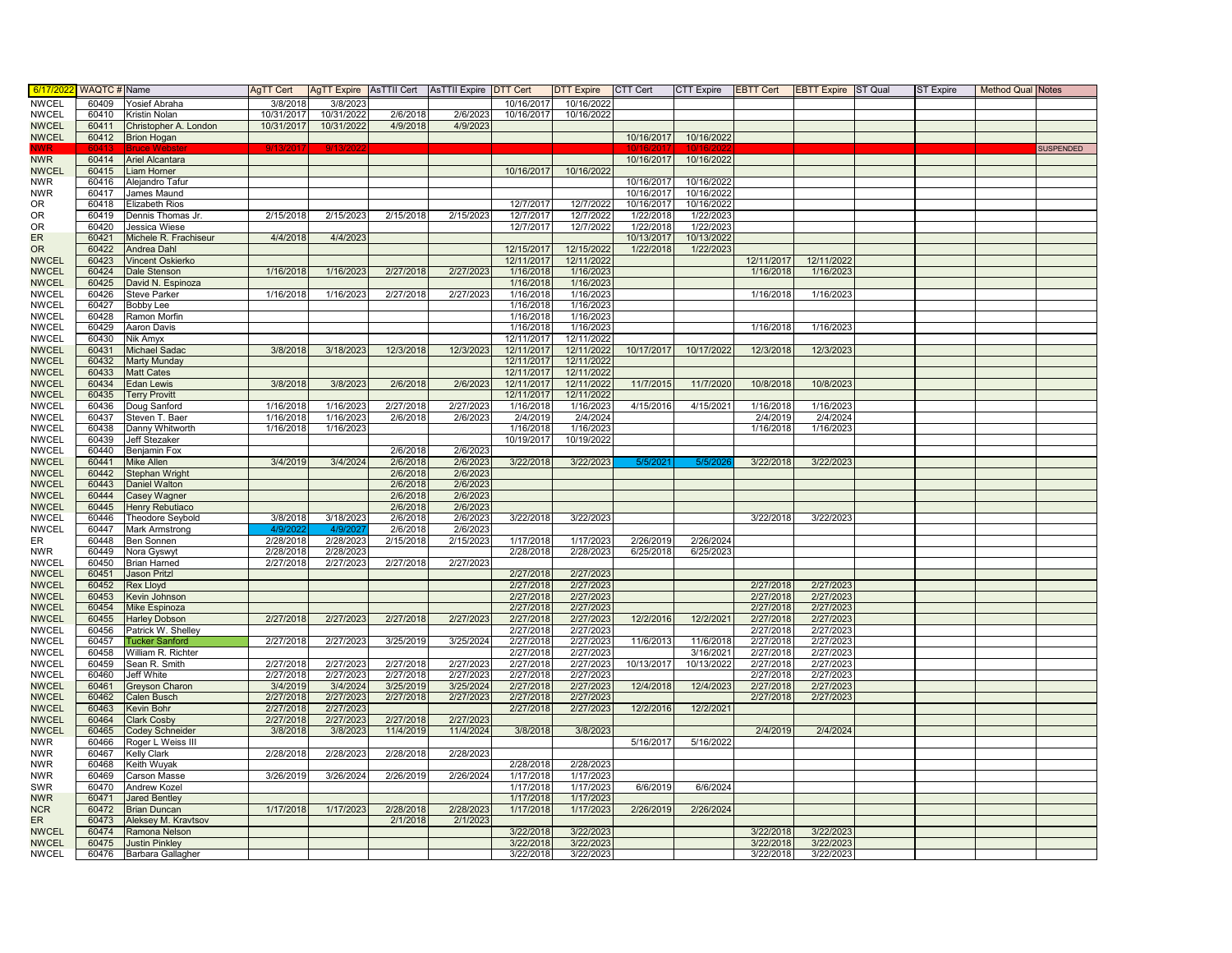| 6/17/202     | WAQTC # Name   |                             | AgTT Cert          |                         | AgTT Expire AsTTII Cert AsTTII Expire DTT Cert |                        |           | DTT Expire CTT Cert |            | <b>CTT Expire</b> | <b>EBTT Cert</b> | <b>EBTT Expire</b> ST Qual | ST Expire | <b>Method Qual Notes</b> |                    |
|--------------|----------------|-----------------------------|--------------------|-------------------------|------------------------------------------------|------------------------|-----------|---------------------|------------|-------------------|------------------|----------------------------|-----------|--------------------------|--------------------|
| <b>NWCEL</b> | 60477          | <b>Ryan Minkel</b>          |                    |                         |                                                |                        | 3/22/2018 | 3/22/2023           |            |                   | 3/22/2018        | 3/22/2023                  |           |                          |                    |
| <b>NWCEL</b> | 60478          | Robin Radach                |                    |                         |                                                |                        | 3/22/2018 | 3/22/2023           |            |                   | 3/22/2018        | 3/22/2023                  |           |                          |                    |
| <b>NWCEL</b> | 60479          | Kevin Parine                |                    |                         |                                                |                        | 3/22/2018 | 3/22/2023           |            |                   | 3/22/2018        | 3/22/2023                  |           |                          |                    |
| <b>NWCEL</b> | 60480          | Kristen Hannon              |                    |                         |                                                |                        | 3/22/2018 | 3/22/2023           |            |                   | 3/22/2018        | 3/22/2023                  |           |                          |                    |
| <b>NWCEL</b> | 60481          | <b>Tami Walker</b>          |                    |                         |                                                |                        | 3/22/2018 | 3/22/2023           |            |                   | 3/22/2018        | 3/22/2023                  |           |                          |                    |
| <b>NWCEL</b> | 60482          | <b>Shannon Watson</b>       |                    |                         |                                                |                        | 3/22/2018 | 3/22/2023           |            |                   | 3/22/2018        | 3/22/2023                  |           |                          |                    |
| <b>NWCEL</b> | 60483          | Cecil Clark                 |                    |                         |                                                |                        | 3/22/2018 | 3/22/2023           |            |                   | 3/22/2018        | 3/22/2023                  |           |                          |                    |
| <b>NWCEL</b> | 60484          | <b>Ulrich Steidl</b>        |                    |                         |                                                |                        | 3/22/2018 | 3/22/2023           |            |                   | 3/22/2018        | 3/22/2023                  |           |                          |                    |
| <b>NWCEL</b> | 60485          | Mebratu Gebrehiwot          |                    |                         |                                                |                        | 3/22/2018 | 3/22/2023           |            |                   | 3/22/2018        | 3/22/2023                  |           |                          |                    |
| <b>NWCEL</b> | 60486          | Natasha Garland-Clark       |                    |                         |                                                |                        | 3/22/2018 | 3/22/2023           |            |                   | 3/22/2018        | 3/22/202                   |           |                          |                    |
| <b>NWCEL</b> | 60487          | Brayden Pittsenbarger       |                    |                         |                                                |                        | 3/22/2018 | 3/22/2023           |            |                   | 3/22/2018        | 3/22/2023                  |           |                          |                    |
| <b>NWCEL</b> | 60488          | Amani Kimambo               |                    |                         |                                                |                        | 3/22/2018 | 3/22/2023           |            |                   | 10/8/2018        | 10/8/2023                  |           |                          |                    |
| <b>NWCEL</b> | 60489          | Craig Johnston              |                    |                         |                                                |                        | 3/22/2018 | 3/22/2023           |            |                   | 3/22/2018        | 3/22/2023                  |           |                          |                    |
| <b>NWCEL</b> | 60490          | Jason Daguitera             |                    |                         |                                                |                        | 3/22/2018 | 3/22/2023           |            |                   | 3/22/2018        | 3/22/2023                  |           |                          |                    |
| <b>NWCEL</b> | 60491          | Karlee Morrier              |                    |                         |                                                |                        | 3/22/2018 | 3/22/2023           | 11/16/2020 | 11/16/2025        | 3/22/2018        | 3/22/2023                  |           |                          |                    |
| <b>NWCEL</b> | 60492          | Loren Chandler              |                    |                         |                                                |                        | 3/22/2018 | 3/22/2023           | 1/29/2018  | 1/29/2023         |                  |                            |           |                          |                    |
| <b>NWCEL</b> | 60493          | John H. Anderson            |                    |                         |                                                |                        | 3/22/2018 | 3/22/2023           |            |                   | 3/22/2018        | 3/22/2023                  |           |                          |                    |
| ER<br>HQ     | 60494<br>60495 | <b>Candice Spahr</b>        |                    |                         | 2/27/2018<br>2/27/2018                         | 2/27/2023              |           |                     |            |                   |                  |                            |           |                          |                    |
| <b>NWR</b>   | 60496          | Justin Burbage              | 2/28/2018          |                         | 3/21/2019                                      | 2/27/2023<br>3/21/2024 |           |                     | 10/17/2019 | 10/17/2024        |                  |                            |           |                          |                    |
|              | 60497          | Clark Morgan                | 12/14/2017         | 2/28/2023<br>12/14/2022 |                                                |                        |           |                     |            |                   |                  |                            |           |                          |                    |
| HQ<br>HQ     | 60498          | Alan Bacon                  | 12/14/2017         |                         |                                                |                        |           |                     |            |                   |                  |                            |           |                          |                    |
| <b>NCR</b>   | 60499          | Ryan McBroom<br>Piper Petit |                    | 12/14/2022              |                                                |                        | 2/28/2018 | 2/28/2023           |            |                   |                  |                            |           |                          |                    |
| <b>NCR</b>   | 60500          | <b>Tyler Stavnes</b>        |                    |                         |                                                |                        | 2/28/2018 | 2/28/2023           |            |                   |                  |                            |           | <b>YES</b>               |                    |
| <b>NCR</b>   | 60501          | Ellen Guisfredi             |                    |                         |                                                |                        | 2/28/2018 | 2/28/2023           |            |                   |                  |                            |           | <b>YES</b>               |                    |
| <b>NCR</b>   | 60502          | Eric Backstrum              |                    |                         |                                                |                        | 2/28/2018 | 2/28/2023           |            |                   |                  |                            |           | <b>YES</b>               |                    |
| <b>OR</b>    | 60503          | David Boehme                |                    |                         |                                                |                        | 3/27/2018 | 3/27/2023           |            |                   |                  |                            |           |                          |                    |
| <b>OR</b>    | 60504          | <b>Kyle Cornwell</b>        |                    |                         |                                                |                        | 4/12/2018 | 4/12/2023           |            |                   |                  |                            |           |                          |                    |
| <b>NWCEL</b> | 60505          | Katie O'Connell             | 8/11/2018          | 8/11/2023               | 4/9/2018                                       | 4/9/2023               | 8/11/2018 | 8/11/2023           |            |                   | 8/11/2018        | 8/11/2023                  |           |                          |                    |
| HQ           | 60506          | Jeffery Taylor              | 12/14/2017         | 12/14/2022              |                                                |                        |           |                     |            |                   |                  |                            |           |                          |                    |
| <b>NWR</b>   | 60507          | Jonathan Cotton             | 5/17/2018          | 5/17/2023               | 7/11/2018                                      | 7/11/2023              |           |                     | 4/27/2018  | 4/27/2023         |                  |                            |           |                          |                    |
| <b>NWR</b>   | 60508          | Miroslav Tsanev             | 5/17/2018          | 5/17/2023               | 5/17/2018                                      | 5/17/2023              | 5/17/2018 | 5/17/2023           | 4/27/2018  | 4/27/2023         |                  |                            |           |                          |                    |
| <b>NWR</b>   | 60509          | Kristina Lei                | 5/17/2018          | 5/17/2023               | 5/17/2018                                      | 5/17/2023              | 5/17/2018 | 5/17/2023           |            |                   |                  |                            |           |                          |                    |
| <b>NWR</b>   | 60510          | Chad Calhoun                | 5/17/2018          | 5/17/2023               |                                                |                        |           |                     |            |                   |                  |                            |           |                          |                    |
| <b>NWR</b>   | 60511          | Jessica Herrera             | 5/17/2018          | 5/17/2023               |                                                |                        | 5/17/2018 | 5/17/2023           | 4/27/2018  | 4/27/2023         |                  |                            |           |                          |                    |
| ER           | 60512          | Stephen Wheir               | 1/23/2019          | 1/23/2024               | 3/12/2019                                      | 3/12/2024              | 3/14/2018 | 3/14/2023           | 4/24/2018  | 4/24/2023         |                  |                            |           |                          |                    |
| <b>NWCEL</b> | 60513          | <b>Aaron Shumate</b>        | 5/18/2018          | 5/18/2023               | 5/18/2018                                      | 5/18/2023              | 5/18/2018 | 5/18/2023           | 4/15/2017  | 4/15/2022         | 5/18/2018        | 5/18/2023                  |           |                          |                    |
| <b>NWCEL</b> | 60514          | <b>Heidi Brouwer</b>        | 5/15/2018          | 5/15/2023               |                                                |                        | 5/15/2018 | 5/15/2023           |            |                   | 5/15/2018        | 5/15/2023                  |           |                          |                    |
| <b>NWCEL</b> | 60515          | <b>Dalton Fackrell</b>      | 5/15/2018          | 5/15/2023               |                                                |                        | 5/15/2018 | 5/15/2023           |            |                   | 5/15/2018        | 5/15/2023                  |           |                          |                    |
| <b>NWR</b>   | 60516          | Jake Kronberg               | 5/17/2018          | 5/17/2023               |                                                |                        | 5/17/2018 | 5/17/2023           |            |                   |                  |                            |           |                          |                    |
| <b>NWCEL</b> | 60517          | Parker Bradstreet           | 5/15/2018          | 5/15/2023               |                                                |                        | 5/15/2018 | 5/15/2023           |            |                   | 5/15/2018        | 5/15/2023                  |           |                          |                    |
| <b>NWCEL</b> | 60518          | Jeremy Jordan               | 3/4/2019           | 3/4/2024                |                                                |                        | 5/15/2018 | 5/15/2023           |            |                   |                  |                            |           |                          |                    |
| <b>NWCEL</b> | 60519          | Jeremy Bristow              |                    |                         |                                                |                        | 5/15/2018 | 5/15/2023           |            |                   |                  |                            |           |                          |                    |
| HQ           | 60520          | <b>Anthony Briscoe</b>      | 8/8/2018           | 8/8/2023                |                                                |                        |           |                     |            |                   |                  |                            |           |                          |                    |
| <b>NWCEL</b> | 60521          | <b>Dillon Haugen</b>        |                    |                         |                                                |                        | 5/15/2018 | 5/15/2023           |            |                   | 5/15/2018        | 5/15/2023                  |           |                          |                    |
| <b>NWCEL</b> | 60522          | <b>Travis Stephens</b>      |                    |                         |                                                |                        | 5/15/2018 | 5/15/2023           |            |                   | 5/15/2018        | 5/15/2023                  |           |                          |                    |
| HQ           | 60523          | <b>Brad Nelson</b>          | 12/14/2017         | 12/14/2022              |                                                |                        |           |                     |            |                   |                  |                            |           |                          |                    |
| <b>NWCEL</b> | 60524          | Gage Beckman                |                    |                         |                                                |                        |           |                     | 3/20/2018  | 3/20/2023         |                  |                            |           |                          |                    |
| <b>NWCEL</b> | 60525          | <b>Todd Humphreys</b>       | 1/26/2021          | 1/26/2026               |                                                |                        | 3/14/2018 | 3/14/2023           | 4/24/2018  | 4/24/2023         |                  |                            |           |                          |                    |
| <b>NWR</b>   | 60526          | Jake Goodsell               |                    |                         |                                                |                        |           |                     | 6/14/2018  | 6/14/2019         |                  |                            |           |                          | CTT not ACI        |
| <b>NWR</b>   | 60527          | <b>Kendall Rees</b>         |                    |                         |                                                |                        |           |                     | 6/14/2018  | 6/14/2019         |                  |                            |           |                          | <b>CTT</b> not ACI |
| <b>NWR</b>   | 60528          | Stephen Hadley              | 7/11/2018          | 7/11/2023               |                                                |                        |           |                     | 6/25/2018  | 6/25/2023         |                  |                            |           |                          |                    |
| <b>NWCEL</b> | 60529          | <b>Brittany Quan</b>        | 6/28/2018          | 6/28/2023               |                                                |                        |           |                     |            |                   |                  |                            |           |                          |                    |
| <b>OR</b>    | 60530          | John Ok                     | 7/30/2018          | 7/30/2023               |                                                |                        | 6/18/2018 | 6/18/2023           | 6/25/2018  | 6/25/2023         |                  |                            |           |                          |                    |
| <b>OR</b>    | 60531          | Emilio Ruiz-Idera           |                    |                         |                                                |                        | 6/18/2018 | 6/18/2023           | 6/25/2018  | 6/25/2023         |                  |                            |           |                          |                    |
| <b>NWR</b>   | 60532          | John Russell                | 6/14/2018          | 6/14/2023               |                                                |                        |           |                     |            |                   |                  |                            |           |                          |                    |
| <b>NWCEL</b> | 60533          | Jeremie Vigliaturo          | 11/5/2018          | 11/5/2023               |                                                |                        | 8/11/2018 | 8/11/2023           | 4/23/2018  | 4/23/2023         | 8/11/2018        | 8/11/2023                  |           |                          |                    |
| <b>NWCEL</b> | 60534          | Adam Garnich                | 8/11/2018          | 8/11/2023               | 12/3/2018                                      | 12/3/2023              | 8/11/2018 | 8/11/2023           | 6/25/2018  | 6/25/2023         | 8/11/2018        | 8/11/2023                  |           |                          |                    |
| <b>NWCEL</b> | 60535          | lan Crew                    | 11/5/2018          | 11/5/2023               | 12/3/2018                                      | 12/3/2023              | 10/8/2018 | 10/8/2023           | 6/25/2018  | 6/25/2023         | 10/8/2018        | 10/8/2023                  |           |                          |                    |
| <b>NWR</b>   | 60536          | Abhijeeth Changari          | $\sqrt{6/14/2018}$ | 6/14/2023               | 7/31/2018                                      | 7/31/2023              | 6/14/2018 | 6/14/2023           |            |                   |                  |                            |           |                          |                    |
| <b>NWR</b>   | 60537          | <b>Edward Skewis</b>        | 12/12/2018         | 12/12/2023              |                                                |                        | 7/11/2018 | 7/11/2023           | 1/8/2019   | 1/8/2024          |                  |                            |           |                          |                    |
| 0R           | 60538          | Ayden Young                 |                    |                         |                                                |                        | 7/10/2018 | 7/10/2023           | 6/25/2018  | 6/25/2023         |                  |                            |           |                          |                    |
| 0R           | 60539          | <b>Rachel Elliott</b>       |                    |                         |                                                |                        | 7/10/2018 | 7/10/2023           | 6/25/2018  | 6/25/2023         |                  |                            |           |                          |                    |
| <b>OR</b>    | 60540          | Amir Tumbling               |                    |                         |                                                |                        | 5/14/2019 | 5/14/2024           | 5/2/2017   | 5/2/2022          |                  |                            |           |                          |                    |
| <b>NWR</b>   | 60541          | Matthew De Groot            |                    |                         |                                                |                        | 1/17/2018 | 1/17/2023           |            |                   |                  |                            |           |                          |                    |
| <b>NWCEL</b> | 60542          | Manil Neupane               | 11/5/2018          | 11/5/2023               | 4/15/2019                                      | 4/15/2024              | 8/11/2018 | 8/11/2023           | 6/25/2018  | 6/25/2023         | 8/11/2018        | 8/11/2023                  |           |                          |                    |
| <b>NWCEL</b> | 60543          | <b>Neal Curtis-Duguay</b>   | 11/5/2018          | 11/5/2023               |                                                |                        | 8/11/2018 | 8/11/2023           |            |                   | 8/11/2018        | 8/11/2023                  |           |                          |                    |
| <b>NWCEL</b> | 60544          | <b>Richard Jon Scott</b>    |                    |                         |                                                |                        | 8/11/2018 | 8/11/2023           |            |                   | 8/11/2018        | 8/11/2023                  |           |                          |                    |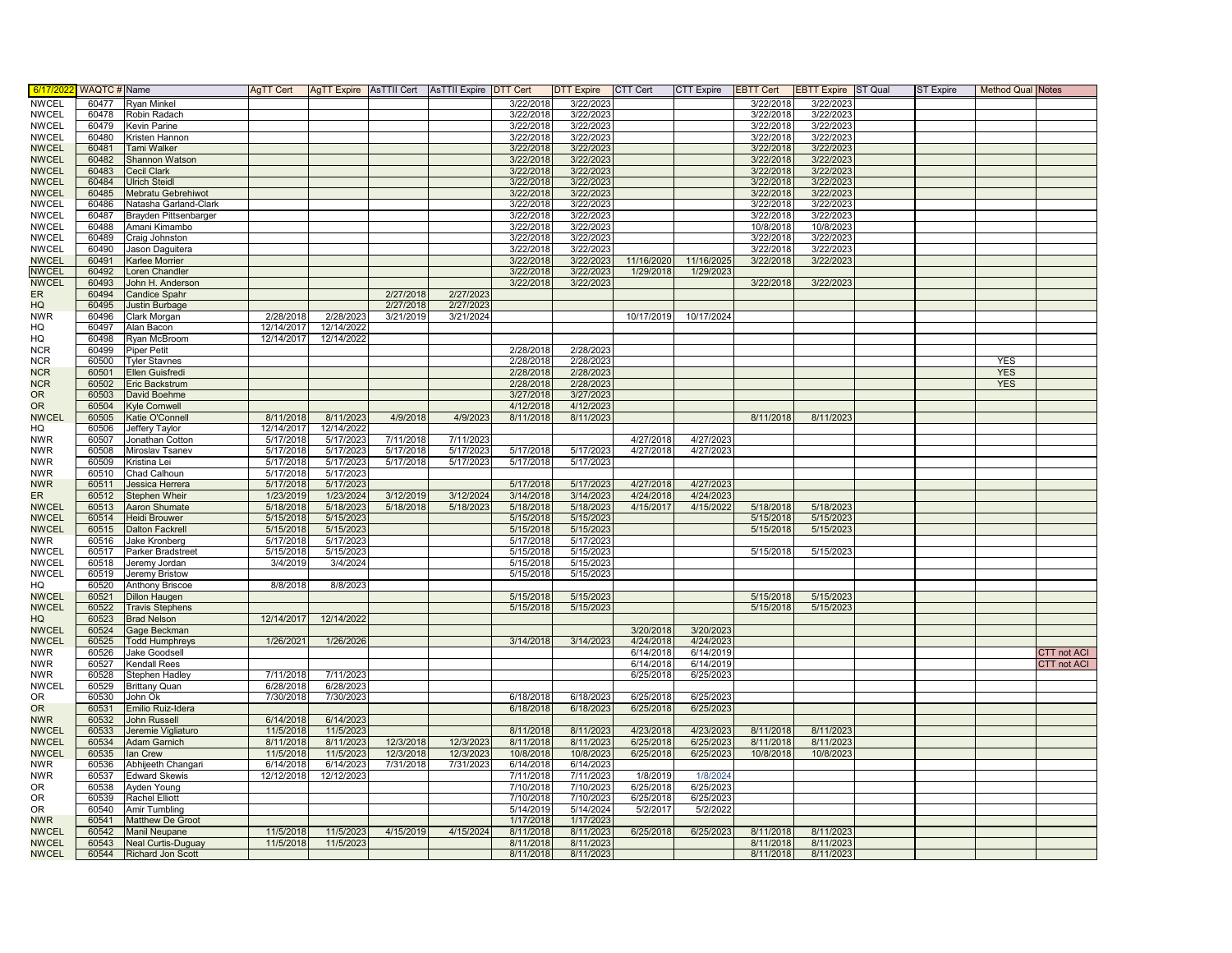| 6/17/20                      | WAQTC # Name   |                              | AgTT Cert              |                        | AgTT Expire AsTTII Cert AsTTII Expire DTT Cert |                        |                        | DTT Expire CTT Cert    |            | <b>CTT Expire</b> | <b>EBTT Cert</b>       | <b>EBTT Expire</b> ST Qual | <b>ST Expire</b> | <b>Method Qual Notes</b> |  |
|------------------------------|----------------|------------------------------|------------------------|------------------------|------------------------------------------------|------------------------|------------------------|------------------------|------------|-------------------|------------------------|----------------------------|------------------|--------------------------|--|
| <b>NWCEL</b>                 | 60545          | <b>Hamed Arab Ghannad</b>    | 3/4/2019               | 3/4/2024               |                                                |                        | 8/11/2018              | 8/11/2023              |            |                   | 8/11/2018              | 8/11/2023                  |                  |                          |  |
| <b>NWCEL</b>                 | 60546          | Mohammad Asif Maruf          |                        |                        |                                                |                        | 8/11/2018              | 8/11/2023              |            |                   | 8/11/2018              | 8/11/2023                  |                  |                          |  |
| <b>NWCEL</b>                 | 60547          | Ryan Hager                   |                        |                        |                                                |                        | 8/11/2018              | 8/11/2023              |            |                   | 8/11/2018              | 8/11/2023                  |                  |                          |  |
| <b>OR</b>                    | 60548          |                              |                        |                        |                                                |                        |                        |                        |            |                   |                        |                            |                  |                          |  |
| HQ                           | 60549          | Steven Langley               | 8/8/2018               | 8/8/2023               |                                                |                        |                        |                        |            |                   |                        |                            |                  |                          |  |
| <b>NWCEL</b>                 | 60550          | Samuel H. Hyatt Jr.          |                        |                        |                                                |                        | 9/22/2018              | 9/22/2023              | 5/23/2018  | 5/23/2023         | 9/22/2018              | 9/22/2023                  |                  |                          |  |
| <b>NWCEL</b>                 | 60551          | Jesse Peterson               |                        |                        |                                                |                        | 9/22/2018              | 9/22/2023              | 8/29/2017  | 8/29/2022         | 9/22/2018              | 9/22/2023                  |                  |                          |  |
| <b>NWCEL</b>                 | 60552          | <b>Devante Glass</b>         |                        |                        |                                                |                        | 9/22/2018              | 9/22/2023              |            |                   | 9/22/2018              | 9/22/2023                  |                  |                          |  |
| <b>NWCEL</b>                 | 60553          | Krasimir Panov               |                        |                        |                                                |                        | 9/22/2018              | 9/22/2023              | 9/24/2014  | 9/24/2019         | 9/22/2018              | 9/22/2023                  |                  |                          |  |
| <b>NWR</b>                   | 60554          | Mohammad Reza Aagah          | 11/5/2018              | 11/5/2023              |                                                |                        | 8/11/2018              | 8/11/2023              | 5/23/2018  | 5/23/2023         |                        |                            |                  |                          |  |
| <b>NWCEL</b>                 | 60555          | Jacob Tillman                | 3/4/2019               | 3/4/2024               |                                                |                        | 9/22/2018              | 9/22/2023              | 9/18/2018  | 9/18/2023         | 9/22/2018              | 9/22/2023                  |                  |                          |  |
| <b>NWCEL</b>                 | 60556          | Jonathan Blisserd            |                        |                        |                                                |                        |                        |                        | 9/18/2018  | 9/18/2023         | 9/22/2018              | 9/22/2023                  |                  |                          |  |
| HQ                           | 60557          | Miguel Delgado Taylor        | 8/8/2018               | 8/8/2023               |                                                |                        |                        |                        |            |                   |                        |                            |                  |                          |  |
| <b>NWCEL</b>                 | 60558          | <b>Brody Humphrey</b>        |                        |                        |                                                |                        | 10/8/2018              | 10/8/2023              |            |                   | 10/8/2018              | 10/8/2023                  |                  |                          |  |
| <b>NWCEL</b>                 | 60559          | Dan Sleeman                  |                        |                        |                                                |                        | 10/8/2018              | 10/8/2023              |            |                   | 10/8/2018              | 10/8/2023                  |                  |                          |  |
| <b>NWCEL</b>                 | 60560          | Alex Gibbs                   |                        |                        |                                                |                        | 9/22/2018              | 9/22/2023              |            |                   |                        |                            |                  |                          |  |
| <b>NWCEL</b>                 | 60561          | <b>Dallas Hellard</b>        |                        |                        |                                                |                        | 9/22/2018              | 9/22/2023              |            |                   |                        |                            |                  |                          |  |
| HQ                           | 60562          | <b>Ben Auseth</b>            |                        |                        | 8/24/2018                                      | 8/24/2023              |                        |                        |            |                   |                        |                            |                  |                          |  |
| HQ                           | 60563          | Donny Henderson              | 12/14/2017             | 12/14/2022             |                                                |                        |                        |                        |            |                   |                        |                            |                  |                          |  |
| <b>SWR</b>                   | 60564          | Nils Robe                    |                        |                        |                                                |                        |                        |                        | 1/22/2018  | 1/22/2023         |                        |                            |                  |                          |  |
| <b>SWR</b>                   | 60565          | <b>Emily Nickel</b>          |                        |                        |                                                |                        | 4/5/2017               | 4/5/2022               |            |                   |                        |                            |                  |                          |  |
| OR                           | 60566          | Oteberry Kedelty             |                        |                        | 3/8/2018                                       | 3/8/2023               | 2/7/2018               | 2/7/2023               | 10/27/20:  | 10/27/20          |                        |                            |                  |                          |  |
| <b>SWR</b>                   | 60567          | Mark Shaw                    | 3/21/2018              | 3/21/2023              | 3/8/2018                                       | 3/8/2023               | 2/1/202                | 2/1/202                | 3/1/202    | 3/1/20            |                        |                            |                  |                          |  |
| <b>SWR</b>                   | 60568          | John Joyce                   | 2/17/202               | 2/17/202               | 2/17/202                                       | 2/17/202               | 1/12/202               | 1/12/2027              | 3/1/2022   | 3/1/202           |                        |                            |                  | <b>YES</b>               |  |
| SWR                          | 60569          | Christian Cordova            |                        |                        |                                                |                        | 8/16/2017              | 8/16/2022              | 1/22/2018  | 1/22/2023         |                        |                            |                  |                          |  |
| SWR                          | 60570          | Sierra Anderson              |                        |                        |                                                |                        |                        |                        | 1/22/2018  | 1/22/2023         |                        |                            |                  |                          |  |
| SWR                          | 60571          | Rob Neubauer                 |                        |                        |                                                |                        |                        |                        | 4/27/2018  | 4/27/2023         |                        |                            |                  |                          |  |
| <b>NWR</b>                   | 60572          | Elizabeth Winter             | 10/17/2018             | 10/17/2023             | 2/26/2019                                      | 2/26/2024              |                        |                        |            |                   |                        |                            |                  |                          |  |
| <b>NWCEL</b>                 | 60573          | <b>Justin Pope</b>           |                        |                        |                                                |                        |                        |                        | 5/13/2016  | 5/13/2021         |                        |                            |                  |                          |  |
| <b>NWR</b>                   | 60574          | Nicholas Davis               | 9/18/2018              | 9/18/2023              | 9/19/2018                                      | 9/19/2023              |                        |                        |            |                   |                        |                            |                  |                          |  |
| <b>NWR</b>                   | 60575          | Christina Spray              |                        |                        | 9/19/2018                                      | 9/19/2023              | 9/18/2018              | 9/18/2023              | 3/16/2019  | 3/16/2024         |                        |                            |                  |                          |  |
| <b>NWR</b>                   | 60576          | Stephan G. Charles II        |                        |                        | 11/5/2019                                      | 11/5/2024              | 12/12/2018             | 12/12/2023             | 10/17/2019 | 10/17/2024        |                        |                            |                  |                          |  |
| <b>NWCEL</b>                 | 60577          | <b>Brandon Watkins</b>       | 11/5/2018              | 11/5/2023              |                                                |                        |                        |                        |            |                   | 12/3/2018              | 12/3/2023                  |                  |                          |  |
| <b>NWCEL</b>                 | 60578          | <b>Raymond Carter</b>        |                        |                        | 12/3/2018                                      | 12/3/2023              |                        |                        |            |                   |                        |                            |                  |                          |  |
| NWCEL                        | 60579          | Hanna Birkvold               | 11/5/2018              | 11/5/2023              |                                                |                        |                        |                        |            |                   |                        |                            |                  |                          |  |
| <b>NWCEL</b>                 | 60580          | Alex Eifrig                  | 7/29/2020              | 7/29/2025              | 12/3/2018                                      | 12/3/2023              |                        |                        | 6/6/2017   | 6/6/2022          |                        |                            |                  |                          |  |
| <b>NWCEL</b>                 | 60581          | Nicholas Dier                |                        |                        |                                                |                        | 12/3/2018              | 12/3/2023              |            |                   |                        |                            |                  |                          |  |
| <b>NWCEL</b>                 | 60582          | Amanda Renfro                | 11/5/2018              | 11/5/2023              | 4/15/20219                                     | 4/15/2024              | 12/3/2018              | 12/3/2023              | 9/18/2018  | 9/18/2023         | 12/3/2018              | 12/3/2023                  |                  |                          |  |
| <b>NWCEL</b>                 | 60583          | <b>Brennen Smith</b>         | 3/9/2020               | 3/9/2025               |                                                |                        | 12/3/2018              | 12/3/2023              |            |                   | 12/3/2018              | 12/3/2023                  |                  |                          |  |
| <b>NWCEL</b>                 | 60584          | <b>Daniel Case</b>           | 11/5/2018              | 11/5/2023              | 12/3/2018                                      | 12/3/2023              | 12/3/2018              | 12/3/2023              |            |                   | 12/3/2018              | 12/3/2023                  |                  |                          |  |
| <b>NWCEL</b>                 | 60585          | <b>Thomas Brooks</b>         | 11/5/2018              | 11/5/2023              |                                                |                        |                        |                        |            |                   |                        |                            |                  |                          |  |
| <b>NWCEL</b>                 | 60586          | <b>Miguel Netelenbos</b>     |                        |                        |                                                |                        | 12/3/2018              | 12/3/2023              |            |                   | 12/3/2018              | 12/3/2023                  |                  |                          |  |
| <b>NWCEL</b>                 | 60587          | Todd A. Wirtz                |                        |                        |                                                |                        | 12/3/2018              | 12/3/2023              |            |                   |                        |                            |                  |                          |  |
| <b>NWCEL</b>                 | 60588          | <b>Theodore Fritsch</b>      | 11/5/2018              | 11/5/2023              |                                                |                        |                        |                        |            |                   |                        |                            |                  |                          |  |
| <b>NWCEL</b>                 | 60589          | Alex Ybarra                  |                        |                        |                                                |                        | 12/3/2018              | 12/3/2023              |            |                   |                        |                            |                  |                          |  |
| <b>NWCEL</b>                 | 60590          | Carl Harrington              |                        |                        |                                                |                        | 12/3/2018              | 12/3/2023              |            |                   | 12/3/2018              | 12/3/2023                  |                  |                          |  |
| <b>NWCEL</b>                 | 60591          | Peter Linton                 |                        |                        |                                                |                        | 12/3/2018              | 12/3/2023              |            |                   |                        |                            |                  |                          |  |
| <b>NWR</b>                   | 60592          | Pascal Tabu                  |                        |                        |                                                |                        |                        |                        | 4/27/2018  | 4/27/2023         |                        |                            |                  |                          |  |
| <b>NWCEL</b>                 | 60593          | Nicholas Grams               | 1/15/2019              | 1/15/2024              | 1/15/2019                                      | 1/15/2024              | 1/15/2019              | 1/15/2024              | 12/4/2018  | 12/4/2023         | 1/15/2019              | 1/15/2024                  |                  |                          |  |
| <b>NWCEL</b>                 | 60594          | Danielle Baird               | 1/15/2019              | 1/15/2024              | 1/15/2019                                      | 1/15/2024              | 1/15/2019              | 1/15/2024              | 2/21/2018  | 2/21/2023         | 1/15/2019              | 1/15/2024                  |                  |                          |  |
| <b>NWCEL</b><br><b>NWCEL</b> | 60595          | <b>Frank Chandler</b>        | 1/15/2019              | 1/15/2024              | 1/15/2019                                      | 1/15/2024<br>1/15/2024 | 1/15/2019              | 1/15/2024<br>1/15/2024 | 3/12/2014  |                   | 1/15/2019<br>1/15/2019 | 1/15/2024                  |                  |                          |  |
|                              | 60596          | Daniel Gallagher             | 1/15/2019              | 1/15/2024              | 1/15/2019                                      |                        | 1/15/2019              |                        |            | 3/12/2019         |                        | 1/15/2024                  |                  |                          |  |
| <b>NWCEL</b>                 | 60597          | Jeffery Gallagher            | 1/15/2019              | 1/15/2024              | 1/15/2019                                      | 1/15/2024              | 1/15/2019              | 1/15/2024              | 4/17/2017  | 4/17/2022         | 1/15/2019              | 1/15/2024                  |                  |                          |  |
| <b>NWCEL</b><br><b>NWCEL</b> | 60598<br>60599 | Paul Hedges<br>Joseph Mooers | 1/15/2019<br>1/15/2019 | 1/15/2024<br>1/15/2024 | 1/15/2019<br>1/15/2019                         | 1/15/2024<br>1/15/2024 | 1/15/2019<br>1/15/2019 | 1/15/2024<br>1/15/2024 |            |                   | 1/15/2019<br>1/15/2019 | 1/15/2024<br>1/15/2024     |                  |                          |  |
|                              |                |                              |                        |                        |                                                |                        |                        |                        |            |                   |                        |                            |                  |                          |  |
| <b>NWCEL</b><br><b>NWCEL</b> | 60600<br>60601 | Cathy Lovell<br>Jevin Lovell | 1/15/2019<br>1/15/2019 | 1/15/2024<br>1/15/2024 |                                                |                        |                        |                        |            |                   |                        |                            |                  |                          |  |
| <b>NWCEL</b>                 | 60602          | Damon Mattern                | 1/15/2019              | 1/15/2024              |                                                |                        |                        |                        |            |                   |                        |                            |                  |                          |  |
| <b>NWR</b>                   | 60603          | Tibebeselassie Yefrashewa    | 9/18/2018              | 9/18/2023              |                                                |                        |                        |                        |            |                   |                        |                            |                  |                          |  |
| 0R                           | 60604          | Paul Andrew Johnson          | 2/4/2019               | 2/4/2024               |                                                |                        | 2/27/2019              | 2/27/2024              | 1/27/2016  | 1/27/2021         |                        |                            |                  |                          |  |
| <b>OR</b>                    | 60605          | Mohammad Khan                |                        |                        |                                                |                        |                        |                        | 6/25/2018  | 6/25/2023         |                        |                            |                  |                          |  |
| OR                           | 60606          | Andrea Sanchez               |                        |                        |                                                |                        |                        |                        | 6/25/2018  | 6/25/2023         |                        |                            |                  |                          |  |
| <b>SCR</b>                   | 60607          | Brandon C. Henke             |                        |                        |                                                |                        |                        |                        | 5/30/2018  | 5/30/2023         |                        |                            |                  |                          |  |
| <b>NWR</b>                   | 60608          | Raymond Yu                   |                        |                        |                                                |                        |                        |                        | 6/25/2018  | 6/25/2023         |                        |                            |                  |                          |  |
| <b>NWCEL</b>                 | 60609          | Jimmy Ply                    | 1/15/2019              | 1/15/2024              | 1/15/2019                                      | 1/15/2024              | 1/15/2019              | 1/15/2024              |            |                   | 1/15/2019              | 1/15/2024                  |                  |                          |  |
| <b>NWR</b>                   | 60610          | Randy E Hooper               |                        |                        |                                                |                        |                        |                        | 1/8/2019   | 1/8/2024          |                        |                            |                  |                          |  |
| <b>NWCEL</b>                 | 60611          | <b>Andrew James Joyce</b>    | 3/4/2019               | 3/4/2024               | 4/15/2019                                      | 4/15/2024              | 2/6/2019               | 2/6/2024               | 7/24/2014  | 7/24/2019         | 2/6/2019               | 2/6/2024                   |                  |                          |  |
| <b>NWCEL</b>                 | 60612          | <b>Christopher Fontaine</b>  |                        |                        |                                                |                        | 2/6/2019               | 2/6/2024               | 8/14/2018  | 8/14/2023         | 2/6/2019               | 2/6/2024                   |                  |                          |  |
|                              |                |                              |                        |                        |                                                |                        |                        |                        |            |                   |                        |                            |                  |                          |  |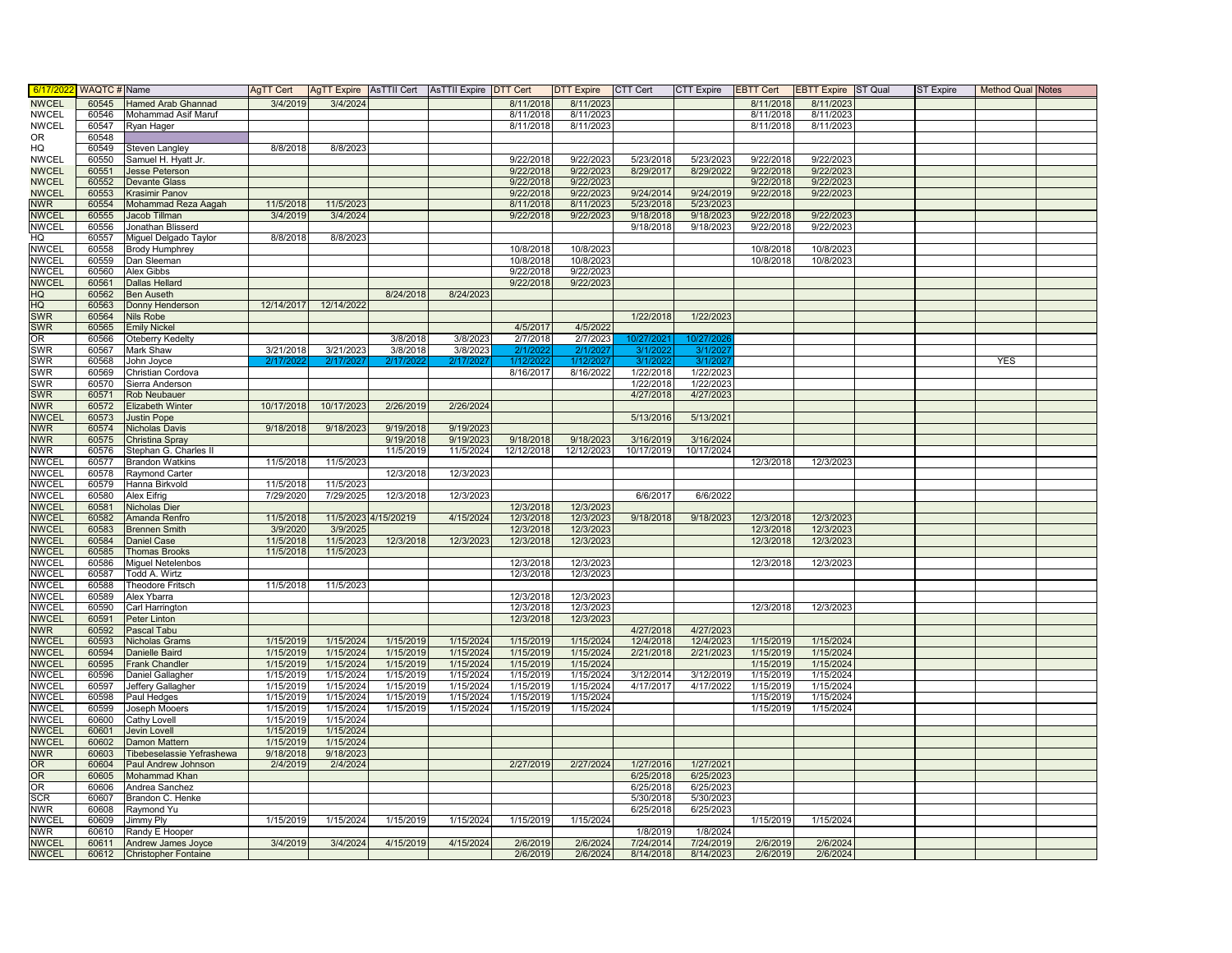| 6/17/202                     | WAQTC # Name   |                                           | AqTT Cert                           |                        |                        | AgTT Expire   AsTTII Cert   AsTTII Expire   DTT Cert |                        | <b>DTT Expire</b>      | CTT Cert               | <b>CTT Expire</b> | <b>EBTT Cert</b>       | <b>EBTT Expire</b> ST Qual |           | <b>ST Expire</b> | <b>Method Qual Notes</b> |  |
|------------------------------|----------------|-------------------------------------------|-------------------------------------|------------------------|------------------------|------------------------------------------------------|------------------------|------------------------|------------------------|-------------------|------------------------|----------------------------|-----------|------------------|--------------------------|--|
| <b>NWCEL</b>                 | 60613          | <b>Andrew Bontrager</b>                   |                                     |                        |                        |                                                      | 2/4/2019               | 2/4/2024               | 10/2/2018              | 10/2/2023         | 2/4/2019               | 2/4/2024                   |           |                  |                          |  |
| <b>NWCEL</b>                 | 60614          | Charlie Kriss                             |                                     |                        | 5/20/202               | 5/20/202                                             | 2/4/2019               | 2/4/2024               |                        |                   | 2/4/2019               | 2/4/2024                   |           |                  |                          |  |
| <b>NWCEL</b>                 | 60615          | Jonathan Hunt                             |                                     |                        |                        |                                                      | 2/6/2019               | 2/6/2024               |                        |                   | 2/6/2019               | 2/6/2024                   |           |                  |                          |  |
| <b>NWCEL</b>                 | 60616          | Karl Pauly                                |                                     |                        |                        |                                                      | 2/4/2019               | 2/4/2024               |                        |                   | 2/4/2019               | 2/4/2024                   |           |                  |                          |  |
| <b>NWCEL</b>                 | 60617          | David Bernier                             |                                     |                        |                        |                                                      | 2/4/2019               | 2/4/2024               |                        |                   | 2/4/2019               | 2/4/2024                   |           |                  |                          |  |
| <b>NWCEL</b>                 | 60618          | Nolan Reese                               | 3/4/2019                            | 3/4/2024               | 11/4/2019              | 11/4/2024                                            | 2/4/2019               | 2/4/2024               | 10/2/2018              | 10/2/2023         | 2/4/2019               | 2/4/2024                   |           |                  |                          |  |
| <b>NWCEL</b>                 | 60619          | Kody Cornett                              | 3/2/2020                            | 3/2/2025               |                        |                                                      | 2/19/2019              | 2/19/2024              |                        |                   | 2/19/2019              | 2/19/2024                  |           |                  |                          |  |
| HQ                           | 60620          | <b>Jody Dickson</b>                       | 8/8/2018                            | 8/8/2023               |                        |                                                      |                        |                        |                        |                   |                        |                            |           |                  |                          |  |
| <b>NWCEL</b>                 | 60621          | James Clark III                           | 3/4/2019                            | 3/4/2024               | 3/25/2019              | 3/25/2024                                            | 2/19/2019              | 2/19/2024              |                        |                   | 2/19/2019<br>2/19/2019 | 2/19/2024<br>2/19/2024     |           |                  |                          |  |
| <b>NWCEL</b><br><b>NWCEL</b> | 60622<br>60623 | <b>Terry Feiler</b><br>Kara Harwood       | 3/4/2019                            | 3/4/2024               |                        |                                                      | 2/19/2019<br>2/19/2019 | 2/19/2024<br>2/19/2024 |                        |                   | 2/19/2019              | 2/19/2024                  |           |                  |                          |  |
| <b>NWCEL</b>                 | 60624          | <b>Thomas Black</b>                       | 3/4/2019                            | 3/4/2024               | 3/25/2019              | 3/25/2024                                            | 2/19/2019              | 2/19/2024              | 2/19/2020              | 2/19/202          | 2/19/2019              | 2/19/2024                  |           |                  |                          |  |
| <b>NWCEL</b>                 | 60625          | John Murray                               | 3/4/2019                            | 3/4/2024               |                        |                                                      | 2/19/2019              | 2/19/2024              |                        |                   | 2/19/2019              | 2/19/2024                  |           |                  |                          |  |
| <b>NWCEL</b>                 | 60626          | Kevin Simpson                             | 3/4/2019                            | 3/4/2024               | 3/25/2019              | 3/25/2024                                            | 2/19/2019              | 2/19/2024              |                        |                   | 2/19/2019              | 2/19/2024                  |           |                  |                          |  |
| NWCEL                        | 60627          | Rachael Flint                             | 3/4/2019                            | 3/4/2024               | 3/25/2019              | 3/25/2024                                            | 2/19/2019              | 2/19/2024              | 5/21/2019              | 5/21/2024         | 2/19/2019              | 2/19/2024                  |           |                  |                          |  |
| NWCEL                        | 60628          | Kyle Coe                                  |                                     |                        | 1/28/2021              | 1/28/2026                                            | 2/19/2019              | 2/19/2024              |                        |                   | 2/19/2019              | 2/19/2024                  |           |                  |                          |  |
| <b>NWCEL</b>                 | 60629          | Tony Turner                               | 3/4/2019                            | 3/4/2024               | 3/25/2019              | 3/25/2024                                            | 2/19/2019              | 2/19/2024              | 5/10/2019              | 5/10/202          | 2/19/2019              | 2/19/2024                  |           |                  |                          |  |
| NWR.                         | 60630          | Max A Flukey                              |                                     |                        |                        |                                                      |                        |                        | 3/20/2018              | 3/20/2023         |                        |                            |           |                  |                          |  |
| <b>NWCEL</b>                 | 60631          | Steve G. Hallee                           |                                     |                        |                        |                                                      | 2/6/2019               | 2/6/2024               |                        |                   | 2/6/2019               | 2/6/2024                   |           |                  |                          |  |
| <b>NWCEL</b>                 | 60632          | <b>Cody Pinkley</b>                       |                                     |                        |                        |                                                      | 2/6/2019               | 2/6/2024               |                        |                   | 2/6/2019               | 2/6/2024                   |           |                  |                          |  |
| <b>NWCEL</b>                 | 60633          | Charles H. Green IV                       | 3/4/2019                            | 3/4/2024               | 4/3/2019               | 4/3/2024                                             | 5/15/2019              | 5/15/2024              | 1/31/2018              | 1/31/2023         | 5/15/2019              | 5/15/2024                  |           |                  |                          |  |
| <b>NWCEL</b>                 | 60634          | <b>Kyle M Canfield</b>                    | 3/4/2019                            | 3/4/2024               |                        |                                                      |                        |                        |                        |                   |                        |                            |           |                  |                          |  |
| <b>NWCEL</b>                 | 60635          | Lance L Jorgenson-Geise                   | 3/4/2019                            | 3/4/2024               | 4/15/2019              | 4/15/2024                                            |                        |                        |                        |                   |                        |                            |           |                  |                          |  |
| <b>NWCEL</b>                 | 60636          | Jennifer Nichols                          | 3/4/2019                            | 3/4/2024               |                        |                                                      |                        |                        |                        |                   |                        |                            |           |                  |                          |  |
| OR                           | 60637          | Marla Easterly                            |                                     |                        |                        |                                                      | 12/19/2018             | 12/19/2023             |                        |                   |                        |                            |           |                  |                          |  |
| <b>NCR</b>                   | 60638<br>60639 | Joe Frazier                               |                                     | 3/4/2024               | 3/25/2019              |                                                      | 3/21/2019<br>5/7/2019  | 3/21/2024              | 2/26/2019              | 2/26/2024         | 5/7/2019               |                            |           |                  | YES                      |  |
| <b>NWCEL</b><br><b>NCR</b>   | 60640          | Michael Port<br>Kaitlyn Maise             | 3/4/2019                            |                        |                        | 3/25/2024                                            | 3/21/2019              | 5/7/2024<br>3/21/2024  | 11/17/2021             | 11/17/202         |                        | 5/7/2024                   |           |                  | <b>YES</b>               |  |
| <b>NCR</b>                   | 60641          | <b>Breyden Holoubek</b>                   |                                     |                        |                        |                                                      | 3/21/2019              | 3/21/2024              |                        |                   |                        |                            |           |                  |                          |  |
| <b>NWCEL</b>                 | 60642          | <b>Anthony J Davis</b>                    | 1/7/2020                            | 1/7/2025               |                        |                                                      | 3/26/2019              | 3/26/2024              | 4/24/2018              | 4/24/2023         |                        |                            |           |                  |                          |  |
| <b>NWCEL</b>                 | 60643          | <b>Brandon Diefibaugh</b>                 |                                     |                        |                        |                                                      | 3/26/2019              | 3/26/2024              | 11/8/2016              | 11/8/2021         |                        |                            |           |                  |                          |  |
| <b>SCR</b>                   | 60644          | Jeremy Uecker                             |                                     |                        |                        |                                                      | 3/26/2019              | 3/26/2024              | 10/14/202              | 10/14/20          | 3/26/2019              | 3/26/2024                  | 3/26/2019 | 3/26/2024        |                          |  |
| <b>NWCEL</b>                 | 60645          |                                           |                                     |                        |                        |                                                      |                        |                        |                        |                   |                        |                            |           |                  |                          |  |
| <b>NWCEL</b>                 | 60646          | Brian J Thompson                          | 3/26/2019                           | 3/26/2024              | 3/26/2019              | 3/26/2024                                            | 3/26/2019              | 3/26/2024              |                        |                   | 3/26/2019              | 3/26/2024                  |           |                  |                          |  |
| NWCEL                        | 60647          | Robert J. Turner                          |                                     |                        |                        |                                                      | 3/26/2019              | 3/26/2024              |                        |                   |                        |                            | 3/26/2019 | 3/26/2024        |                          |  |
| <b>NWCEL</b>                 | 60648          | Eric Puyear                               |                                     |                        |                        |                                                      | 3/25/2019              | 3/25/2024              |                        |                   | 3/25/2019              | 3/25/2024                  |           |                  |                          |  |
| <b>NWCEL</b>                 | 60649          | Jack Pappas                               |                                     |                        |                        |                                                      | 3/25/2019              | 3/25/2024              | 1/26/202               | 1/26/202          | 3/25/2019              | 3/25/2024                  |           |                  |                          |  |
| <b>NWCEL</b>                 | 60650          | Randy Mattson                             | 3/4/2019                            | 3/4/2024               | 4/15/2019              | 4/15/2024                                            |                        |                        |                        |                   |                        |                            |           |                  |                          |  |
| <b>NCR</b>                   | 60651          | <b>Ryan Wheeler</b>                       |                                     |                        |                        |                                                      | 3/10/202:              | 3/10/2027              | 2/26/2019              | 2/26/2024         |                        |                            |           |                  | <b>YES</b>               |  |
| <b>NWR</b>                   | 60652          | <b>Daniel Tarleton</b>                    | 2/26/2019                           | 2/26/2024              | 5/21/2019              | 5/21/2024                                            | 2/26/2019              | 2/26/2024              | 6/6/2019               | 6/6/2024          |                        |                            |           |                  |                          |  |
| <b>NWCEL</b>                 | 60653<br>60654 | Joshua Chapman                            | 3/26/2019                           | 3/26/2024              | 3/26/2019              | 3/26/2024                                            |                        |                        |                        | 1/22/2023         |                        |                            |           |                  |                          |  |
| OR<br>ER                     | 60655          | David H Nielsen<br><b>Patrick Barclay</b> |                                     |                        |                        |                                                      |                        |                        | 1/22/2018<br>10/5/2018 | 10/5/2023         |                        |                            |           |                  |                          |  |
| ER                           | 60656          | Curtis H Shattuck                         | 1/8/2020                            | 1/8/2025               |                        |                                                      | 4/3/2019               | 4/3/2024               | 10/5/2018              | 10/5/2023         |                        |                            |           |                  | <b>YES</b>               |  |
| ER                           | 60657          | <b>Katerina P Ternovets</b>               | 3/12/2020                           | 3/12/2025              | 4/4/2019               | 4/4/2024                                             | 4/3/2019               | 4/3/2024               | 2/26/2019              | 2/26/2024         |                        |                            |           |                  |                          |  |
| ER                           | 60658          | Jackie M Hoover                           |                                     |                        |                        |                                                      | 4/3/2019               | 4/3/2024               | 2/26/2019              | 2/26/2024         |                        |                            | 4/28/20   | 4/28/20          |                          |  |
| <b>NCR</b>                   | 60659          | Miguel Castillo                           |                                     |                        |                        |                                                      |                        |                        | 2/26/2019              | 2/26/2024         |                        |                            |           |                  |                          |  |
| NWCEL                        | 60660          | <b>Tyler Connors</b>                      |                                     |                        |                        |                                                      | 5/7/2019               | 5/7/2024               |                        |                   | 5/7/2019               | 5/7/2024                   |           |                  |                          |  |
| <b>NWCEL</b>                 | 60661          | Carolyn Francis                           |                                     |                        |                        |                                                      | 5/7/2019               | 5/7/2024               |                        |                   | 5/7/2019               | 5/7/2024                   |           |                  |                          |  |
| <b>NWCEL</b>                 | 60662          | John Eisenman                             |                                     |                        |                        |                                                      | 5/7/2019               | 5/7/2024               |                        |                   | 5/7/2019               | 5/7/2024                   |           |                  |                          |  |
| <b>NWR</b>                   | 60663          | Daniel Schwerdfeger                       | 12/11/2019                          | 12/11/2024             | 3/23/20                | 3/23/20                                              | 5/21/2019              | 5/21/2024              | 6/6/2019               | 6/6/2024          |                        |                            |           |                  | <b>YES</b>               |  |
| <b>NWCEL</b>                 | 60664          | <b>Tim Cornelius</b>                      | 5/15/2019                           | 5/15/2024              |                        |                                                      |                        |                        |                        |                   |                        |                            |           |                  |                          |  |
| <b>NWCEL</b>                 | 60665          | <b>Matthew Lawson</b>                     |                                     |                        |                        |                                                      | 5/15/2019              | 5/15/2024              |                        |                   | 5/15/2019              | 5/15/2024                  |           |                  |                          |  |
| NWCEL<br><b>NWCEL</b>        | 60666          | Joshua Denton                             | 5/17/2019<br>$\frac{1}{5/17/20}$ 19 | 5/17/2024              | 5/17/2019<br>5/17/2019 | 5/17/2024                                            |                        |                        |                        |                   |                        |                            |           |                  |                          |  |
| <b>NWCEL</b>                 | 60667<br>60668 | Saul Alvarado                             | 5/17/2019                           | 5/17/2024<br>5/17/2024 | 5/17/2019              | 5/17/2024<br>5/17/2024                               |                        |                        |                        |                   |                        |                            |           |                  |                          |  |
| <b>NWCEL</b>                 | 60669          | Luke Hammar<br>Eduard Krauchuk            |                                     |                        |                        |                                                      | 5/15/2019              | 5/15/2024              |                        |                   |                        |                            |           |                  |                          |  |
| <b>NWR</b>                   | 60670          | <b>Tim Manhardt</b>                       | 5/29/2019                           | 5/29/2024              |                        |                                                      | 4/24/2019              | 4/24/2024              |                        |                   |                        |                            |           |                  |                          |  |
| OR.                          | 60671          | Noah Sayer                                |                                     |                        |                        |                                                      | 5/14/2019              | 5/14/2024              | 6/6/2019               | 6/6/2024          |                        |                            |           |                  |                          |  |
| OR                           | 60672          | Ryan Chapman                              |                                     |                        |                        |                                                      | 5/14/2019              | 5/14/2024              | 6/6/2019               | 6/6/2024          |                        |                            |           |                  |                          |  |
| <b>OR</b>                    | 60673          | Amy West                                  | 6/14/2019                           | 6/14/2024              |                        |                                                      | 7/23/2019              | 7/23/2024              | 6/6/2019               | 6/6/2024          |                        |                            |           |                  |                          |  |
| ER                           | 60674          | David Charbonneau                         | 12/11/2019                          | 12/11/2024             | 2/3/2020               | 2/3/2025                                             | 1/13/2020              | 1/13/2025              | 5/21/2019              | 5/21/2024         |                        |                            |           |                  |                          |  |
| <b>NWR</b>                   | 60675          | <b>Rachel Maillet</b>                     | 4/24/2019                           | 4/24/2024              |                        |                                                      |                        |                        |                        |                   |                        |                            |           |                  |                          |  |
| <b>NWR</b>                   | 60676          | <b>Braden Williams</b>                    |                                     |                        |                        |                                                      | 5/21/2019              | 5/21/2024              |                        |                   |                        |                            |           |                  |                          |  |
| OR                           | 60677          | Chris Putnam                              |                                     |                        |                        |                                                      | 6/19/2019              | 6/19/2024              | 4/27/2018              | 4/27/2023         |                        |                            |           |                  |                          |  |
| <b>NCR</b>                   | 60678          | Jacob Cunnington                          |                                     |                        |                        |                                                      | 7/1/2019               | 7/1/2024               | 11/4/2020              | 11/3/2025         |                        |                            |           |                  | <b>YES</b>               |  |
| <b>NWR</b>                   | 60679          | Vivianne Tabuena                          |                                     |                        |                        |                                                      | 5/21/2019              | 5/21/2024              | 10/17/2019             | 10/17/2024        |                        |                            |           |                  |                          |  |
| <b>NWCEL</b>                 | 60680          | James Douglas Huggins                     |                                     |                        |                        |                                                      | 8/12/2019              | 8/12/2024              | 6/2/202                | 6/2/2             |                        |                            |           |                  |                          |  |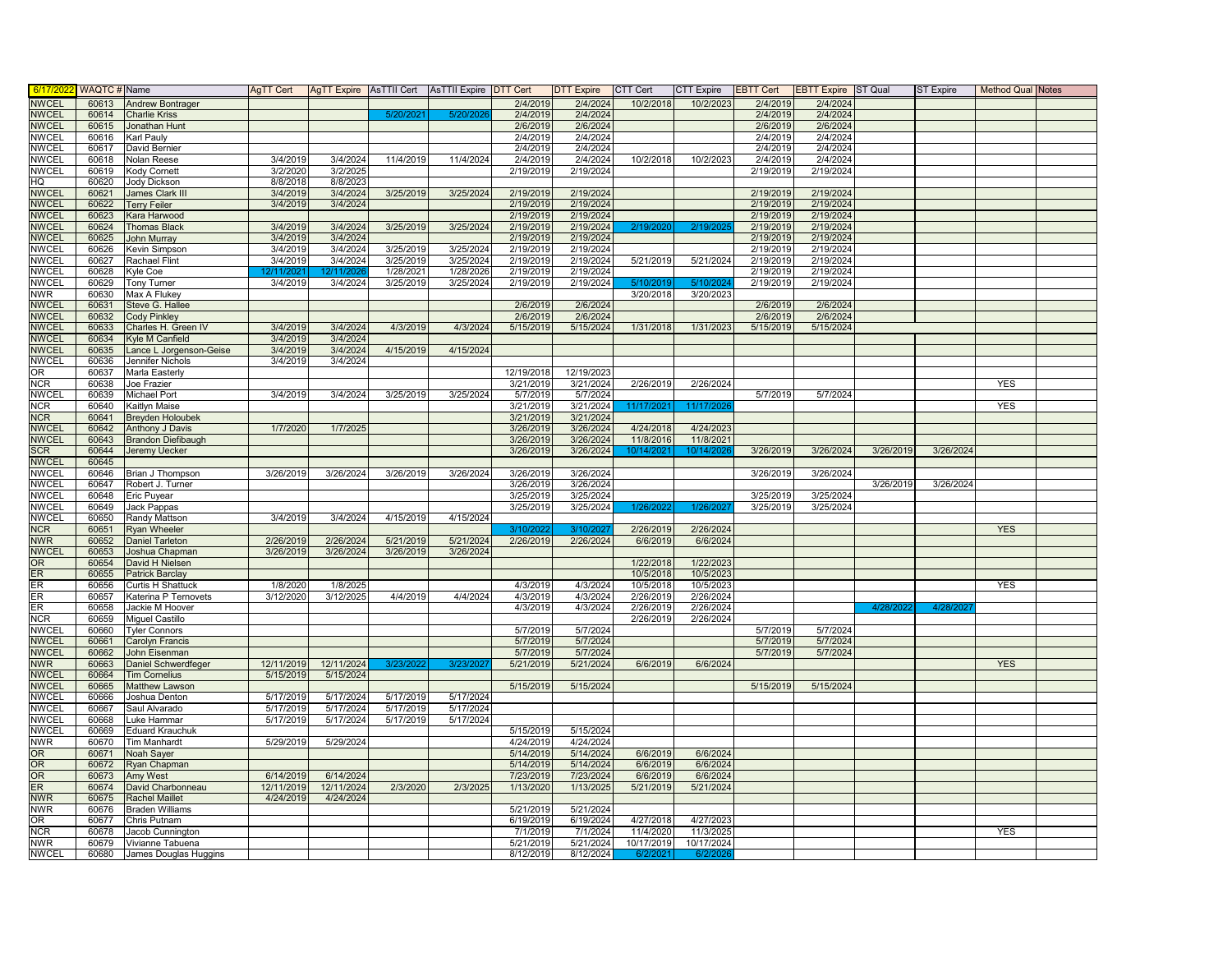| 6/17/20                      | WAQTC # Name   |                                               | AgTT Cert              |                        |            | AgTT Expire AsTTII Cert AsTTII Expire DTT Cert |            | DTT Expire | CTT Cert   | CTT Expire             | <b>EBTT Cert</b> | <b>EBTT Expire</b> ST Qual |            | <b>ST Expire</b> | <b>Method Qual Notes</b> |  |
|------------------------------|----------------|-----------------------------------------------|------------------------|------------------------|------------|------------------------------------------------|------------|------------|------------|------------------------|------------------|----------------------------|------------|------------------|--------------------------|--|
| <b>SWR</b>                   | 60681          | Alvaro Calvillo                               |                        |                        |            |                                                | 5/9/2019   | 5/9/2024   | 5/15/2019  | 5/15/2024              |                  |                            | 5/9/2019   | 5/9/2024         |                          |  |
| <b>SWR</b>                   | 60682          | <b>Trevor Jones</b>                           |                        |                        |            |                                                | 4/10/2019  | 4/10/2024  |            |                        |                  |                            | 7/8/2019   | 7/8/2024         |                          |  |
| OR                           | 60683          | Andrew J Vasquez                              |                        |                        |            |                                                | 7/23/2019  | 7/23/2024  | 6/6/2019   | 6/6/2024               |                  |                            |            |                  |                          |  |
| <b>SWR</b>                   | 60684          | Jasmine You                                   |                        |                        |            |                                                | 4/18/2019  | 4/18/2024  |            |                        |                  |                            |            |                  |                          |  |
| <b>SWR</b>                   | 60685          | Gabriela Virgen                               |                        |                        |            |                                                | 6/28/202   | 6/28/202   |            |                        |                  |                            | 7/8/2019   | 7/8/2024         |                          |  |
| <b>SWR</b>                   | 60686          | Coreen Fahrni                                 |                        |                        | 2/4/2019   | 2/4/2024                                       |            |            |            |                        |                  |                            |            |                  |                          |  |
| <b>SWR</b>                   | 60687          | Malay Patel                                   | 8/12/202               | 8/12/20                | 8/12/      | 8/12/20                                        | 4/10/2019  | 4/10/2024  |            |                        |                  |                            |            |                  |                          |  |
| SWR                          | 60688          | Drew Segren                                   |                        |                        |            |                                                | 7/22/2019  | 7/22/2024  |            |                        |                  |                            |            |                  |                          |  |
| <b>NWR</b>                   | 60689          | Thomas Joel Smith                             |                        |                        |            |                                                | 5/21/2019  | 5/21/2024  | 10/17/2019 | 10/17/2024             |                  |                            | 8/14/2019  | 8/14/2024        |                          |  |
| <b>NWR</b>                   | 60690          | Cody Filley                                   | 8/14/2019              | 8/14/2024              |            |                                                | 10/2/2019  | 10/2/2024  | 6/25/2018  | 6/25/2023              |                  |                            |            |                  |                          |  |
| <b>SCR</b>                   | 60691          | <b>Cameron Burns</b>                          |                        |                        |            |                                                | 4/10/2019  | 4/10/2024  |            |                        |                  |                            |            |                  |                          |  |
| <b>NWCEL</b><br><b>NWCEL</b> | 60692<br>60693 | <b>Giles Dalrymple</b><br><b>Jacob Talley</b> |                        |                        |            |                                                | 8/12/2019  | 8/12/2024  | 7/23/2019  | 7/23/2024              |                  |                            |            |                  |                          |  |
| <b>NWCEL</b>                 | 60694          | <b>Jarom Gray</b>                             |                        |                        |            |                                                | 8/12/2019  | 8/12/2024  | 3/16/2019  | 3/16/2024              | 8/12/2019        | 8/12/2024                  |            |                  |                          |  |
| <b>NWCEL</b>                 | 60695          | <b>Riley Dowdy</b>                            |                        |                        |            |                                                | 8/12/2019  | 8/12/2024  | 5/17/2019  | 5/17/2024              |                  |                            |            |                  |                          |  |
| <b>NWCEL</b>                 | 60696          | <b>Matthew Howey</b>                          |                        |                        |            |                                                | 8/12/2019  | 8/12/2024  | 8/18/2017  | 8/18/2022              |                  |                            |            |                  |                          |  |
| <b>NWR</b>                   | 60697          | David Brackett                                | 9/23/2019              | 9/23/2024              | 10/2/2019  | 10/2/2024                                      | 1/22/2020  | 1/22/2025  | 10/27/202  | 10/27/20               |                  |                            |            |                  | <b>YES</b>               |  |
| <b>NWCEL</b>                 | 60698          | Tama Lewis                                    | 10/7/2019              | 10/7/2024              | 11/4/2019  | 11/4/2024                                      | 9/25/2019  | 9/25/2024  |            |                        | 9/25/2019        | 9/25/2024                  |            |                  |                          |  |
| <b>NWCEL</b>                 | 60699          | C. Paul Olsen                                 | 10/7/2019              | 10/7/2024              | 11/4/2019  | 11/4/2024                                      | 9/25/2019  | 9/25/2024  |            |                        | 9/25/2019        | 9/25/2024                  |            |                  |                          |  |
| <b>NWCEL</b>                 | 60700          | Kurtis Wahl                                   | 10/7/2019              | 10/7/2024              |            |                                                | 9/25/2019  | 9/25/2024  |            |                        | 9/25/2019        | 9/25/2024                  |            |                  |                          |  |
| <b>NWCEL</b>                 | 60701          | <b>Jared Carter</b>                           |                        |                        |            |                                                | 9/25/2019  | 9/25/2024  |            |                        | 9/25/2019        | 9/25/2024                  |            |                  |                          |  |
| <b>NWR</b>                   | 60702          | <b>Timothy Angelos</b>                        | 8/14/2019              | 8/14/2024 willo        |            | 12/11/2024                                     |            |            | 6/25/2018  | 6/25/2023              |                  |                            |            |                  |                          |  |
| <b>NWR</b>                   | 60703          | Yeshitilla Damte                              | 8/14/2019              | 8/14/2024              | 10/2/2019  | 10/2/2024                                      | 10/2/2019  | 10/2/2024  | 10/17/2019 | 10/17/2024             |                  |                            |            |                  |                          |  |
| <b>OR</b>                    | 60704          | Ryan M Apple                                  |                        |                        |            |                                                |            |            | 6/6/2019   | 6/6/2024               |                  |                            |            |                  |                          |  |
| <b>NWR</b>                   | 60705          | <b>Terry Bondy</b>                            |                        |                        |            |                                                | 4/24/2019  | 4/24/2024  | 5/7/2019   | 5/7/2024               |                  |                            |            |                  |                          |  |
| <b>NWR</b>                   | 60706          | Collin Rhodes                                 |                        |                        |            |                                                | 8/14/2019  | 8/14/2024  | 10/17/2019 | 10/17/2024             |                  |                            |            |                  |                          |  |
| <b>NWCEL</b>                 | 60707          | Jonathan Pruiett                              |                        |                        | 11/4/2019  | 11/4/2024                                      |            |            |            |                        |                  |                            |            |                  |                          |  |
| <b>NWCEL</b>                 | 60708          | Babatunde Soyinka                             |                        |                        |            |                                                | 9/25/2019  | 9/25/2024  |            |                        | 9/25/2019        | 9/25/2024                  |            |                  |                          |  |
| <b>NWCEL</b>                 | 60709          | Austin Faccone                                |                        |                        |            |                                                | 9/25/2019  | 9/25/2024  |            |                        | 9/25/2019        | 9/25/2024                  |            |                  |                          |  |
| <b>NWCEL</b>                 | 60710          | <b>Skye Southward</b>                         | 10/11/2019             | 10/11/2024             |            |                                                |            |            |            |                        |                  |                            |            |                  |                          |  |
| <b>NWCEL</b><br><b>NWCEL</b> | 60711<br>60712 | <b>Adrienne Searing</b>                       | 10/7/2019              | 10/7/2024              | 11/4/2019  | 11/4/2024                                      | 2/10/2020  | 2/10/2025  |            |                        | 2/10/2020        | 2/10/2025                  |            |                  |                          |  |
| <b>NWCEL</b>                 | 60713          | Atinna Gunawan<br><b>Evangelisto Teriong</b>  | 10/7/2019<br>10/7/2019 | 10/7/2024<br>10/7/2024 | 5/20/2021  | 2/20/2026                                      | 12/10/2019 | 12/10/2024 |            |                        |                  | 12/10/2019 12/102024       |            |                  |                          |  |
| <b>NWCEL</b>                 | 60714          | Mohammad Zaki                                 |                        |                        | 11/4/2019  | 11/4/2024                                      | 12/10/2019 | 12/10/2024 |            |                        | 12/10/2019       | 12/10/2024                 |            |                  |                          |  |
| <b>NWR</b>                   | 60715          | Scott W. Yost                                 | 12/11/2019             | 12/11/2024             | 12/11/2019 | 12/11/2024                                     | 1/22/2020  | 1/22/2025  | 10/17/2019 | 10/17/2024             |                  |                            |            |                  |                          |  |
| <b>NWCEL</b>                 | 60716          | Mingtianfang Li                               | 3/9/2020               | 3/9/2025               | 11/4/2019  | 11/4/2024                                      | 12/9/2019  | 12/9/2024  |            |                        | 12/9/2019        | 12/9/2024                  |            |                  |                          |  |
| <b>NWCEL</b>                 | 60717          | Justin Caswell                                |                        |                        | 11/4/2019  | 11/4/2024                                      |            |            |            |                        |                  |                            |            |                  |                          |  |
| <b>NWCEL</b>                 | 60718          | Megan Yakavonis                               |                        |                        | 11/4/2019  | 11/4/2024                                      |            |            |            |                        |                  |                            |            |                  |                          |  |
| <b>NWCEL</b>                 | 60719          | Andong Zheng                                  | 3/9/2020               | 3/9/2025               | 11/4/2019  | 11/4/2024                                      | 12/9/2019  | 12/9/2024  |            |                        | 12/9/2019        | 12/9/2024                  |            |                  |                          |  |
| <b>NWR</b>                   | 60720          | Joshua Bogard                                 | 1/15/2020              | 1/15/2025              |            |                                                | 7/28/2020  | 7/28/2025  | 10/17/2019 | 10/17/2024             |                  |                            |            |                  |                          |  |
| <b>NWR</b>                   | 60721          | <b>Bryce Logerwell</b>                        |                        |                        |            |                                                |            |            | 10/17/2019 | 10/17/2024             |                  |                            |            |                  |                          |  |
| <b>NWR</b>                   | 60722          | <b>Austin Bighorse</b>                        | 1/15/2020              | 1/15/2025              |            |                                                | 12/11/2019 | 12/11/2024 | 10/17/2019 | 10/17/2024             |                  |                            |            |                  |                          |  |
| <b>NWR</b>                   | 60723          | Ezzeddin Ezzeddin                             | 1/15/2020              | 1/15/2025              | 2/4/2021   | 2/4/2026                                       | 12/11/2019 | 12/11/2024 | 10/17/2019 | 10/17/2024             |                  |                            |            |                  |                          |  |
| <b>NWR</b>                   | 60724          | Vincent Lee                                   | 12/11/2019             | 12/11/2024             | 2/19/2020  | 2/19/2025                                      | 12/17/2019 | 12/17/2024 | 10/17/2019 | 10/17/2024             |                  |                            |            |                  |                          |  |
| <b>SWR</b>                   | 60725          | Karla James                                   |                        |                        |            |                                                |            |            |            |                        |                  |                            | 11/21/2019 | 11/21/2024       |                          |  |
| SWR                          | 60726          | Sam Moeller                                   |                        |                        |            |                                                |            |            |            |                        |                  |                            | 11/21/2019 | 11/21/2024       |                          |  |
| <b>NWCEL</b>                 | 60727          | Ali Al Qaragully                              |                        |                        |            |                                                | 12/10/2019 | 12/10/2024 | 9/11/2019  | 9/11/2024              | 12/10/2019       | 12/10/2024                 |            |                  |                          |  |
| <b>NWR</b>                   | 60728<br>60729 | Quinn Smith                                   |                        |                        | 7/13/2020  | 7/13/2025                                      | 1/22/2020  | 1/22/2025  | 11/4/2020  |                        |                  |                            | 1/22/2020  | 1/22/2025        | <b>YES</b>               |  |
| <b>NCR</b><br><b>NWR</b>     | 60730          | <b>Ryan Ashley</b><br>Jon McDougle            |                        |                        |            |                                                |            |            | 1/22/2018  | 11/3/2025<br>1/22/2023 |                  |                            |            |                  |                          |  |
| <b>NWR</b>                   | 60731          | Joshua Rockwell                               |                        |                        |            |                                                |            |            | 1/22/2018  | 1/22/2023              |                  |                            |            |                  |                          |  |
| <b>NWCEL</b>                 | 60732          | Morgan Porter                                 | 1/7/2020               | 1/7/2025               | 1/7/2020   | 1/7/2025                                       | 1/7/2020   | 1/7/2025   | 9/15/2020  | 9/15/2025              | 1/7/2020         | 1/7/2025                   |            |                  |                          |  |
| <b>NWCEL</b>                 | 60733          | Winston (Frank) Steelman                      | 3/9/2020               | 3/9/2025               |            |                                                | 2/10/2020  | 2/10/2025  |            |                        | 2/10/2020        | 2/10/2025                  |            |                  |                          |  |
| <b>NWCEL</b>                 | 60734          | Eric Moss                                     |                        |                        | 2/8/202    | 2/8/20                                         | 2/10/2020  | 2/10/2025  | 1/28/2020  | 1/28/2025              | 2/10/2020        | 2/10/2025                  | 8/13/2020  | 8/13/2025        |                          |  |
| <b>NWCEL</b>                 | 60735          | <b>Renton Gordon</b>                          | 5/18/2021              | 5/18/2026              | 2/9/2022   | 2/9/202                                        | 2/10/2020  | 2/10/2025  |            |                        | 2/10/2020        | 2/10/2025                  |            |                  |                          |  |
| <b>NWCEL</b>                 | 60736          | Anders Tvedt                                  |                        |                        |            |                                                | 2/10/2020  | 2/10/2025  |            |                        | 2/10/2020        | 2/10/2025                  |            |                  |                          |  |
| <b>NWCEL</b>                 | 60737          | Bager Omid                                    |                        |                        |            |                                                | 2/10/2020  | 2/10/2025  |            |                        | 2/10/2020        | 2/10/2025                  |            |                  |                          |  |
| <b>NWCEL</b>                 | 60738          | Abdul Basir Karim                             |                        |                        |            |                                                | 2/10/2020  | 2/10/2025  |            |                        | 2/10/2020        | 2/10/2025                  |            |                  |                          |  |
| <b>NWCEL</b>                 | 60739          | Alex Fish                                     |                        |                        |            |                                                | 2/10/2020  | 2/10/2025  |            |                        | 2/10/2020        | 2/10/2025                  |            |                  |                          |  |
| <b>NWCEL</b>                 | 60740          | Mario Necula                                  | 3/9/2020               | 3/9/2025               |            |                                                |            |            |            |                        |                  |                            |            |                  |                          |  |
| <b>NWCEL</b>                 | 60741          | Lee Erickson                                  | 3/9/2020               | 3/9/202                |            |                                                |            |            |            |                        |                  |                            |            |                  |                          |  |
| <b>NWCEL</b>                 | 60742          | Max White                                     | 3/9/2020               | 3/9/2025               |            |                                                |            |            |            |                        |                  |                            |            |                  |                          |  |
| <b>NWCEL</b>                 | 60743          | lan Jacobsen                                  | 3/9/2020               | 3/9/2025               | 12/16/2021 | 12/16/202                                      | 5/18/2021  | 5/18/2026  | 2/12/202   | 2/12/202               | 5/18/2021        | 5/18/2026                  |            |                  |                          |  |
| <b>NWCEL</b>                 | 60744          | <b>Daniel McKinney</b>                        | 3/9/2020               | 3/9/2025               |            |                                                |            |            |            |                        |                  |                            |            |                  |                          |  |
| <b>NWCEL</b>                 | 60745          | Srinivas Kumar                                | 3/9/2020               | 3/9/2025               |            |                                                |            |            |            |                        |                  |                            |            |                  |                          |  |
| <b>NWCEL</b>                 | 60746          | Katrina Oliver                                | 3/2/2020               | 3/2/2025               |            |                                                |            |            |            |                        |                  |                            |            |                  |                          |  |
| <b>NWCEL</b>                 | 60747          | Michael Wong                                  | 3/2/2020               | 3/2/2025               |            |                                                | 8/18/2020  | 8/18/2025  |            |                        | 8/18/2020        | 8/18/2025                  |            |                  |                          |  |
| <b>NWCEL</b>                 | 60748          | <b>Benjamin Dailey</b>                        | 3/2/2020               | 3/2/2025               |            |                                                | 8/18/2020  | 8/18/2025  |            |                        | 8/18/2020        | 8/18/2025                  |            |                  |                          |  |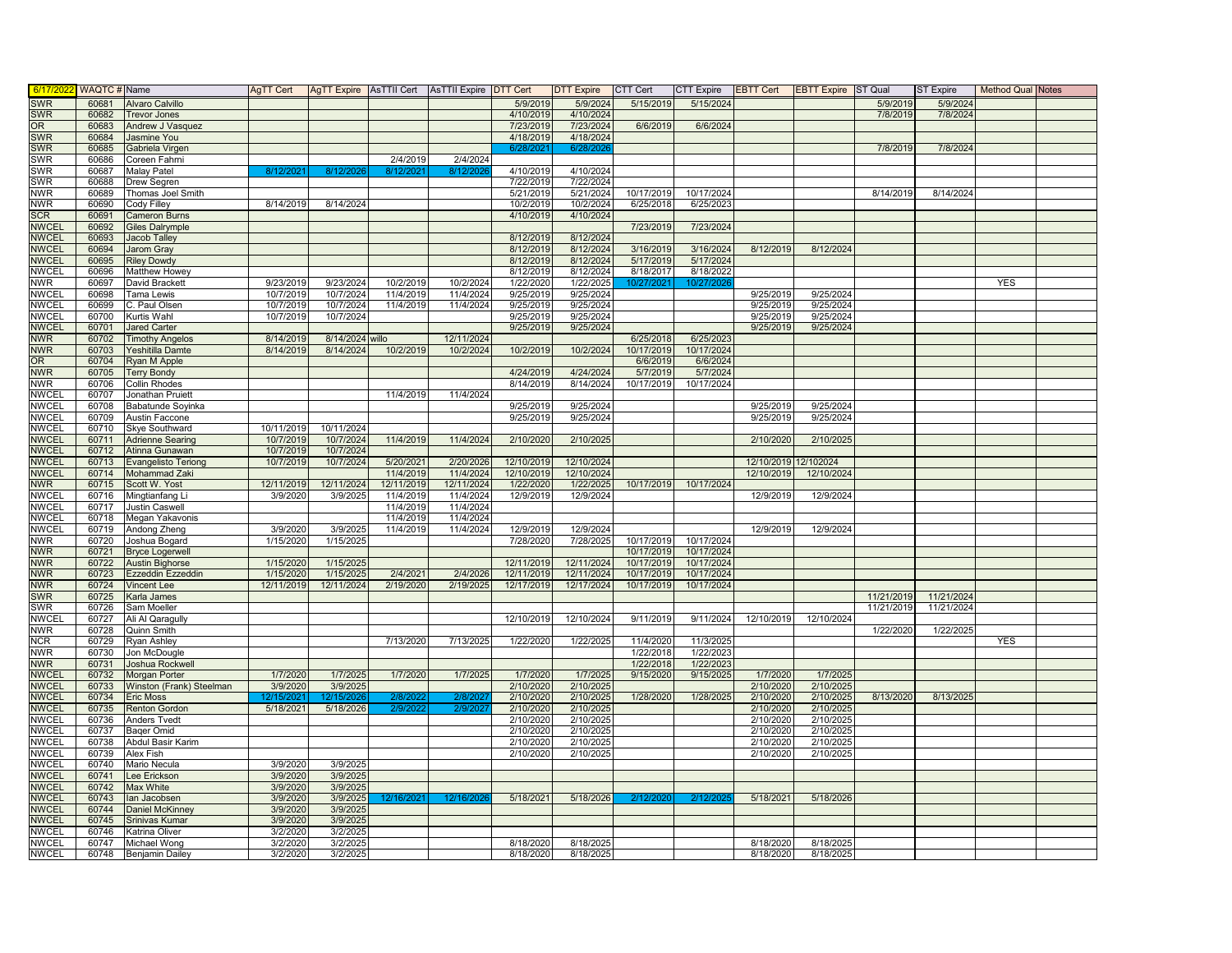| 6/17/202                | WAQTC # Name |                           | AqTT Cert  |            |            | AgTT Expire   AsTTII Cert   AsTTII Expire   DTT Cert |            | DTT Expire CTT Cert |            | <b>CTT Expire</b> | <b>EBTT Cert</b> | <b>EBTT Expire ST Qual</b> |           | <b>ST Expire</b> | <b>Method Qual Notes</b> |  |
|-------------------------|--------------|---------------------------|------------|------------|------------|------------------------------------------------------|------------|---------------------|------------|-------------------|------------------|----------------------------|-----------|------------------|--------------------------|--|
| <b>NWCEL</b>            | 60749        | Alyssa Doloughan          | 3/2/2020   | 3/2/2025   |            |                                                      |            |                     |            |                   |                  |                            |           |                  |                          |  |
| <b>NWCEL</b>            | 60750        | <b>Kayley Hansen</b>      | 3/4/2020   | 3/4/2025   |            |                                                      | 9/22/2020  | 9/22/2025           |            |                   | 9/22/2020        | 9/22/2025                  |           |                  |                          |  |
| <b>NWCEL</b>            | 60751        | <b>Mason Miller</b>       | 3/4/2020   | 3/4/2025   |            |                                                      |            |                     |            |                   |                  |                            |           |                  |                          |  |
| <b>NWCEL</b>            | 60752        | <b>Brenda Borer</b>       | 3/2/2020   | 3/2/2025   |            |                                                      |            |                     |            |                   |                  |                            |           |                  |                          |  |
| <b>NWCEL</b>            | 60753        | Phillip J. Baunach        | 1/7/2020   | 1/7/2025   |            |                                                      | 1/7/2020   | 1/7/2025            | 4/14/2018  | 4/14/2023         | 1/7/2020         | 1/7/2025                   |           |                  |                          |  |
| <b>NWCEL</b>            | 60754        | Dominic Vasquez           | 1/7/2020   | 1/7/2025   | 1/7/2020   | 1/7/2025                                             | 1/7/2020   | 1/7/2025            | 4/13/2019  | 4/13/2024         | 1/7/2020         | 1/7/2025                   |           |                  |                          |  |
| <b>NWCEL</b>            | 60755        | <b>Kody Mulligan</b>      | 1/7/2020   | 1/7/2025   | 1/7/2020   | 1/7/2025                                             | 1/7/2020   | 1/7/2025            |            |                   | 1/7/2020         | 1/7/2025                   |           |                  |                          |  |
| <b>NWCEL</b>            | 60756        |                           |            |            |            |                                                      |            |                     |            |                   |                  |                            |           |                  |                          |  |
| <b>NWCEL</b>            | 60757        | <b>Noel White</b>         |            |            | 11/4/2019  | 11/4/2024                                            |            |                     |            |                   |                  |                            |           |                  |                          |  |
| OR                      | 60758        | Robert Bailey             |            |            |            |                                                      |            |                     | 6/6/2019   | 6/6/2024          |                  |                            |           |                  |                          |  |
| OR <sub>1</sub>         | 60759        | Michael McIver            |            |            |            |                                                      |            |                     | 5/16/2017  | 5/16/2022         |                  |                            |           |                  |                          |  |
| <b>NCR</b>              | 60760        | Anthony Melone            |            |            |            |                                                      | 5/20/2020  | 5/20/2025           | 11/4/2020  | 11/3/2025         |                  |                            |           |                  |                          |  |
| <b>NWR</b>              | 60761        | Ryan Zakerski             | 1/15/2020  | 1/5/2025   |            |                                                      | 7/28/2020  | 7/28/2025           | 3/17/2021  | 3/16/2026         |                  |                            |           |                  |                          |  |
| ER.                     | 60762        | Schuyler T. Leibfried     | 3/12/2020  | 3/12/2025  | 4/20/2021  | 4/20/2026                                            | 1/12/2021  | 1/12/2026           | 2/19/2020  | 2/19/2025         |                  |                            |           |                  |                          |  |
| <b>NWR</b>              | 60763        | Scott Trax                | 7/13/202   | 7/13/202   |            |                                                      | 7/28/2020  | 7/28/2025           | 3/17/202   | 3/16/202          |                  |                            |           |                  |                          |  |
| <b>OR</b>               | 60764        | <b>Ashley Briggs</b>      |            |            |            |                                                      | 6/29/2020  | 6/29/2025           |            |                   | 6/29/2020        | 6/29/2025                  |           |                  |                          |  |
| <b>OR</b>               | 60765        | Inderpreet Singh Atwal    |            |            |            |                                                      | 6/29/2020  | 6/29/2025           |            |                   | 6/29/2020        | 6/29/2025                  |           |                  |                          |  |
| <b>NWCEL</b>            | 60766        | Ryan Winchell             | 7/29/2020  | 7/29/202   |            |                                                      |            |                     |            |                   |                  |                            |           |                  |                          |  |
| <b>NWCEL</b>            | 60767        | Kamorah Christensen       | 7/29/2020  | 7/29/2025  |            |                                                      | 3/19/202   | 3/19/2027           | 2/23/202   | 2/23/202          |                  |                            |           |                  |                          |  |
| <b>NWCEL</b>            | 60768        | <b>Cenny Mendez</b>       | 7/29/2020  | 7/29/2025  |            |                                                      |            |                     |            |                   |                  |                            |           |                  |                          |  |
| <b>NWCEL</b>            | 60769        | Habibullah Qalandary      | 7/29/2020  | 7/29/2025  |            |                                                      | 6/26/20    |                     |            |                   | 6/26/            | 6/26/2                     |           |                  |                          |  |
| <b>NWCEL</b>            | 60770        | Adil Shah Adil            | 7/29/2020  | 7/29/2025  | 8/24/2020  | 8/24/2025                                            | 8/10/2020  | 8/10/2025           |            |                   | 8/10/2020        | 8/10/2025                  |           |                  |                          |  |
| <b>NWCEL</b>            | 60771        | Toni Pankau               |            |            |            |                                                      |            |                     |            |                   |                  |                            | 6/22/2020 | 6/22/2025        |                          |  |
| <b>SWR</b>              | 60772        | Jessica "Sunny" Hankins   |            |            |            |                                                      |            |                     |            |                   |                  |                            | 6/22/2020 | 6/22/202         |                          |  |
| <b>NWCEL</b>            | 60773        | eo Perales                | 11/10/2020 | 11/10/2025 | 9/1/2020   | 9/1/2025                                             | 8/18/2020  | 8/18/2025           | 1/9/2019   | 1/9/2024          | 8/18/2020        | 8/18/2025                  |           |                  |                          |  |
| <b>NWCEL</b>            | 60774        | <b>Daniel Lewis</b>       | 7/28/2020  | 7/28/2025  | 9/1/2020   | 9/1/2025                                             | 8/18/2020  | 8/18/2025           | 6/25/2     | 6/25              | 8/18/2020        | 8/18/2025                  |           |                  |                          |  |
| <b>NWCEL</b>            | 60775        | Glenn West                | 7/28/2020  | 7/28/2025  |            |                                                      | 8/18/2020  | 8/18/2025           |            |                   | 8/18/2020        | 8/18/2025                  |           |                  |                          |  |
| ER.                     | 60776        | Jason Formanack           |            |            |            |                                                      |            |                     | 2/19/2020  | 2/19/2025         |                  |                            |           |                  |                          |  |
| <b>NWCEL</b>            | 60777        | Mohammad Sahim Samsor     | 8/27/2020  | 8/27/2025  | 8/24/2020  | 8/24/2025                                            | 8/10/2020  | 8/10/2025           |            |                   | 8/10/2020        | 8/10/2025                  |           |                  |                          |  |
| <b>NWCEL</b>            | 60778        | Daniel Deach              |            |            |            |                                                      | 8/10/2020  | 8/10/2025           |            |                   | 8/10/2020        | 8/10/2025                  |           |                  |                          |  |
| <b>NWCEL</b>            | 60779        | Evan Schroeder            |            |            |            |                                                      | 8/10/2020  | 8/10/2025           |            |                   | 8/10/2020        | 8/10/2025                  |           |                  |                          |  |
| <b>NWCEL</b>            | 60780        | Devon Nygard              |            |            |            |                                                      | 8/10/2020  | 8/10/2025           |            |                   | 8/10/2020        | 8/10/2025                  |           |                  |                          |  |
|                         | 60781        | Deleted double entry      |            |            |            |                                                      |            |                     |            |                   |                  |                            |           |                  |                          |  |
| <b>NWCEL</b>            | 60782        | <b>Trent Griffiths</b>    | 11/10/2020 | 11/10/2025 | 12/19/2020 | 12/19/2025                                           | 12/19/2020 | 12/19/2025          | 3/10/202   | 3/10/202          | 12/19/2020       | 12/19/2025                 |           |                  |                          |  |
| <b>NWCEL</b>            | 60783        | <b>Dustin Beck</b>        | 11/10/2020 | 11/10/2025 | 12/19/2020 | 12/19/2025                                           | 12/19/2020 | 12/19/2025          | 6/6/2019   | 6/6/2024          | 12/19/2020       | 12/19/2025                 |           |                  |                          |  |
| <b>NWCEL</b>            | 60784        | Sarah Hambidge            | 11/10/2020 | 11/10/2025 |            |                                                      | 9/22/2020  | 9/22/2025           |            |                   | 9/22/2020        | 9/22/2025                  |           |                  |                          |  |
| NWCEL                   | 60785        | Alex Raney                | 11/10/2020 | 11/10/2025 |            |                                                      | 9/24/2020  | 9/24/2025           |            |                   | 9/24/2020        | 9/24/2025                  |           |                  |                          |  |
| <b>NWCEL</b>            | 60786        | <b>Ben Vance</b>          | 11/10/2020 | 11/10/2025 |            |                                                      | 9/22/2020  | 9/22/2025           |            |                   | 9/22/2020        | 9/22/2025                  |           |                  |                          |  |
| <b>NWCEL</b>            | 60787        | Max Kasberger             | 11/10/2020 | 11/10/2025 |            |                                                      | 9/22/2020  | 9/22/2025           |            |                   | 9/22/2020        | 9/22/2025                  |           |                  |                          |  |
| <b>NWCEL</b>            | 60788        | Sierra Bennett            |            |            | 8/24/2020  | 8/24/2025                                            |            |                     |            |                   |                  |                            |           |                  |                          |  |
| <b>NWCEL</b>            | 60789        | <b>Stu Swenson</b>        | 6/26/2021  | 6/26/202   | 8/24/2020  | 8/24/2025                                            | 6/26/2021  | 6/26/202            |            |                   | 6/26/202         | 6/26/202                   |           |                  |                          |  |
| NWCEL                   | 60790        | Greg Barker               |            |            | 8/24/2020  | 8/24/2025                                            |            |                     |            |                   |                  |                            |           |                  |                          |  |
| <b>NWCEL</b>            | 60791        | <b>Rick Mueller</b>       |            |            |            |                                                      | 8/10/2020  | 8/10/2025           |            |                   | 8/10/2020        | 8/10/2025                  |           |                  |                          |  |
| <b>NWCEL</b>            | 60792        | Scott Timmerman           |            |            |            |                                                      | 8/10/2020  | 8/10/2025           |            |                   | 8/10/2020        | 8/10/2025                  |           |                  |                          |  |
| <b>NWCEL</b>            | 60793        | Cassius Hughes            | 11/10/2020 | 11/10/2025 |            |                                                      |            |                     |            |                   |                  |                            |           |                  |                          |  |
| <b>NWCEL</b>            | 60794        | <b>Marshall Clairmont</b> | 11/10/2020 | 11/10/2025 |            |                                                      |            |                     | 2/18/2021  | 2/17/2026         |                  |                            |           |                  |                          |  |
| OR.                     | 60795        | <b>Justin Richards</b>    |            |            |            |                                                      | 4/6/202    | 4/6/202             | 10/17/2019 | 10/17/2024        | 4/6/202          | 4/6/202                    |           |                  |                          |  |
| <b>NWCEL</b>            | 60796        | <b>Rick Garcia</b>        |            |            |            |                                                      | 9/22/2020  | 9/22/2025           |            |                   | 9/22/2020        | 9/22/2025                  |           |                  |                          |  |
| <b>NWCEL</b>            | 60797        | Samiullah Attal           |            |            |            |                                                      | 8/10/2020  | 8/10/2025           |            |                   |                  |                            |           |                  |                          |  |
| <b>NCR</b>              | 60798        | Luke Erickson             |            |            |            |                                                      | 3/17/2021  | 3/17/2026           | 11/4/2020  | 11/3/2025         |                  |                            |           |                  |                          |  |
| <b>NCR</b>              | 60799        | Juan A Vargas II          |            |            |            |                                                      | 3/17/2021  | 3/17/2026           | 11/4/2020  | 11/3/2025         |                  |                            |           |                  | <b>YES</b>               |  |
| <b>NCR</b>              | 60800        | Aaron Pietsch             |            |            |            |                                                      | 3/17/2021  | 3/17/2026           | 10/14/2020 | 10/13/2025        |                  |                            |           |                  | <b>YES</b>               |  |
| <b>NWCEL</b>            | 60801        | Jay Iraheta               |            |            | 12/18/2020 | 12/18/2025                                           |            |                     |            |                   |                  |                            |           |                  |                          |  |
| <b>NWCEL</b>            | 60802        | Jonah Simon               |            |            |            |                                                      | 12/16/2020 | 12/16/2025          |            |                   | 12/16/2020       | 12/16/2025                 |           |                  |                          |  |
| <b>NWCEL</b>            | 60803        | Alex Chipman              |            |            |            |                                                      | 12/19/2020 | 12/19/2025          |            |                   | 12/19/2020       | 12/19/2025                 |           |                  |                          |  |
| <b>NWCEL</b>            | 60804        | <b>Blake Zimmerman</b>    |            |            |            |                                                      | 12/16/2020 | 12/16/2025          | 9/4/202    | 9/4/202           | 12/16/2020       | 12/16/2025                 |           |                  |                          |  |
| <b>NWCEL</b>            | 60805        | Emily A. East             |            |            |            |                                                      | 12/17/2020 | 12/17/2025          |            |                   | 12/17/2020       | 12/17/2025                 |           |                  |                          |  |
| <b>NWCEL</b>            | 60806        | Vitaliy Suzdanets         |            |            |            |                                                      | 12/17/2020 | 12/17/2025          |            |                   | 12/17/2020       | 12/17/2025                 |           |                  |                          |  |
| <b>NWR</b>              | 60807        | Jordan Seiler             | 1/26/20    | 1/26/20    |            |                                                      | 12/19/2020 | 12/19/2025          | 10/9/2019  | 10/9/2024         | 12/19/2020       | 12/19/2025                 |           |                  |                          |  |
| <b>NWCEL</b>            | 60808        | David Lyon                |            |            |            |                                                      | 12/19/2020 | 12/19/202           | 9/16/202   | 9/16/20           | 12/19/2020       | 12/19/2025                 |           |                  |                          |  |
| <b>NWCEL</b>            | 60809        | Stuart Sullivan           |            |            |            |                                                      | 12/17/2020 | 12/17/2025          |            |                   | 12/17/2020       | 12/17/2025                 |           |                  |                          |  |
| $\overline{\text{NCR}}$ | 60810        | Ace Hsieh                 |            |            |            |                                                      | 3/17/2021  | 3/17/2026           | 11/4/2020  | 11/3/2025         |                  |                            |           |                  | <b>YES</b>               |  |
| <b>NWCEL</b>            | 60811        | Clyde Gean II             |            |            |            |                                                      | 4/20/2021  | 4/20/2026           |            |                   | 4/20/2021        | 4/20/2026                  |           |                  |                          |  |
| <b>NWCEL</b>            | 60812        | <b>Richard Banbury</b>    | 4/20/2021  | 4/20/2026  |            |                                                      |            |                     |            |                   |                  |                            |           |                  |                          |  |
| <b>NWCEL</b>            | 60813        | Vincente Garbarino        |            |            |            |                                                      | 4/20/2021  | 4/20/2026           |            |                   |                  |                            |           |                  |                          |  |
| <b>NWCEL</b>            | 60814        | David Peek                |            |            |            |                                                      | 4/20/2021  | 4/20/2026           |            |                   | 4/20/2021        | 4/20/2026                  |           |                  |                          |  |
| <b>NWCEL</b>            | 60815        | <b>Mathew Torjusen</b>    |            |            |            |                                                      | 4/20/2021  | 4/20/2026           |            |                   | 4/20/2021        | 4/20/2026                  |           |                  |                          |  |
| <b>NWCEL</b>            | 60816        | <b>Tesfaldet Adhanom</b>  |            |            |            |                                                      | 4/20/2021  | 4/20/2026           |            |                   | 4/20/2021        | 4/20/2026                  |           |                  |                          |  |
|                         |              |                           |            |            |            |                                                      |            |                     |            |                   |                  |                            |           |                  |                          |  |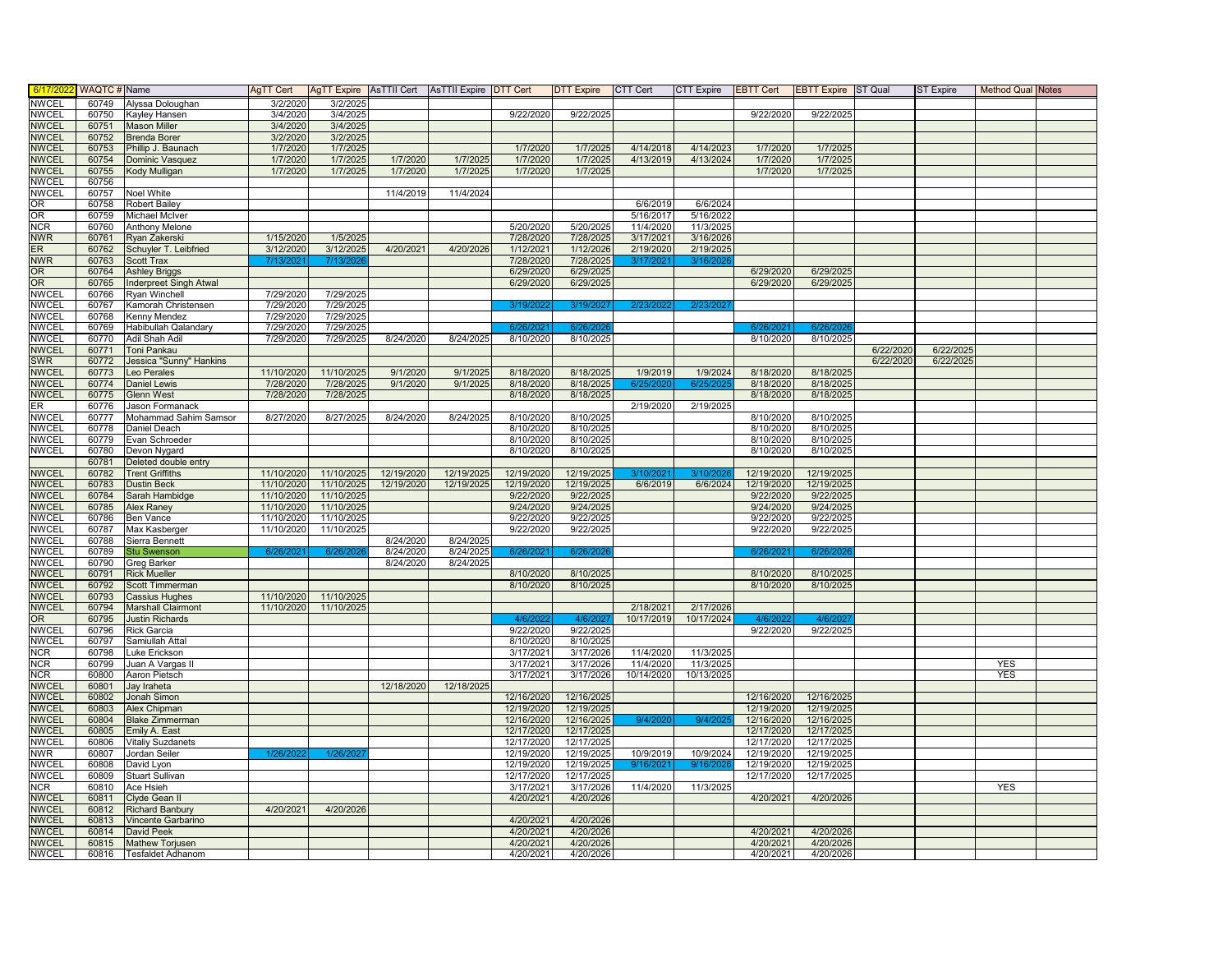| 6/17/202     | WAQTC # Name   |                             | AqTT Cert  |                    | AgTT Expire   AsTTII Cert   AsTTII Expire   DTT Cert |           |            | DTT Expire CTT Cert |            | <b>CTT Expire</b> | <b>EBTT Cert</b> | <b>EBTT Expire</b> ST Qual |           | <b>ST Expire</b> | <b>Method Qual Notes</b> |                    |
|--------------|----------------|-----------------------------|------------|--------------------|------------------------------------------------------|-----------|------------|---------------------|------------|-------------------|------------------|----------------------------|-----------|------------------|--------------------------|--------------------|
| <b>NWCEL</b> | 60817          | <b>Maalik McClain</b>       |            |                    |                                                      |           | 4/20/2021  | 4/20/2026           |            |                   | 4/20/2021        | 4/20/2026                  |           |                  |                          |                    |
| <b>NWCEL</b> | 60818          | John Thomas Franklin        | 5/4/2021   | 5/4/2026           | 9/18/2021                                            | 9/18/202  | 4/20/2021  | 4/20/2026           |            |                   | 4/20/2021        | 4/20/2026                  |           |                  |                          |                    |
| <b>NWCEL</b> | 60819          | William Neville             | 5/4/2021   | 5/4/2026           |                                                      |           | 5/4/2021   | 5/4/2026            |            |                   | 5/4/2021         | 5/4/2026                   |           |                  |                          |                    |
| NWCEL        | 60820          | Heliodoro Pantaleon         | 4/20/2021  | 4/20/2026          |                                                      |           | 4/20/2021  | 4/20/2026           |            |                   | 4/20/2021        | 4/20/2026                  |           |                  |                          |                    |
| <b>NWCEL</b> | 60821          | Aldo Garcia                 | 4/20/2021  | 4/20/2026          |                                                      |           | 4/20/2021  | 4/20/2026           |            |                   | 4/20/2021        | 4/20/2026                  |           |                  |                          |                    |
| <b>NWCEL</b> | 60822          | Shannon Holcomb             |            |                    |                                                      |           | 4/20/2021  | 4/20/2026           | 4/7/202    | 4/7/20            | 4/20/2021        | 4/20/2026                  |           |                  |                          |                    |
| <b>NWCEL</b> | 60823          | Juan Daniel Peralta         |            |                    |                                                      |           | 4/20/2021  | 4/20/2026           |            |                   | 4/20/2021        | 4/20/2026                  |           |                  |                          |                    |
| OR.          | 60824          | Dane Marbut                 |            |                    |                                                      |           |            |                     | 10/18/2019 | 10/17/2024        |                  |                            |           |                  |                          |                    |
| <b>NWCEL</b> | 60825          | <b>Emily Feeny</b>          |            |                    |                                                      |           |            |                     |            |                   |                  |                            | 5/13/2021 | 5/13/2026        |                          |                    |
| <b>NWCEL</b> | 60826          | Sean Manning                |            |                    |                                                      |           |            |                     |            |                   |                  |                            | 5/27/2021 | 5/27/2026        |                          |                    |
| <b>NWCEL</b> | 60827          | Carter Hill                 |            |                    |                                                      |           |            |                     |            |                   |                  |                            | 5/26/2021 | 5/26/2026        |                          |                    |
| <b>NWCEL</b> | 60828          | Rachel Fields               |            |                    |                                                      |           |            |                     |            |                   |                  |                            | 5/25/2021 | 5/25/2026        |                          |                    |
| ER           | 60829          | <b>Brian T Davis</b>        |            |                    | 5/25/20                                              | 5/25/20   |            |                     | 12/8/202   | 12/8/202          |                  |                            | 5/25/2021 | 5/25/2026        |                          |                    |
| <b>NWCEL</b> | 60830          | Mason Traynham              |            |                    |                                                      |           |            |                     |            |                   |                  |                            | 5/10/2021 | 5/10/2026        |                          |                    |
| ER.          | 60831          | Adam Dahl                   |            |                    |                                                      |           |            |                     | 3/10/2021  | 3/9/2026          |                  |                            |           |                  |                          |                    |
| <b>NWCEL</b> | 60832          | <b>Taylor Lundean</b>       | 6/12/202   | 6/12/2             | 9/18/202                                             | 9/18/20   | 8/14/202   | 8/14/20             |            |                   | 8/14/202         | 8/14/20                    |           |                  |                          |                    |
| <b>NWCEL</b> | 60833          | Gabe Johnsen                |            |                    |                                                      |           | 6/8/2021   | 6/8/2026            | 1/26/202   | 126/20            | 6/8/2021         | 6/8/2026                   |           |                  |                          |                    |
| <b>NWCEL</b> | 60834          | Joshua Villasenor           | 6/8/202    | 6/8/2026           |                                                      |           | 6/8/2021   | 6/8/2026            | 9/11/2019  | 9/11/2024         | 6/8/2021         | 6/8/2026                   |           |                  |                          |                    |
| <b>NWCEL</b> | 60835          | <b>Ismael Villasenor</b>    | 6/8/2021   | 6/8/2026           |                                                      | 9/18/20   | 6/8/2021   | 6/8/2026            | 8/15/2019  | 8/15/2024         | 6/8/2021         | 6/8/2026                   |           |                  |                          |                    |
| <b>NWCEL</b> | 60836          | Seth Asing                  | 5/17/2021  | 5/17/2026          | 9/18/202<br>5/17/2021                                | 5/17/2026 |            |                     |            |                   |                  |                            |           |                  |                          |                    |
| <b>NWCEL</b> | 60837          | Paul D. Davis               |            |                    |                                                      |           |            |                     |            |                   |                  |                            |           |                  |                          |                    |
| NWCEL        |                |                             |            |                    | 5/20/2021                                            | 5/20/2026 | 5/20/2021  | 5/20/2026           |            |                   | 5/20/2021        | 5/20/2026                  |           |                  |                          |                    |
| <b>NWCEL</b> | 60838<br>60839 | Kenny Mendez                | 5/16/2021  | $\sqrt{5/16/2026}$ |                                                      |           | 5/18/2021  | 5/18/2026           |            |                   | 5/18/2021        | 5/18/2026                  |           |                  |                          |                    |
| <b>NWCEL</b> | 60840          | Joseph Weaver               | 5/18/2021  | 5/18/2026          | 2/8/202                                              | 2/8/202   | 5/18/2021  | 5/18/2026           |            |                   | 5/18/2021        | 5/18/2026                  |           |                  |                          |                    |
| <b>NWCEL</b> |                | Evan Sommervile             |            |                    |                                                      |           | 5/17/2021  | 5/17/2026           |            |                   | 5/17/2021        | 5/17/2026                  |           |                  |                          |                    |
|              | 60841          | David Landgren              |            |                    |                                                      |           |            |                     |            |                   |                  |                            |           |                  |                          |                    |
| NWR.         | 60842          | Renee Conrad                | 3/30/202   | 3/30/20            |                                                      |           |            |                     | 10/27/202  |                   |                  |                            |           |                  | <b>YES</b>               |                    |
| <b>NWR</b>   | 60843          | <b>Tristan Armstrong</b>    | 9/16/2021  | 9/16/2026          |                                                      |           |            |                     | 6/10/2021  | 6/10/2022         |                  |                            |           |                  |                          | <b>CTT not ACI</b> |
| <b>NWCEL</b> | 60844          | Alex C. Enz                 |            |                    | 5/17/2021                                            | 5/17/2026 |            |                     |            |                   |                  |                            |           |                  |                          |                    |
| <b>NWCEL</b> | 60845          | <b>Courtney Martir</b>      | 3/9/2021   | 3/9/2026           |                                                      |           |            |                     |            |                   |                  |                            |           |                  |                          |                    |
| <b>NCR</b>   | 60846          | Spencer Fackrel             |            |                    |                                                      |           | 3/17/2021  | 3/17/2026           | 11/17/202  | 11/17/20          |                  |                            |           |                  |                          |                    |
| <b>NWR</b>   | 60847          | Farhat Bendawi              |            |                    |                                                      |           | 2/19/2020  | 2/19/2025           |            |                   |                  |                            |           |                  |                          |                    |
| <b>NWR</b>   | 60848          | <b>Tigor Saragih</b>        |            |                    |                                                      |           | 1/15/2021  | 1/15/2026           |            |                   |                  |                            |           |                  |                          |                    |
| <b>NCR</b>   | 60849          | Cody Simmons                |            |                    |                                                      |           | 3/8/202    | 3/8/202             | 11/4/2020  | 11/3/2025         |                  |                            |           |                  | <b>YES</b>               |                    |
| ER           | 60850          | <b>Patrick Chambers</b>     |            |                    |                                                      |           | 7/15/2021  | 7/15/2026           | 10/14/202  | 10/14/202         | 7/15/2021        | 7/15/2026                  |           |                  |                          |                    |
| <b>NWCEL</b> | 60851          | <b>Tyler Dullum</b>         | 6/26/2     | 6/26               |                                                      |           | 4/14/202   | 4/14/20             |            |                   |                  |                            | 4/14/202  | 4/14/202         |                          |                    |
| <b>NWCEL</b> | 60852          | <b>Mujahed Kirimi</b>       | 6/26/2021  | 6/26/2026          | 8/18/202                                             | 8/18/202  | 7/1/2021   | 7/1/202             |            |                   | 7/1/202          | 7/1/202                    |           |                  |                          |                    |
| <b>NWCEL</b> | 60853          | <b>Alex Hodges</b>          |            |                    | 6/29/202                                             | 6/29/20   |            |                     |            |                   |                  |                            |           |                  |                          |                    |
|              | 60854          | <b>Deleted Double Entry</b> |            |                    |                                                      |           |            |                     |            |                   |                  |                            |           |                  |                          |                    |
| <b>NWR</b>   | 60855          | Julianna Humphrey           | 12/20/2021 | 12/20/202          |                                                      |           | 8/4/2021   | 8/4/2026            | 10/27/2021 | 10/27/202         |                  |                            |           |                  | <b>YES</b>               |                    |
| NWR          | 60856          | <b>Skyler Huson</b>         | 12/20/2021 | 12/20/20           |                                                      |           | 8/4/2021   | 8/4/202             | 9/16/2021  | 9/15/20           |                  |                            |           |                  |                          |                    |
| OR           | 60857          | Nate Scott Smith            |            |                    |                                                      |           | 5/25/2021  | 5/25/20             |            |                   | 5/25/2           | 5/25/                      |           |                  |                          |                    |
| OR           | 60858          | Thu Tieu                    |            |                    |                                                      |           | 5/25/2021  | 5/25/202            | 10/27/202  | 10/27/202         | 5/25/202         | 5/25/202                   | 8/24/202  | 8/24/20          |                          |                    |
| SWR          | 60859          | Raymond Poss                |            |                    |                                                      |           | 8/16/2021  | 8/16/202            | 10/27/2021 | 10/27/202         |                  |                            |           |                  |                          |                    |
| <b>SWR</b>   | 60860          | <b>Thomas Prendergast</b>   |            |                    |                                                      |           | 8/12/2021  | 8/12/20             |            |                   |                  |                            |           |                  |                          |                    |
| <b>SWR</b>   | 60861          | Ji Lu                       | 5/26/202   | 5/26/20            |                                                      |           | 6/2/2021   | 6/2/202             | 6/23/2021  | 6/23/2020         |                  |                            |           |                  |                          |                    |
| <b>SWR</b>   | 60862          | Kyung-Seop Sin              | 6/22/202   | 6/22/2             |                                                      |           | 6/23/202   | 6/23/20             |            |                   |                  |                            |           |                  |                          |                    |
| <b>SWR</b>   | 60863          | <b>Harry Pieterson</b>      | 6/2/202    | 6/2/2              |                                                      |           | 6/3/202    | 6/3/20              |            |                   |                  |                            |           |                  |                          |                    |
| <b>SWR</b>   | 60864          | Madelynn Gregoire           |            |                    |                                                      |           | 6/16/2021  | 6/16/202            |            |                   | 6/16/202         | 6/16/202                   |           |                  |                          |                    |
| <b>SWR</b>   | 60865          | Francisco Franky Garcia     |            |                    |                                                      |           | 4/21/202   | 4/21/202            |            |                   |                  |                            |           | 7/1/20           |                          |                    |
| SWR          | 60866          | Chris MacLean               |            |                    |                                                      |           |            |                     |            |                   |                  |                            | 7/1/202   | 7/1/20           |                          |                    |
| <b>NWR</b>   | 60867          | Phillip Radder              | 8/31/2021  | 8/31/20            |                                                      |           | 11/4/2021  | 11/4/2020           | 3/1/202    | 3/1/202           |                  |                            |           |                  |                          |                    |
| <b>NWR</b>   | 60868          | Jeryl Pajel                 |            |                    |                                                      |           | 9/9/2021   | 9/9/202             | 10/27/2021 | 10/27/202         |                  |                            |           |                  |                          |                    |
| NWCEL        | 60869          | Joshua Hudgins              |            |                    |                                                      |           | 8/23/2021  | 8/23/202            |            |                   | 8/23/            | 8/23                       |           |                  |                          |                    |
| <b>NWCEL</b> | 60870          | Gage Perry                  |            |                    |                                                      |           |            |                     |            |                   | 8/14/2021        | 8/14/20                    |           |                  |                          |                    |
| <b>NWCEL</b> | 60871          | Drew Bradshaw               | 8/17/2     | 8/17/2             |                                                      |           | 8/17/20    |                     |            |                   | 8/17/202         | 8/17/20                    |           |                  |                          |                    |
| <b>NWCEL</b> | 60872          | Chris Opiela                | 11/20/202  | 11/20/2            | 3/26/202                                             | 3/26/20   | 8/17/202   | 8/17/20             | 12/8/202   | 12/8/202          |                  |                            | 8/17/202  | 8/17/20          |                          |                    |
| <b>NWCEL</b> | 60873          | Colby Tyler                 | 9/13/202   | 9/13/20            |                                                      |           |            |                     |            |                   |                  |                            |           |                  |                          |                    |
| <b>NWCEL</b> | 60874          | <b>Garret Varnell</b>       | 9/13/202   | 9/13/20            |                                                      |           |            |                     |            |                   |                  |                            |           |                  |                          |                    |
| <b>NWCEL</b> | 60875          | Ethan Dunaway               |            |                    |                                                      |           | 9/15/202   | 9/15/20             |            |                   | 9/15/2           | 9/15/2                     |           |                  |                          |                    |
| <b>NWCEL</b> | 60876          | <b>Garrett Metcalf</b>      |            |                    | 9/15/202                                             | 9/15/20   | 5/7/2022   | 5/7/202             |            |                   | 5/7/2022         | 5/7/202                    |           |                  |                          |                    |
| <b>NWCEL</b> | 60877          | Alexander Navarra           | 9/18/202   | 9/18/20            | 5/11/2022                                            | 5/11/202  | 11/13/2021 | 11/13/202           |            |                   | 11/13/202        | 11/13/202                  |           |                  |                          |                    |
| <b>NWCEL</b> | 60878          | Kamae Fadde                 | 9/18/202   | 9/18/20            | 9/18                                                 | 9/18/20   | 9/18/202   | 9/18/20             |            |                   | 9/18/202         | 9/18/2                     |           |                  |                          |                    |
| ER           | 60879          | David M. Olsen              | 9/18/202   | 9/18/20            | 9/18/202                                             | 9/18/20   | 9/18/2021  | 9/18/202            |            |                   | 9/18/202         | 9/18/20                    |           |                  |                          |                    |
| NWCEL        | 60880          | <b>Grant Quarve</b>         |            |                    |                                                      |           | 9/18/202   | 9/18/20             |            |                   | 9/18/20          | 9/18/2                     |           |                  |                          |                    |
| <b>NWCEL</b> | 60881          | <b>Miles Craggs</b>         |            |                    |                                                      |           | 12/19/2020 | 12/19/2025          |            |                   | 12/19/2020       | 12/19/2025                 |           |                  |                          |                    |
| <b>NWR</b>   | 60882          | Omar Alumari                | 9/1/202    | 9/1/20             |                                                      |           | 3/24/202   | 3/24/202            | 1/19/202   | 1/19/202          |                  |                            |           |                  | <b>YES</b>               |                    |
| <b>NWR</b>   | 60883          | <b>Bruno Gaerlan</b>        |            |                    |                                                      |           | 9/7/2021   | 9/7/202             | 10/20/202  | 10/20/20          |                  |                            |           |                  | <b>YES</b>               |                    |
| <b>NWR</b>   | 60884          | Jake Henry                  | 3/31/202   | 3/31/2             |                                                      |           | 9/7/2021   | 9/7/202             | 10/27/2021 | 10/27/20          |                  |                            |           |                  |                          |                    |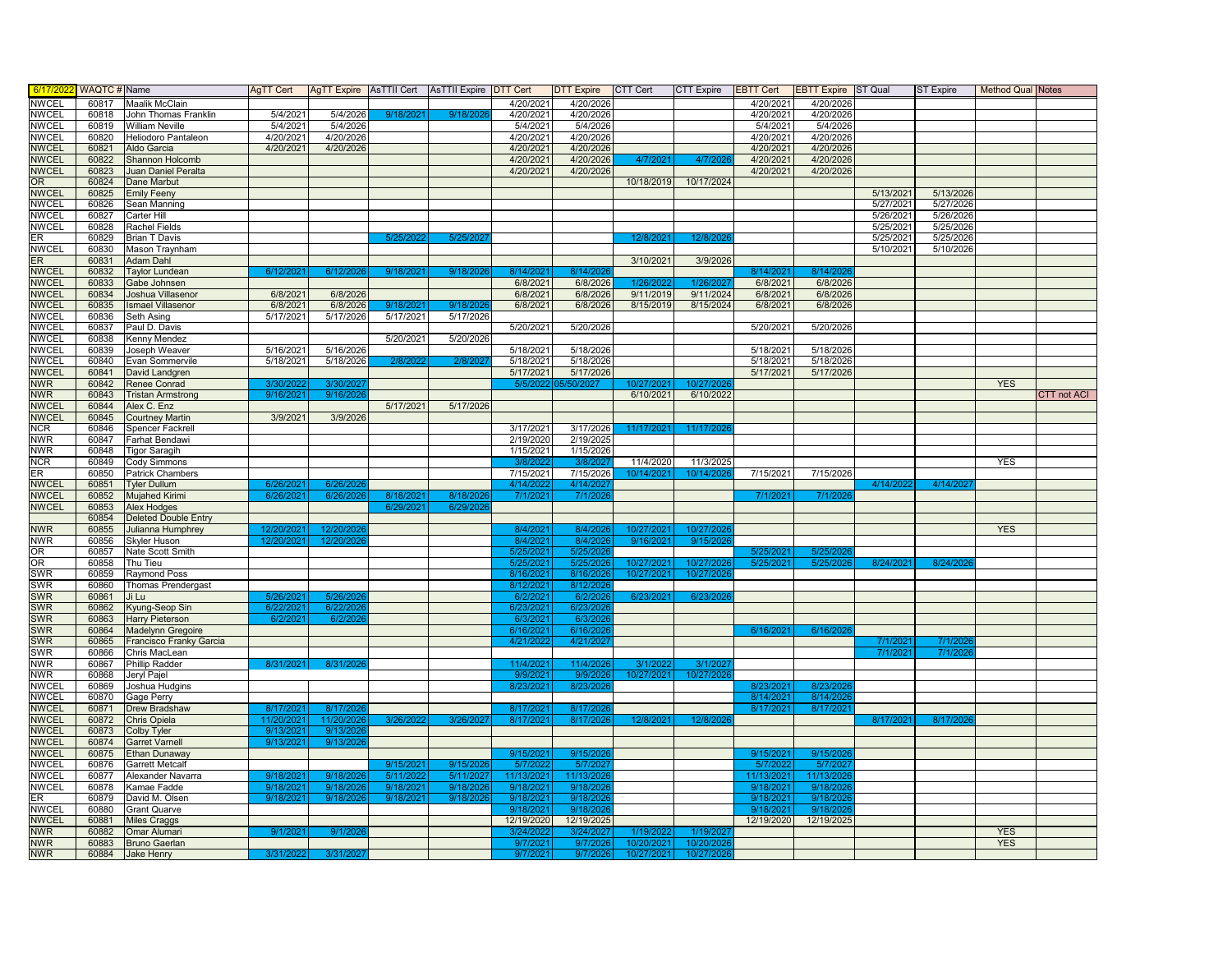| 6/17/20      | WAQTC # Name |                          | AgTT Cert              |           |           | AgTT Expire   AsTTII Cert   AsTTII Expire   DTT Cert |            | <b>DTT Expire</b> | <b>CTT Cert</b>        | <b>CTT Expire</b> | <b>EBTT Cert</b> | <b>EBTT Expire ST Qual</b> |           | ST Expire | Method Qual Notes |                 |
|--------------|--------------|--------------------------|------------------------|-----------|-----------|------------------------------------------------------|------------|-------------------|------------------------|-------------------|------------------|----------------------------|-----------|-----------|-------------------|-----------------|
| <b>NWR</b>   | 60885        | Tommy Pham               |                        |           |           |                                                      | 9/7/202    | 9/7/202           | 10/20/202              | 10/20/20          |                  |                            |           |           | <b>YES</b>        |                 |
| OR           | 60886        | <b>Brenden Narloch</b>   |                        |           |           |                                                      |            |                   | 10/27/2021             | 10/27/202         |                  |                            | 8/24/2021 | 8/24/20   |                   |                 |
| <b>SW</b>    | 60887        | Zayuris Atencio          |                        |           |           |                                                      |            |                   | 10/27/202              | 10/27/202         |                  |                            |           |           |                   |                 |
| ER           |              | <b>Timothy Reeder</b>    |                        |           |           |                                                      | 1/25/202   | 1/25/202          | 10/14/2021             |                   |                  |                            |           |           |                   |                 |
|              | 60888        |                          |                        |           |           |                                                      |            |                   |                        | 10/14/202         |                  |                            |           |           |                   |                 |
| ER           | 60889        | Pattamapohn Bo Gow       |                        |           |           |                                                      |            |                   | 10/14/2021             | 10/14/202         |                  |                            |           |           |                   |                 |
| ER           | 60890        | <b>Daniel Milde</b>      |                        |           |           |                                                      |            |                   | 10/14/202              | 10/14/202         |                  |                            | 4/28/2    | 4/28/2    |                   |                 |
| <b>NWR</b>   | 60891        | Fadil Kaliqani           | 2/16/20                | 2/16/202  |           |                                                      | 3/17/202   | 3/17/202          | 10/17/2017             | 10/17/2022        |                  |                            |           |           | <b>YES</b>        |                 |
| ER           | 60892        | Laura Baddeley           | 6/10/20                | 6/10/2    |           |                                                      |            |                   | 10/14/202              | 10/14/2           |                  |                            |           |           |                   |                 |
| <b>NWR</b>   | 60893        | Masoud Salimi            |                        |           |           |                                                      |            |                   | 5/17/2018              | 5/17/2023         |                  |                            |           |           |                   |                 |
| <b>NWCEL</b> | 60894        | Nawidullah Ejaz          |                        |           |           |                                                      | 11/20/202  | 11/20/20          |                        |                   | 11/20/202        | 11/20/20                   |           |           |                   |                 |
| <b>NWCEL</b> | 60895        | <b>Israr Masoud</b>      |                        |           |           |                                                      | 11/20/2021 | 11/20/202         |                        |                   | 11/20/2021       | 11/20/202                  |           |           |                   |                 |
| <b>NWCEL</b> | 60896        | Chandler Kirk-Patterson  | 11/20/202              | 11/20/202 |           |                                                      |            |                   |                        |                   |                  |                            |           |           |                   |                 |
| <b>NCR</b>   | 60897        | Chris Ball               |                        |           |           |                                                      |            |                   | 11/17/20               | 11/17/20          |                  |                            |           |           |                   |                 |
| <b>NCR</b>   | 60898        | Katie Wedam              |                        |           |           |                                                      | 3/7/202    | 3/7/20            | 11/17/202              | 11/17/20          |                  |                            |           |           |                   |                 |
| <b>NCR</b>   | 60899        | Matt J Busch             |                        |           |           |                                                      | 3/9/2022   | 3/9/2027          | 11/17/2021             | 11/17/202         |                  |                            |           |           | <b>YES</b>        |                 |
| <b>NWCEL</b> | 60900        | Adriana Sosa             | 12/11/202              | 12/11/2   |           |                                                      | 12/11/202  | 12/11/20          |                        |                   | 12/11/20         | 12/11/20                   |           |           |                   |                 |
| <b>SWR</b>   | 60901        | <b>Daniel Grant</b>      |                        | 7/15/20   |           |                                                      |            |                   |                        |                   |                  |                            |           |           |                   |                 |
|              |              |                          | 7/15/2021              |           |           |                                                      |            |                   |                        |                   |                  |                            | 7/22/2021 | 7/22/20   |                   |                 |
| <b>NWR</b>   | 60902        | <b>Cheyenne Ness</b>     | 12/20/202 <sup>-</sup> | 12/20/20  |           |                                                      | 12/15/202  | 12/15/202         | 9/16/202               | 9/16/20           |                  |                            |           |           | <b>YES</b>        |                 |
| HQ           | 60903        | <b>Lindsey Alvord</b>    |                        |           | 11/9/202  | 11/9/202                                             |            |                   |                        |                   |                  |                            |           |           |                   |                 |
| <b>SWR</b>   | 60904        | <b>Tom Pankau</b>        |                        |           |           |                                                      |            |                   | 12/8/202               | 12/8/202          |                  |                            |           |           |                   |                 |
| <b>NWCEL</b> | 60905        | <b>Allen Choy</b>        |                        |           |           |                                                      | 12/15/202  | 12/15/202         |                        |                   | 12/15/202        | 12/15/20                   |           |           |                   |                 |
| <b>NWCEL</b> | 60906        | Kevin Hill               |                        |           | 12/14/202 | 12/14/202                                            |            |                   | 2/23/20                | 2/23/202          |                  |                            |           |           |                   |                 |
| OR           | 60907        | Shawn McCann             |                        |           |           |                                                      |            |                   | 12/8/202               | 12/8/20           |                  |                            |           |           |                   |                 |
| <b>NWR</b>   | 60908        | Peter See                |                        |           |           |                                                      |            |                   | 10/27/2021             | 10/27/202         |                  |                            |           |           |                   |                 |
| <b>SWR</b>   | 60909        | Paul Eason               |                        |           |           |                                                      |            |                   | 10/27/202              | 10/27/202         |                  |                            |           |           |                   |                 |
| <b>NWCEL</b> | 60910        | Drew Dorian              |                        |           |           |                                                      | 1/21/202   | 1/21/20           |                        |                   | 1/21/20          | 1/21/20                    |           |           |                   |                 |
| OR           | 60911        | <b>Cody Rauscher</b>     |                        |           |           |                                                      |            |                   | 10/27/202              | 10/27/20          |                  |                            |           |           |                   |                 |
| <b>OR</b>    | 60912        | Don Brouillard           |                        |           |           |                                                      |            |                   | 10/27/2021             | 10/27/202         |                  |                            |           |           |                   |                 |
| <b>NWCEL</b> | 60913        | Ashleigh Gertsch         |                        |           |           |                                                      | 2/9/202    | 2/9/202           |                        |                   | 2/9/202          | 2/9/20                     |           |           |                   |                 |
| ER           | 60914        | <b>Kevin Littleton</b>   |                        |           |           |                                                      |            |                   |                        |                   |                  |                            |           |           | <b>YES</b>        | T <sub>22</sub> |
| ER.          | 60915        | <b>Ryan Vincent</b>      |                        |           |           |                                                      |            |                   |                        |                   |                  |                            |           |           | <b>YES</b>        | T <sub>22</sub> |
|              |              |                          |                        |           |           |                                                      |            |                   | 3/23/20                |                   |                  |                            |           |           |                   |                 |
| <b>NWR</b>   | 60916        | Khair Hasanzai           | 2/16/2                 | 2/16/20   |           |                                                      |            |                   |                        | 3/23/20           |                  |                            |           |           |                   |                 |
| <b>NWR</b>   | 60917        | Morgan Smith             | 5/11/2                 | 5/11/20   |           |                                                      | 3/16/202   | 3/16/202          |                        |                   |                  |                            |           |           | <b>YES</b>        |                 |
| <b>NWR</b>   | 60918        | Mazen Atabi              | 5/4/20                 | 5/4/20    |           |                                                      |            |                   | 1/19/202               | 1/19/202          |                  |                            |           |           |                   |                 |
| <b>NWR</b>   | 60919        | Shreeya Sangani          | 5/4/20                 | 5/4/2     |           |                                                      |            |                   | 1/19/202               | 1/19/20           |                  |                            |           |           |                   |                 |
| <b>NWR</b>   | 60920        | David Vinson             | 3/23/202               | 3/23/202  |           |                                                      | 5/5/202    | 5/5/202           | 3/1/202                | 3/1/202           |                  |                            |           |           | <b>YES</b>        |                 |
| <b>NWR</b>   | 60921        | <b>William Bassett</b>   |                        |           |           |                                                      |            |                   |                        |                   |                  |                            |           |           | <b>YES</b>        |                 |
| <b>NWR</b>   | 60922        | Jaclyn Schaefer          |                        |           |           |                                                      |            |                   |                        |                   |                  |                            |           |           | <b>YES</b>        |                 |
| <b>NWR</b>   | 60923        | John Tingley             |                        |           |           |                                                      |            |                   |                        |                   |                  |                            |           |           | <b>YES</b>        |                 |
| <b>NWR</b>   | 60924        | Eric Hanson              |                        |           |           |                                                      |            |                   |                        |                   |                  |                            |           |           |                   |                 |
| <b>NWCEL</b> | 60925        | <b>Alex Coll</b>         |                        |           |           |                                                      | 3/19/202   | 3/19/202          |                        |                   |                  |                            |           |           |                   |                 |
| <b>NWCEL</b> | 60926        | James Russo              |                        |           |           |                                                      | 3/19/202   | 3/19/202          | 11/17/202 <sup>-</sup> | 11/17/20          |                  |                            | 4/14/20   | 4/14/20   |                   |                 |
| <b>NWCEL</b> | 60927        | Amelia Leong             | 5/9/202                | 5/9/20    |           |                                                      | 3/14/2022  | 3/14/202          |                        |                   | 3/14/20          | 3/14/20                    |           |           |                   |                 |
| <b>NWCEL</b> | 60928        |                          |                        |           |           |                                                      | 3/19/202   | 3/19/202          |                        |                   | 3/19/202         | 3/19/202                   |           |           |                   |                 |
|              |              | Anthony Stirbys          |                        |           |           |                                                      | 3/19/202   | 3/19/20           |                        |                   | 3/19/20          | 3/19/20                    |           |           |                   |                 |
| <b>NWCEL</b> | 60929        | <b>Brayden Nelson</b>    |                        |           |           |                                                      |            |                   |                        |                   |                  |                            |           |           |                   |                 |
| <b>NWCEL</b> | 60930        | Eddie Canfield           |                        |           |           |                                                      | 3/15/202   | 3/15/20           |                        |                   | 3/15/20          | 3/15/20                    |           |           |                   |                 |
| <b>NWCEL</b> | 60931        | Hossein Afsharian        |                        |           |           |                                                      | 3/19/202   | 3/19/202          |                        |                   | 3/19/202         | 3/19/202                   |           |           |                   |                 |
| <b>NCR</b>   | 60932        | Myo Zaw                  |                        |           |           |                                                      | 3/8/202    | 3/8/202           | 1/19/202               | 1/19/202          |                  |                            |           |           | <b>YES</b>        |                 |
| <b>NCR</b>   | 60933        | Elias Lopez              |                        |           |           |                                                      | 3/7/2022   | 3/7/202           |                        |                   |                  |                            |           |           | <b>YES</b>        |                 |
| <b>NCR</b>   | 60934        | <b>Gunnar Lantz</b>      |                        |           |           |                                                      | 3/21/2022  | 3/21/202          |                        |                   |                  |                            |           |           | <b>YES</b>        |                 |
| <b>NCR</b>   | 60935        | Elijah Young             |                        |           |           |                                                      | 3/10/202   | 3/10/20           |                        |                   |                  |                            |           |           | <b>YES</b>        |                 |
| <b>NCR</b>   | 60936        | Nick Reams               |                        |           |           |                                                      | 3/9/202    | 3/9/2             |                        |                   |                  |                            |           |           | <b>YES</b>        |                 |
| <b>NCR</b>   | 60937        | Robert Krell             |                        |           |           |                                                      | 3/8/202    | 3/8/20            |                        |                   |                  |                            |           |           | <b>YES</b>        |                 |
| NRC          | 60938        | Veronica Equiua          |                        |           |           |                                                      | 3/8/202    | 3/8/20            |                        |                   |                  |                            |           |           | <b>YES</b>        |                 |
| ER           | 60939        | Davies Kirera            | 5/26/202               | 5/26/202  |           |                                                      | 5/12/202   | 5/12/202          | 1/26/2022              | 1/26/202          |                  |                            |           |           |                   |                 |
| <b>NWCEL</b> | 60940        | Jacob Richmond           |                        |           | 4/23/20   | 4/23/20                                              |            |                   |                        |                   |                  |                            |           |           |                   |                 |
| <b>NWCEL</b> | 60941        | Aidan Chaney             | 4/23/20                | 4/23/202  |           |                                                      | 5/7/202    | 5/7/202           |                        |                   | 5/7/202          | 5/7/20                     |           |           |                   |                 |
| <b>NWCEL</b> | 60942        | <b>Alyssa Chaney</b>     | 4/23/20                | 4/23/20   |           |                                                      | 5/7/202    | 5/7/20            |                        |                   | 5/7/20           | 5/7/20                     |           |           |                   |                 |
| <b>NWCEL</b> | 60943        | Robert Flint             | 4/11/20                | 4/11/20   |           |                                                      | 4/14/2022  | 4/14/20           |                        |                   | 4/14/20          | 4/14/20                    |           |           |                   |                 |
| <b>NWCEL</b> | 60944        | <b>Amelia Barrett</b>    |                        |           |           |                                                      | 4/14/2022  | 4/14/2027         | 3/16/201               | 3/16/2024         | 4/14/202         | 4/14/202                   |           |           |                   |                 |
|              |              |                          |                        |           |           |                                                      |            |                   |                        |                   |                  |                            |           |           |                   |                 |
| ER           | 60945        | Nicholas Morrison        |                        |           |           |                                                      |            |                   |                        |                   |                  |                            | 4/28/2    | 4/28/20   | <b>YES</b>        |                 |
| <b>NWR</b>   | 60946        | Keenan Thomas            | 3/23/20                | 3/23/20   |           |                                                      | 4/13/202   | 4/13/20           |                        |                   |                  |                            |           |           | <b>YES</b>        |                 |
| <b>NWR</b>   | 60947        | John A Wood              | 3/23/202               | 3/23/202  |           |                                                      | 4/13/202   | 4/13/202          |                        |                   |                  |                            |           |           | <b>YES</b>        |                 |
| <b>NWR</b>   | 60948        | Andrew A Nguyen          |                        |           |           |                                                      | 4/13/202   | 4/13/20           | 3/1/202                | 3/1/202           |                  |                            |           |           | <b>YES</b>        |                 |
| <b>NWR</b>   | 60949        | Joel Whidden             | 3/30/20                | 3/30/202  | 4/21/     | 4/21/20                                              | 4/20/202   | 4/20/20           |                        |                   |                  |                            |           |           |                   |                 |
| <b>NWR</b>   | 60950        | Colin Rogerson           | 3/30/202               | 3/30/2021 | 4/26/2022 | 4/26/2027                                            | 3/23/2022  | 3/23/202          |                        |                   |                  |                            |           |           | <b>YES</b>        |                 |
| <b>NWR</b>   | 60951        | Joseph Orahood           | 4/14/202               | 4/14/202  |           |                                                      |            |                   |                        |                   |                  |                            |           |           |                   |                 |
| <b>NWR</b>   | 60952        | <b>Mohammed Tarbishi</b> | 4/14/2022              | 4/14/202  |           |                                                      |            |                   |                        |                   |                  |                            |           |           |                   |                 |
|              |              |                          |                        |           |           |                                                      |            |                   |                        |                   |                  |                            |           |           |                   |                 |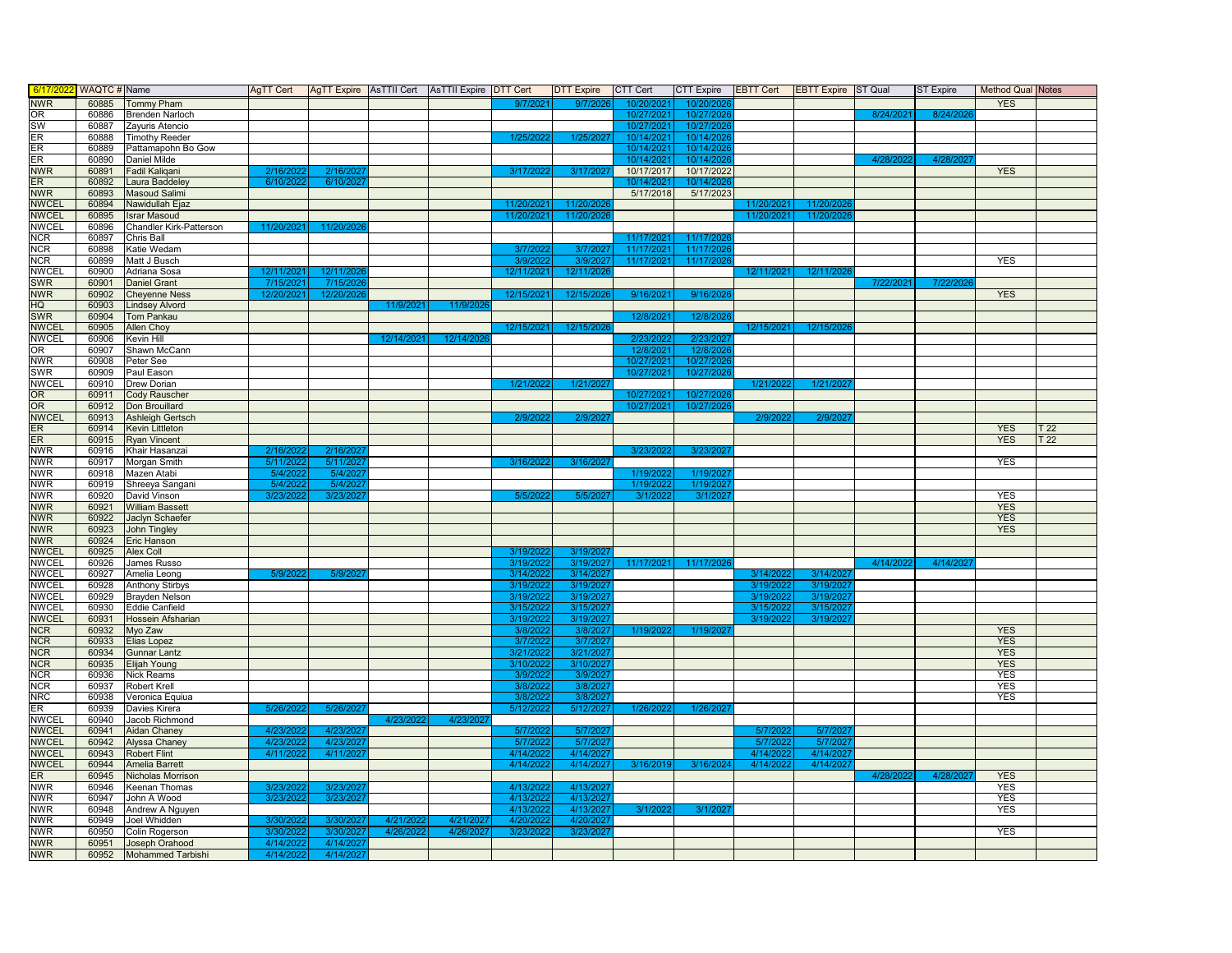|              | 6/17/2022 WAQTC # Name |                                                | <b>AgTT Cert</b> |           |           | AgTT Expire AsTTII Cert AsTTII Expire DTT Cert |           |           | DTT Expire CTT Cert CTT Expire EBTT Cert EBTT Expire ST Qual |            |                      |           |           | <b>ST Expire</b> | <b>Method Qual Notes</b> |  |
|--------------|------------------------|------------------------------------------------|------------------|-----------|-----------|------------------------------------------------|-----------|-----------|--------------------------------------------------------------|------------|----------------------|-----------|-----------|------------------|--------------------------|--|
| <b>NWR</b>   | 60953                  | Elijah Molohom                                 | 4/7/2022         | 4/7/2027  | 4/21/2022 | 4/21/202                                       |           |           |                                                              |            |                      |           |           |                  |                          |  |
| <b>NWR</b>   | 60954                  | <b>Ted May</b>                                 | 5/5/2022         | 5/5/2027  |           |                                                |           |           |                                                              |            |                      |           |           |                  | <b>YES</b>               |  |
| <b>NWR</b>   | 60955                  | Hayden Lewis                                   | 5/5/2022         | 5/5/2027  |           |                                                |           |           |                                                              |            |                      |           |           |                  | <b>YES</b>               |  |
| <b>NWR</b>   | 60956                  | Farhad Abdulrahimzai                           | 5/4/2022         | 5/4/2027  |           |                                                |           |           |                                                              |            |                      |           |           |                  |                          |  |
| <b>NWR</b>   | 60957                  | Graziela Lopez                                 |                  |           |           |                                                |           |           |                                                              |            |                      |           |           |                  | <b>YES</b>               |  |
| <b>NWR</b>   | 60958                  | Mike West                                      |                  |           |           |                                                |           |           |                                                              |            |                      |           |           |                  | <b>YES</b>               |  |
| <b>SWR</b>   | 60959                  | Charles Holt II                                |                  |           |           |                                                |           |           | 3/1/2022                                                     | 3/1/2027   |                      |           |           |                  |                          |  |
| SWR          | 60960                  | Tom Cuff                                       |                  |           |           |                                                | 5/4/2022  | 5/4/2027  | 3/1/2022                                                     | 3/1/202    |                      |           |           |                  |                          |  |
| <b>NWCEL</b> | 60961                  | Peter Osterberg                                |                  |           | 5/7/2022  | 5/7/2027                                       |           |           |                                                              |            |                      |           |           |                  |                          |  |
| <b>NWCEL</b> | 60962                  | Chris Diaz                                     | 5/11/2022        | 5/11/2027 | 5/10/2022 | 5/10/2027                                      | 5/12/2022 | 5/12/2027 |                                                              |            | 5/12/2022            | 5/12/2027 |           |                  |                          |  |
| <b>NWCEL</b> | 60963                  | John Mclean                                    | 5/21/2022        | 5/21/2027 | 5/21/2022 | 5/21/2027                                      | 5/21/2022 | 5/21/2027 |                                                              |            |                      |           |           |                  |                          |  |
| <b>NWCEL</b> | 60964                  | Aaron Duchi                                    |                  |           |           |                                                | 5/9/2022  | 5/9/2027  |                                                              |            | 5/9/2022             | 5/9/2021  |           |                  |                          |  |
| <b>NWCEL</b> | 60965                  | Conner Eckhardt                                |                  |           |           |                                                | 5/10/2022 | 5/10/2027 |                                                              |            | 5/10/2022            | 5/10/2027 |           |                  |                          |  |
| <b>NWCEL</b> | 60966                  | Jason Shumate                                  |                  |           |           |                                                | 5/7/2022  | 5/7/2027  | 9/16/2021                                                    | 9/16/2026  |                      |           | 5/7/2022  | 5/7/202          |                          |  |
| <b>NWCEL</b> | 60967                  | <b>Benjamin Tweed</b>                          |                  |           |           |                                                |           |           |                                                              |            |                      |           | 5/24/2022 | 5/24/202         |                          |  |
| <b>NWCEL</b> | 60968                  | <b>Eric Bale</b>                               |                  |           |           |                                                |           |           | 2/13/2021                                                    | 2/13/2026  |                      |           |           |                  |                          |  |
| <b>NWCEL</b> | 60969                  | Jeremy Thompson                                |                  |           |           |                                                |           |           | 10/20/2021                                                   | 10/20/2026 |                      |           |           |                  |                          |  |
| <b>NWCEL</b> | 60970                  | Jessica Jamsgard                               |                  |           |           |                                                |           |           | 1/19/2022                                                    | 1/19/202   |                      |           |           |                  |                          |  |
| ER           | 60971                  | Daniel Reeder                                  | 5/2/2022         | 5/2/2027  | 4/25/2022 | 4/25/2021                                      |           |           | 3/23/2022                                                    | 3/23/2027  |                      |           |           |                  | <b>YES</b>               |  |
| ER           | 60972                  | Neil McCafferty                                |                  |           |           |                                                |           |           |                                                              |            |                      |           | 4/28/2022 | 4/28/2021        |                          |  |
| ER           | 60973                  | <b>Bernard Linse</b>                           |                  |           |           |                                                |           |           |                                                              |            |                      |           | 4/28/2022 | 4/28/2021        |                          |  |
| ER           | 60974                  | Angelique Umutoniwase                          |                  |           |           |                                                |           |           |                                                              |            |                      |           | 4/28/2022 | 4/28/2021        |                          |  |
| ER           | 60975                  | Connor Hickman                                 | 4/29/2022        | 4/29/2027 |           |                                                |           |           | 3/23/2022                                                    | 3/23/2027  |                      |           |           |                  |                          |  |
| <b>NWCEL</b> | 60976                  | Eric Greene                                    |                  |           |           |                                                |           |           |                                                              |            |                      |           | 4/28/2022 | 4/28/202         |                          |  |
| ER           | 60977                  | <b>Colton Eslick</b>                           |                  |           |           |                                                |           |           |                                                              |            |                      |           | 5/24/2022 | 5/24/202         |                          |  |
| ER           | 60978                  | Ahmad Alkharabsheh                             |                  |           |           |                                                |           |           |                                                              |            |                      |           | 5/24/2022 | 5/24/2021        |                          |  |
| ER           | 60979                  | Collin Larion                                  |                  |           |           |                                                |           |           |                                                              |            |                      |           | 5/24/2022 | 5/24/2027        |                          |  |
| ER           | 60980                  | Jason King - Snaza                             |                  |           |           |                                                |           |           |                                                              |            |                      |           | 5/25/2022 | 5/25/2027        |                          |  |
| ER           | 60981                  | Sophia Hash                                    |                  |           |           |                                                |           |           |                                                              |            |                      |           | 5/27/2022 | 5/27/2021        |                          |  |
| ER           | 60982                  | <b>Justin Bursik</b>                           |                  |           |           |                                                |           |           |                                                              |            |                      |           | 5/27/2022 | 5/27/2021        |                          |  |
| OR           | 60983                  | Jerry L Miller                                 | 3/8/2022         | 3/8/2027  |           |                                                |           |           | 12/8/2021                                                    | 12/8/2026  |                      |           | 5/5/2022  | 5/5/2021         |                          |  |
| OR           | 60984                  | <b>Brendan Leistiko</b>                        |                  |           |           |                                                | 4/13/2022 | 4/13/2027 | 6/6/2019                                                     | 6/6/2024   | 4/13/2022            | 4/13/2027 |           |                  |                          |  |
| OR<br>OR     | 60985                  | <b>Gary Dougherty</b>                          | 3/10/2022        | 3/10/2027 | 4/7/2022  | 4/7/2021                                       | 4/5/2022  | 4/5/2027  |                                                              |            |                      | 4/5/2027  |           |                  |                          |  |
| OR           | 60986<br>60987         | <b>Brett Boogerd</b><br>Bruno Barbosa De Souza |                  |           |           |                                                | 4/5/2022  | 4/5/2027  |                                                              |            | 4/5/2022<br>4/5/2022 | 4/5/202   |           |                  |                          |  |
| OR           | 60988                  | <b>Bryan Sluis</b>                             |                  |           |           |                                                |           |           |                                                              |            |                      |           | 4/7/2022  | 4/7/202          |                          |  |
|              | 60989                  |                                                |                  |           |           |                                                |           |           |                                                              |            |                      |           |           |                  |                          |  |
|              | 60990                  |                                                |                  |           |           |                                                |           |           |                                                              |            |                      |           |           |                  |                          |  |
|              | 60991                  |                                                |                  |           |           |                                                |           |           |                                                              |            |                      |           |           |                  |                          |  |
|              | 60992                  |                                                |                  |           |           |                                                |           |           |                                                              |            |                      |           |           |                  |                          |  |
|              |                        |                                                |                  |           |           |                                                |           |           |                                                              |            |                      |           |           |                  |                          |  |
|              |                        |                                                |                  |           |           |                                                |           |           |                                                              |            |                      |           |           |                  |                          |  |
|              |                        |                                                |                  |           |           |                                                |           |           |                                                              |            |                      |           |           |                  |                          |  |
|              |                        |                                                |                  |           |           |                                                |           |           |                                                              |            |                      |           |           |                  |                          |  |

|              | <b>WAQTC#</b> Name |                        | AgTT Qual |           |            | AgTT Expire AsTTII Qual AsTTII Expire DTT Qual |           | <b>DTT Expire</b> | CTT Qual   | <b>CTT Expire</b> | <b>EBTT Qual</b> | <b>EBTT Expire STT Qual</b> |           | STT Expire | <b>Method Cert Notes</b> |  |
|--------------|--------------------|------------------------|-----------|-----------|------------|------------------------------------------------|-----------|-------------------|------------|-------------------|------------------|-----------------------------|-----------|------------|--------------------------|--|
| <b>NWCEL</b> | 113                | Jeannie Wailes         | 4/15/2019 | 4/15/2024 | 4/15/2019  | 2/15/2024                                      | 4/15/2019 | 4/15/2024         |            |                   | 4/15/2019        | 4/15/2024                   | 4/15/2019 | 4/15/2024  |                          |  |
| <b>NWCEL</b> | 165                | Jeremy Christensen     | 3/29/2018 | 3/29/2023 | 3/29/2018  | 3/29/2023                                      | 3/29/2018 | 3/29/2023         | 3/30/2017  | 3/30/2022         | 3/29/2018        | 3/29/2023                   |           |            |                          |  |
| <b>NWCEL</b> | 222                | Greg Christensen Jr.   | 1/18/2022 | 1/18/202  | 8/23/2017  | 8/23/2022                                      | /18/202   | /18/2021          | 5/7/2019   | 5/7/2024          | 1/18/2022        | 1/18/202                    |           |            |                          |  |
| <b>SCR</b>   | 309                | <b>Katy Mitchell</b>   | 3/28/2019 | 3/28/2024 | 4/9/2018   | 4/9/2023                                       | 4/3/2019  | 4/3/2024          | 5/7/2019   | 5/7/2024          |                  |                             |           |            | <b>YES</b>               |  |
| ER           | 581                | Meghanne Faulise       |           |           |            |                                                |           |                   | 4/24/2018  | 4/24/2023         |                  |                             |           |            |                          |  |
| <b>NWCEL</b> | 619                | Kelly Johnson          |           |           |            |                                                | 4/14/2017 | 4/14/2022         | 1/24/2017  | 1/24/2022         |                  |                             |           |            |                          |  |
| <b>NWR</b>   | 675                | <b>Mike Rudd</b>       | 3/8/2017  | 3/8/2022  | 3/8/2017   | 3/8/2022                                       | 2/23/2017 | 2/23/2022         | 5/16/2017  | 5/16/2022         |                  |                             |           |            |                          |  |
| <b>NWCEL</b> | 770                | David Cerna            | 2/17/2022 | 2/17/2027 | 2/9/2022   | 2/9/202                                        | 2/17/202: | 2/17/2027         | 5/20/2019  | 5/20/2024         | 2/17/2022        | 2/17/202                    |           |            |                          |  |
| <b>NWCEL</b> | 1022               | Joe Cloin              | 2/28/2018 | 2/28/2023 | 4/20/2021  | 4/20/2026                                      | 6/26/2021 | 6/26/2026         | 3/16/2021  | 3/16/2026         | 6/26/2021        | 6/26/2026                   |           |            |                          |  |
| <b>NWCEL</b> | 1109               | <b>Timothy Randall</b> | 2/1/2016  | 2/1/2021  | 2/6/2018   | 2/6/2023                                       | 3/1/2016  | 3/1/2021          | 3/7/2017   | 3/7/2022          | 3/1/2016         | 3/1/2021                    |           |            |                          |  |
| <b>NWCEL</b> | 1130               | John Massett           | 5/1/2016  | 5/1/2021  | 12/27/2018 | 12/27/2023                                     | 5/1/2016  | 5/1/2021          | 5/18/2016  | 5/18/2021         | 5/1/2016         | 5/1/2021                    |           |            |                          |  |
| <b>NWCEL</b> | 1282               | Melissa Lause          | 7/1/2019  | 7/1/2024  |            |                                                |           |                   | 6/6/2019   | 6/6/2024          |                  |                             |           |            |                          |  |
| HQ           | 20000              | <b>Garth Newman</b>    |           |           |            |                                                | 3/31/2017 | 3/31/2022         | 10/27/2021 | 10/27/2026        | 3/31/2017        | 3/31/2026                   |           |            |                          |  |
| <b>SCR</b>   | 20228              | <b>Richard Johnson</b> |           |           |            |                                                |           |                   |            |                   |                  |                             |           |            |                          |  |
| <b>NWCEL</b> | 20277              | <b>Cole Warrick</b>    | 3/4/2019  | 3/4/2024  | 3/25/2019  | 3/25/2024                                      |           |                   |            |                   |                  |                             |           |            |                          |  |
| <b>NWCEL</b> | 20720              | Daniel J. Schmitz      | 3/4/2019  | 3/4/2024  | 3/25/2019  | 3/25/2024                                      | 5/15/2018 | 5/15/2023         |            |                   | 5/15/2018        | 5/15/2023                   |           |            |                          |  |
| <b>ER</b>    | 20760              | Dale Kassa             |           |           |            |                                                |           |                   | 1/30/2017  | 1/30/2022         |                  |                             |           |            |                          |  |
| <b>ER</b>    | 20763              | John T. Robbins        | 4/13/2017 | 4/13/2022 | 3/23/2017  | 3/23/2022                                      |           |                   | 1/26/2022  | 1/26/2027         |                  |                             |           |            |                          |  |
| <b>NWCEL</b> |                    | 20888   Terri Ballard  | 4/24/2021 | 4/24/2026 | 1/21/2022  | 1/21/2021                                      | 4/20/2021 | 4/20/2026         | 3/1/2013   | 3/1/2018          | 4/20/2021        | 4/20/2026                   |           |            |                          |  |
| <b>NWCEL</b> |                    | 20889 Kyle Sanford     | 5/15/2018 | 5/15/2023 | 2/27/2018  | 2/27/2023                                      | 5/15/2018 | 5/15/2023         | 3/12/2014  | 3/12/2019         | 5/15/2018        | 5/15/2023                   |           |            |                          |  |